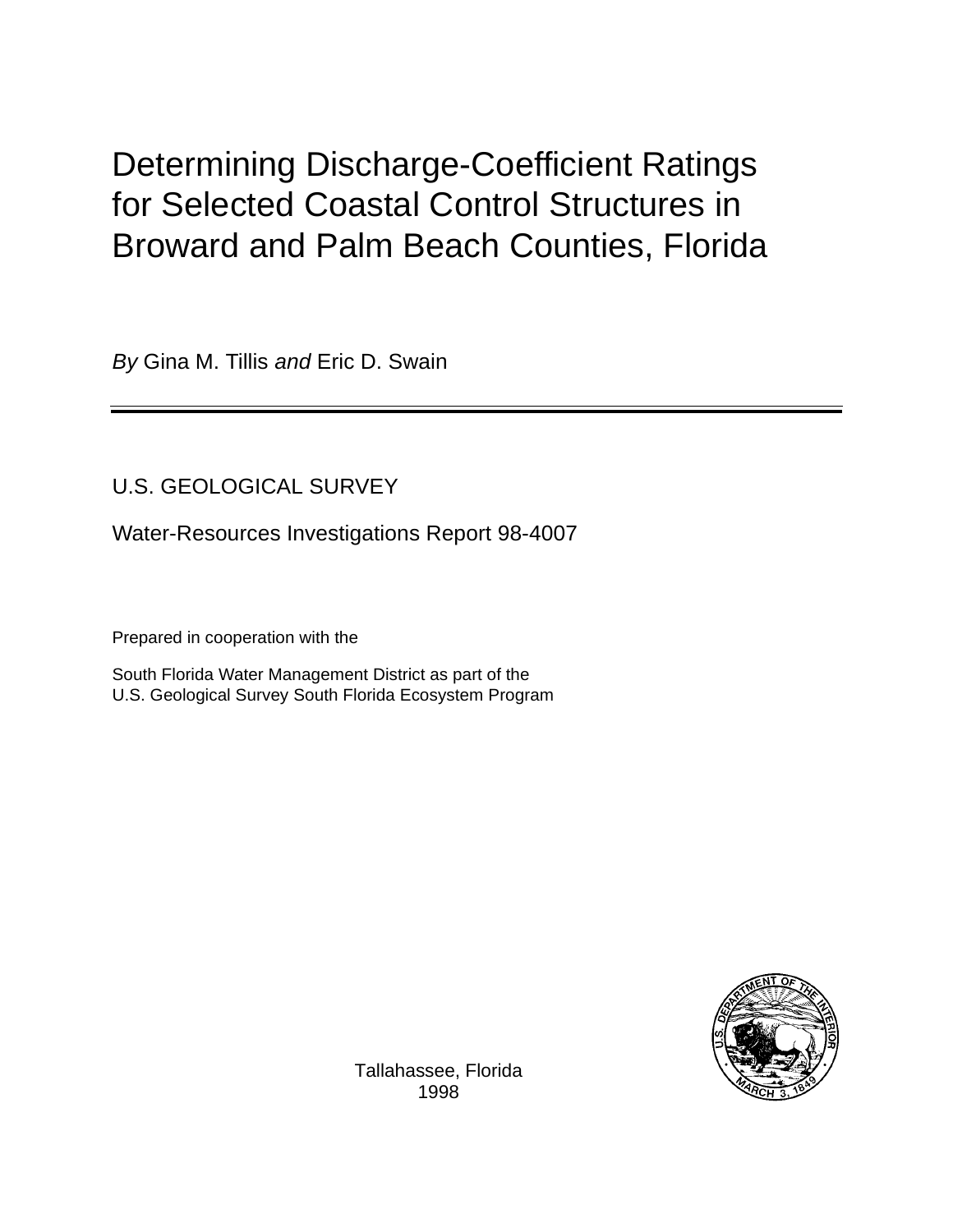## U.S. DEPARTMENT OF THE INTERIOR BRUCE BABBITT, Secretary

U.S. GEOLOGICAL SURVEY Thomas J. Casadevall, Acting Director

The use of firm, trade, and brand names in this report is for identification purposes only and does not constitute endorsement by the U.S. Geological Survey.

write to: purchased from:

Suite 3015 Box 25286 227 North Bronough St. **Denver, CO 80225** Tallahassee, FL 32301 800-USA-MAPS

For additional information **For additional information** Copies of this report can be

District Chief U.S. Geological Survey U.S. Geological Survey **Branch of Information Services**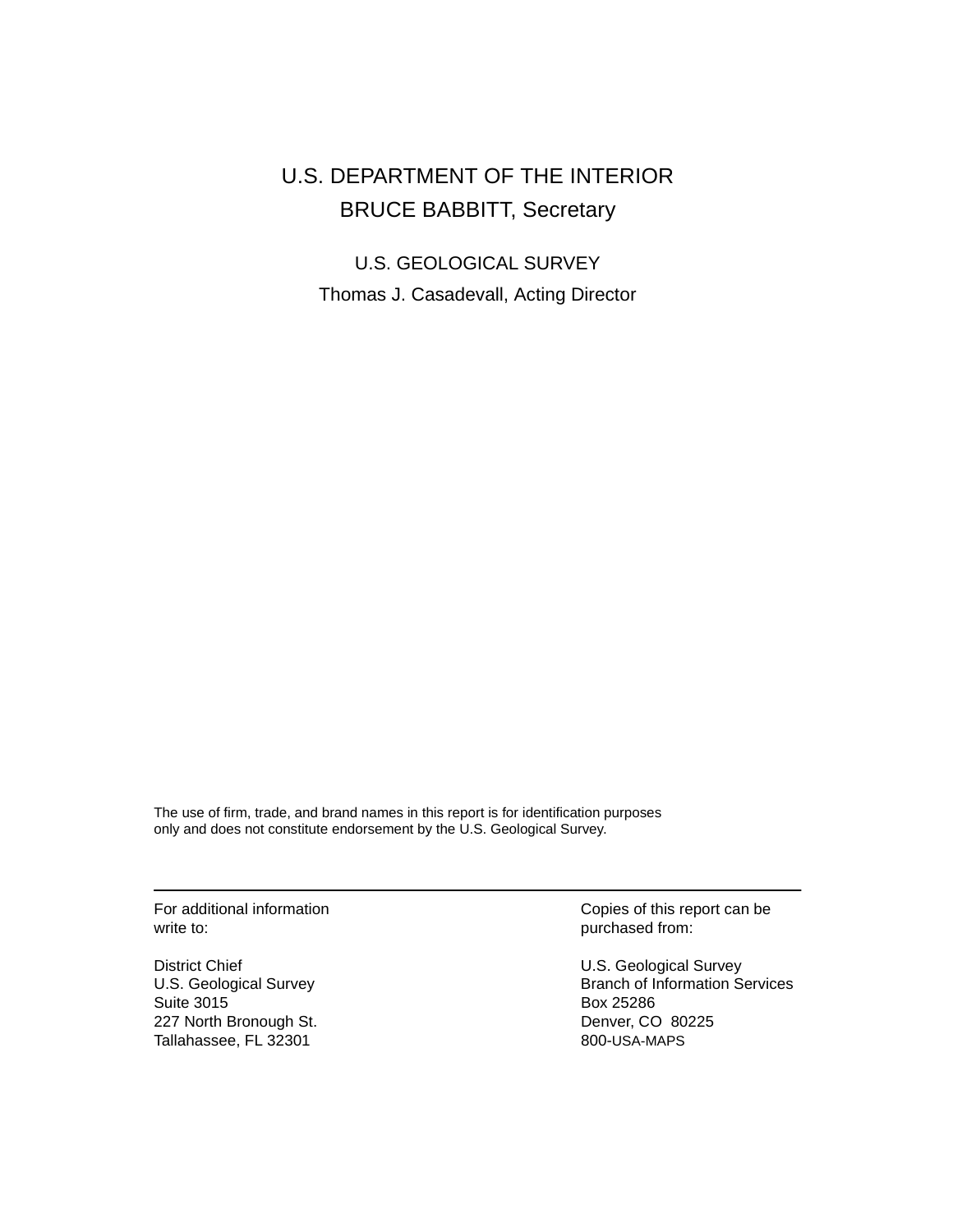# **CONTENTS**

| Appendix I. Flood Discharge Characteristics for the Coastal Control Structures in Broward and Palm Beach |  |
|----------------------------------------------------------------------------------------------------------|--|
|                                                                                                          |  |
| Appendix II. Structural Data for the Coastal Control Structures in Broward and Palm Beach Counties36     |  |
|                                                                                                          |  |

## **FIGURES**

| 5. Aerial photograph showing typical field setup for an Acoustic Doppler Current Profiler measurement           |  |
|-----------------------------------------------------------------------------------------------------------------|--|
|                                                                                                                 |  |
|                                                                                                                 |  |
| 7. Graphs showing linear scale plots of a comparison of the S-155 discharge coefficient for free orifice flow   |  |
|                                                                                                                 |  |
|                                                                                                                 |  |
| Graphs showing linear scale plots of a comparison of the S-41 discharge coefficient for free orifice flow<br>9. |  |
|                                                                                                                 |  |
|                                                                                                                 |  |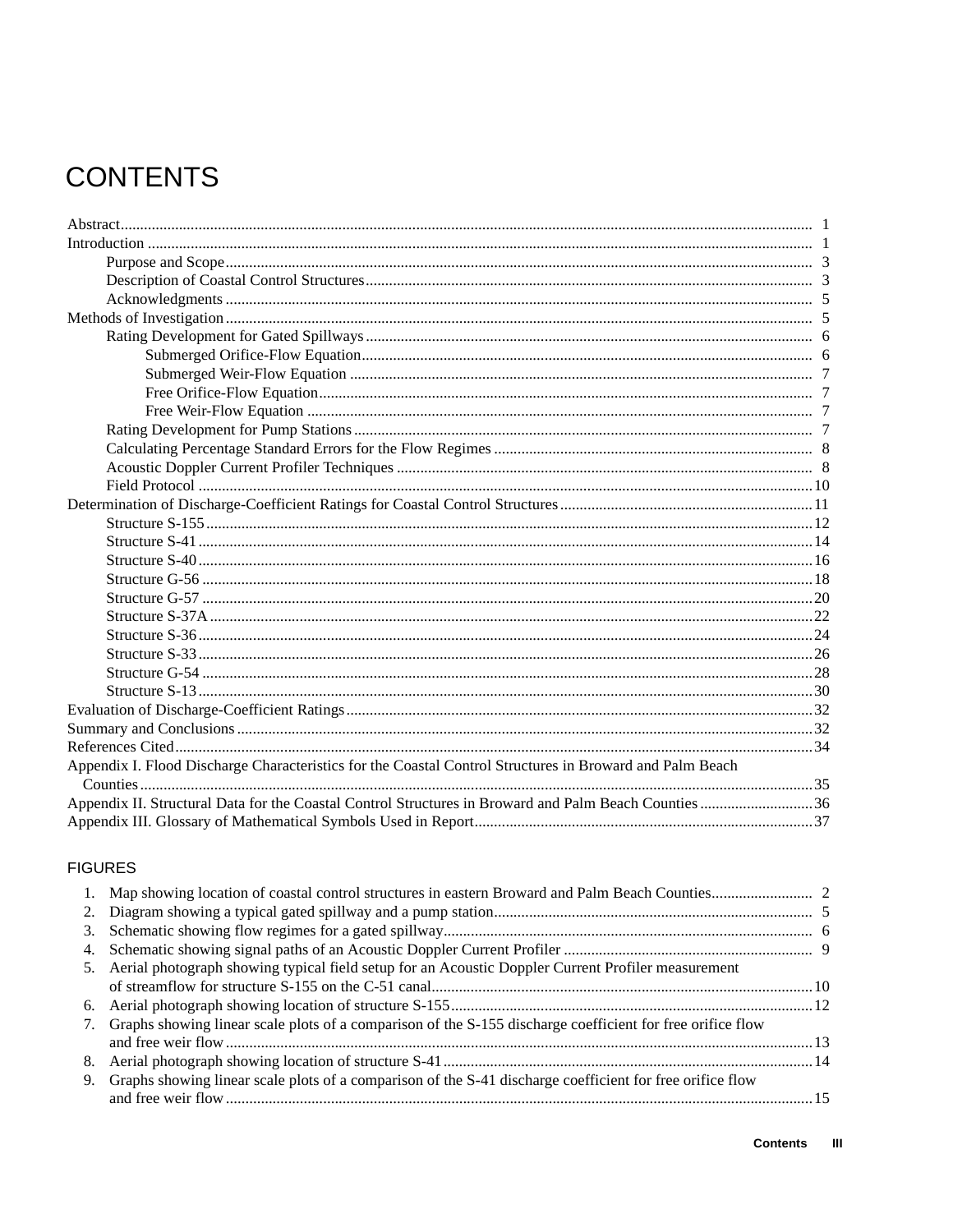| 10. |                                                                                                                                                                                                                     |  |
|-----|---------------------------------------------------------------------------------------------------------------------------------------------------------------------------------------------------------------------|--|
| 11. | Graphs showing linear scale plots of a comparison of the S-40 discharge coefficient for free orifice flow                                                                                                           |  |
| 12. |                                                                                                                                                                                                                     |  |
| 13. | Graphs showing logarithmic plot of the G-56 discharge coefficient for submerged orifice flow and linear<br>scale plots of a comparison of the G-56 discharge coefficient for submerged orifice flow and submerged   |  |
|     |                                                                                                                                                                                                                     |  |
| 14. |                                                                                                                                                                                                                     |  |
| 15. | Graphs showing logarithmic plot of the G-57 discharge coefficient for submerged orifice flow and linear<br>scale plots of a comparison of the G-57 discharge coefficient for submerged orifice flow and submerged   |  |
| 16. |                                                                                                                                                                                                                     |  |
| 17. | Graphs showing logarithmic plot of the S-37A discharge coefficient for submerged orifice flow and linear<br>scale plots of a comparison of the S-37A discharge coefficient for submerged orifice flow and submerged |  |
| 18. |                                                                                                                                                                                                                     |  |
| 19. | Graphs showing logarithmic plot of the S-36 discharge coefficient for submerged orifice flow and linear<br>scale plots of a comparison of the S-36 discharge coefficient for submerged orifice flow and submerged   |  |
| 20. |                                                                                                                                                                                                                     |  |
| 21. | Graphs showing logarithmic plot of the S-33 discharge coefficient for submerged orifice flow and linear<br>scale plots of a comparison of the S-33 discharge coefficient for submerged orifice flow and submerged   |  |
| 22. |                                                                                                                                                                                                                     |  |
| 23. | Graphs showing logarithmic plot of the G-54 discharge coefficient for submerged orifice flow and linear<br>scale plots of a comparison of the G-54 discharge coefficient for submerged orifice flow and submerged   |  |
|     |                                                                                                                                                                                                                     |  |
| 25. | Graphs showing logarithmic plot of the S-13 discharge coefficient for submerged orifice flow and linear<br>scale plots of a comparison of the S-13 discharge coefficient for submerged orifice flow and submerged   |  |

## TABLES

| 3. Dates and number of Acoustic Doppler Current Profiler measurements taken at coastal control structures  11 |  |
|---------------------------------------------------------------------------------------------------------------|--|
|                                                                                                               |  |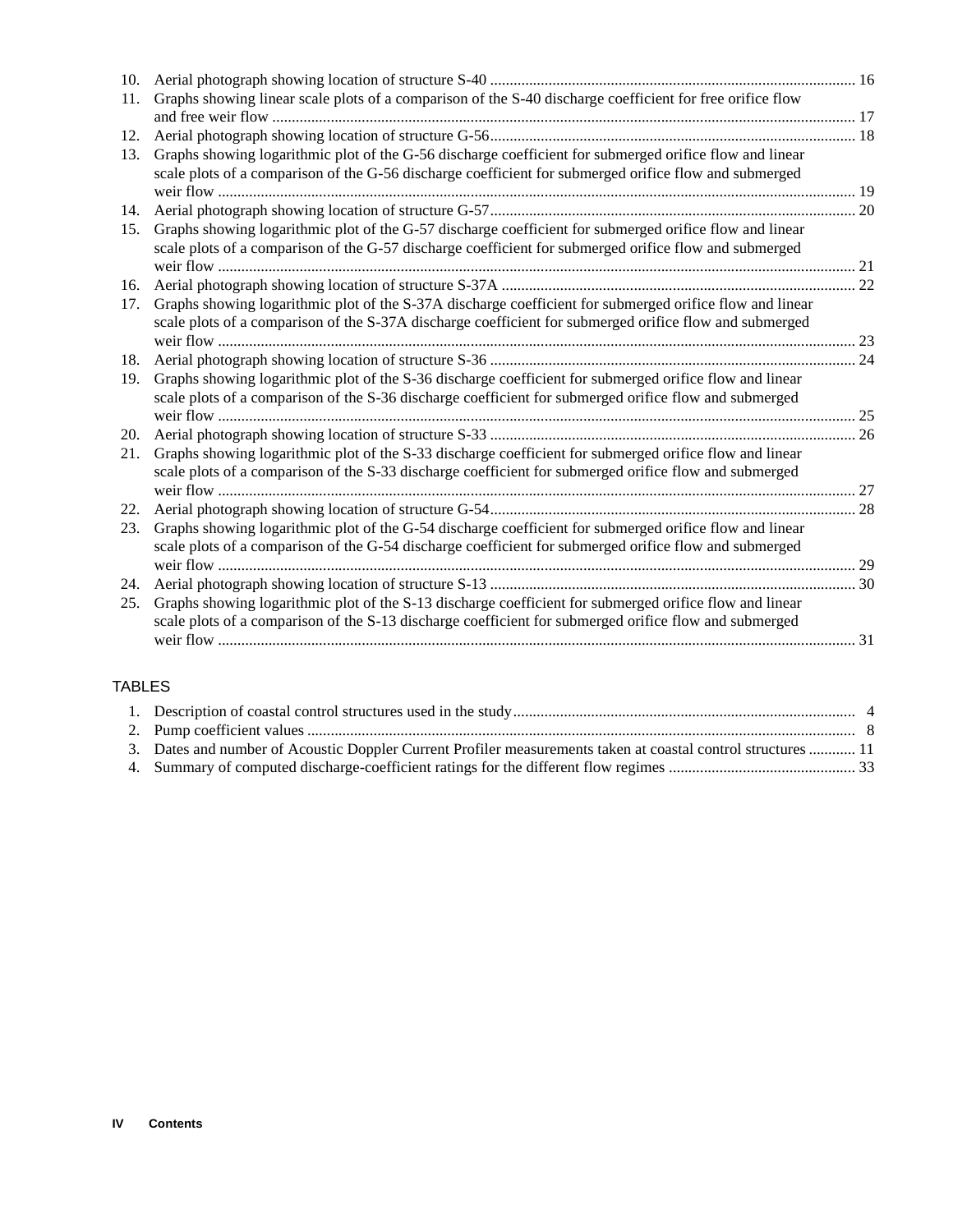## Determining Discharge-Coefficient Ratings for Selected Coastal Control Structures in Broward and Palm Beach Counties, Florida

By Gina M. Tillis and Eric D. Swain

## **Abstract**

Discharges through 10 selected coastal control structures in Broward and Palm Beach Counties, Florida, are presently computed using the theoretical discharge-coefficient ratings developed from scale modeling, theoretical discharge coefficients, and some field calibrations whose accuracies for specific sites are unknown. To achieve more accurate discharge-coefficient ratings for the coastal control structures, field discharge measurements were taken with an Acoustic Doppler Current Profiler at the coastal control structures under a variety of flow conditions. These measurements were used to determine computed discharge-coefficient ratings for the coastal control structures under different flow regimes: submerged orifice flow, submerged weir flow, free orifice flow, and free weir flow.

Theoretical and computed discharge-coefficient ratings for submerged orifice and weir flows were determined at seven coastal control structures, and discharge ratings for free orifice and weir flows were determined at three coastal control structures. The difference between the theoretical and computed discharge-coefficient ratings varied from structure to structure. The theoretical and computed dischargecoefficient ratings for submerged orifice flow were within 10 percent at four of seven coastal control structures; however, differences greater than 20 percent were found at two of the seven structures. The theoretical and computed discharge-coefficient ratings for submerged weir flow were within 10 percent at three of seven coastal control structures; however, differences greater than 20 percent were found at four of the seven coastal control structures. The difference between

theoretical and computed discharge-coefficient ratings for free orifice and free weir flows ranged from 5 to 32 percent. Some differences between the theoretical and computed discharge-coefficient ratings could be better defined with more data collected over a greater distribution of measuring conditions.

## **INTRODUCTION**

The hydrologic system of southern Florida has been extensively altered by man. A system of canals and levees (fig. 1) has been constructed over the last century for the purpose of draining the wetlands and for flood control. Strategically placed control structures allow water-management operators to drain water during high runoff periods and to retain water during the dry periods. Starting in the 1920's, water issues other than flood control became prominent in southern Florida. These issues included the effects of lowered ground- and surface-water levels caused by overdrainage, droughts, frequent dry-season fires in the wetlands, and saltwater intrusion in coastal areas. To address these concerns, hydraulic control structures were added to the system, regulating flows through the system to the east coast. By the late 1960's, most of the complex system of canals, levees, pump stations, and salinity-control structures was completed. Although the system has made southern Florida more suitable for urbanization and agriculture, water-management problems associated with periodic droughts, saltwater intrusion, and such continue to persist.

One of the major factors driving the development of southern Florida water controls is the need to maintain adequate water supplies to support the rapid population growth along the lower east coast. In 1990, the total population of Broward County and Palm Beach County was 1,255,488 and 863,518, respectively (University of Florida, 1991).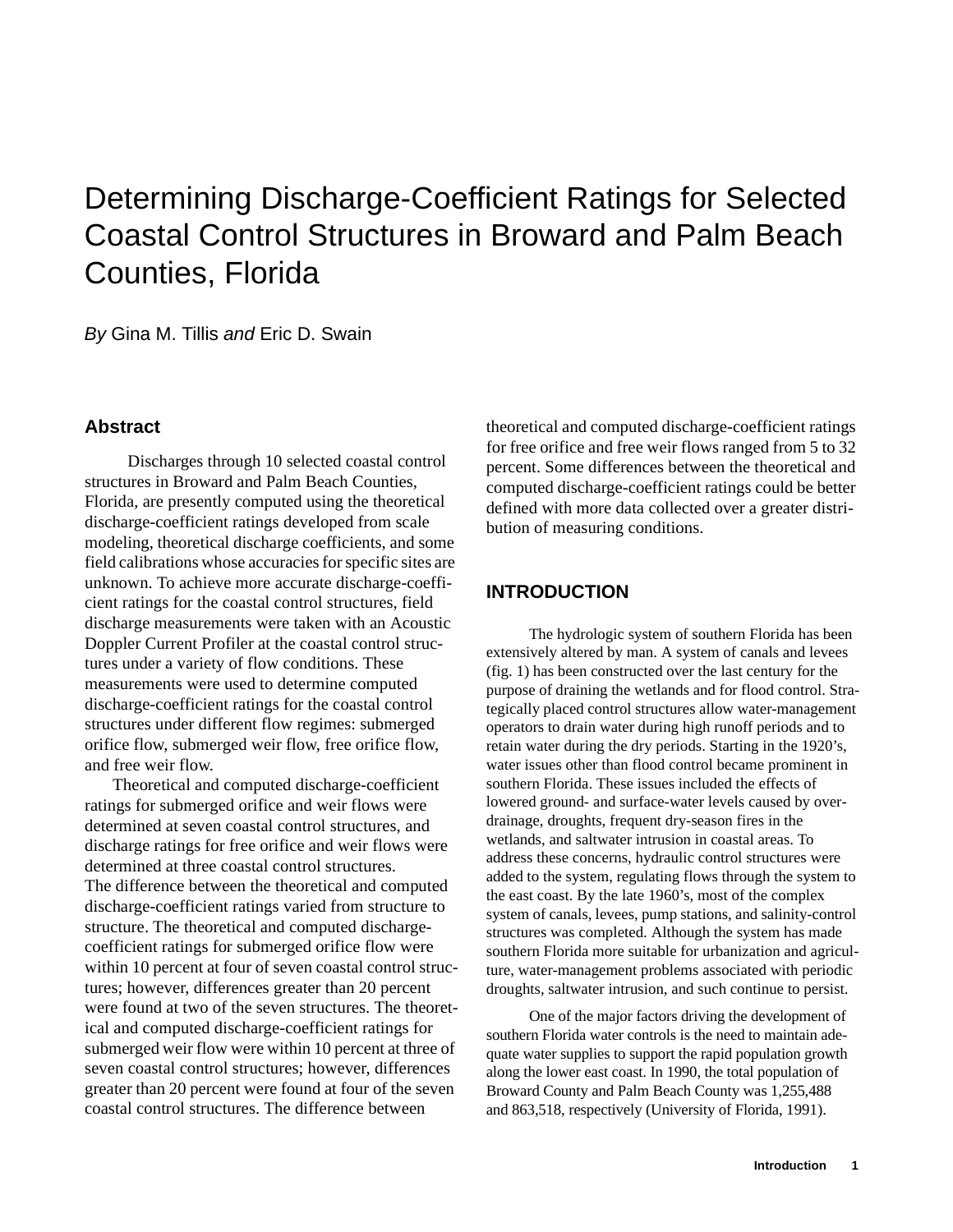

**Figure 1.** Location of coastal control structures in eastern Broward and Palm Beach Counties.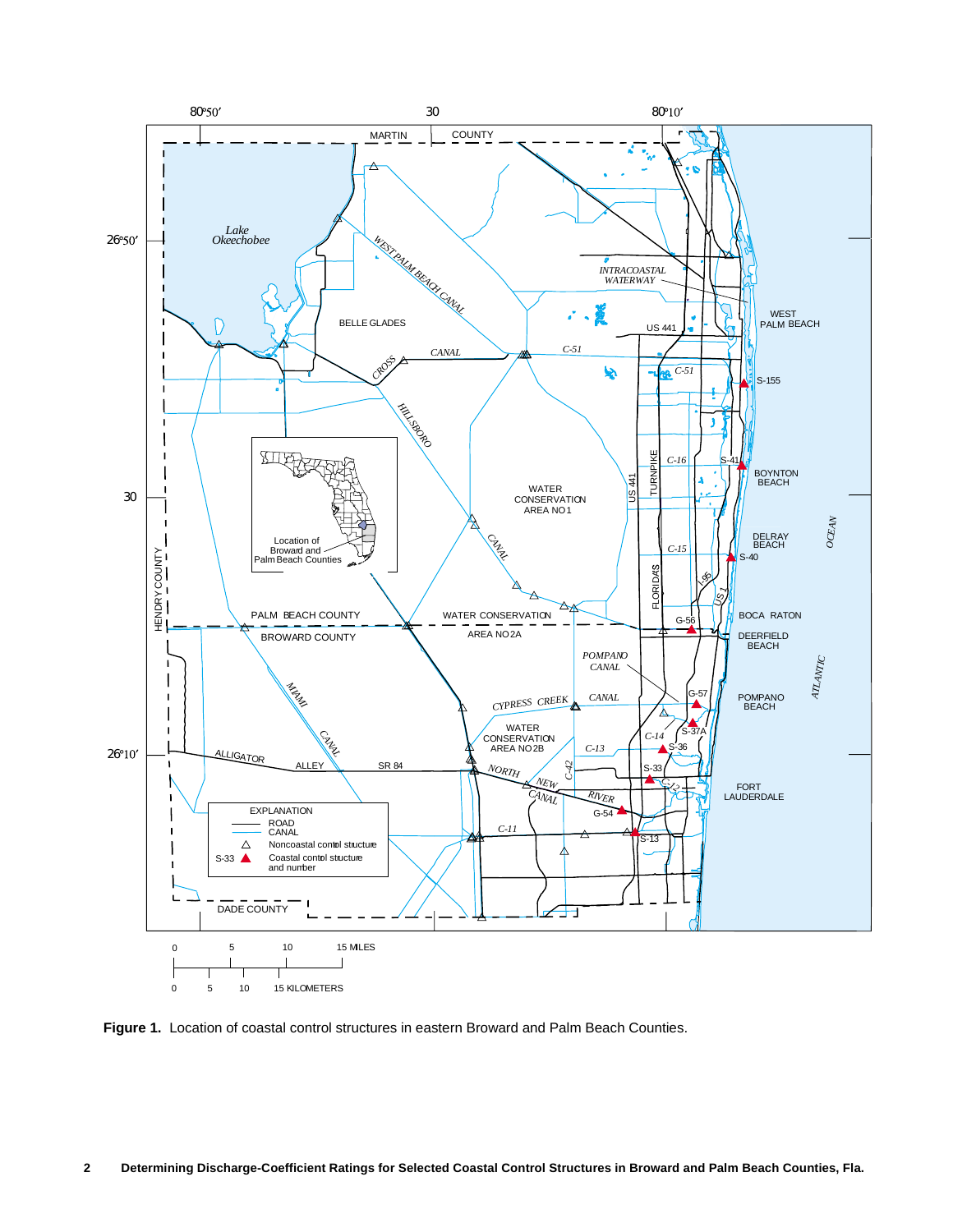The largest amount of fresh ground water and surface water withdrawn in all of Florida was in Palm Beach County at a rate of 997 Mgal/d (million gallons per day). Broward County was one of the largest consumers of fresh ground water withdrawn at a rate of 245 Mgal/d (Marella, 1992).

Ground-water withdrawals from the Biscayne aquifer for public supply are threatened by saltwater intrusion induced by the lowering of inland ground-water levels. The use of surface water to replace the aquifer losses means that less water is available for the wetland areas. The salinitycontrol structures along the coast in eastern Broward and eastern Palm Beach Counties (fig. 1), referred to herein as coastal control structures, are used to maintain higher water levels upstream to minimize saltwater intrusion. The higher surface-water levels induce higher ground-water levels, minimizing saltwater movement inland through the aquifer.

Excess stormwater is also drained through coastal control structures. These freshwater discharges not only affect the amount of water available to the wetland areas and for water supply in the lower east coast, but also adversely affect the biota in the Intracoastal Waterway (Browder and others, 1989).

Quantifying freshwater discharges to the east coast is an important component in computing accurate water budgets for the inland and wetland areas, calibrating and applying regional water-management models, and computing nutrient loadings to the Intracoastal Waterway and associated water bodies. In southeastern Florida, discharges through the coastal control structures are computed from manual readings of gate openings, stages, and application of theoretical discharge relations by the South Florida Water Management District (SFWMD) and the U.S. Army Corps of Engineers (USACE). In order to ensure that these data used to compute discharges are accurate, flow measurements must be used to calibrate the coastal control structures. This requires accurate measurements of discharges and data on structure operations and headwater and tailwater elevations (field measurements), which must be taken under a variety of conditions to encompass all the flow regimes occurring at each coastal control structure.

The U.S. Geological Survey (USGS), in cooperation with the SFWMD, began a study in 1994 to develop procedures for measuring freshwater flows and to determine discharge-coefficient ratings for selected coastal control structures in southeastern Florida. The study was done as part of the South Florida Ecosystem Program, which is a collaborative effort by the USGS, various other Federal, State, and local agencies, and Indian Tribes to provide earth science information needed to resolve land-use and water issues in southern Florida. Two reports were generated for this study, one for Dade County (Swain and others, 1997) and the other for Broward and Palm Beach Counties (this report). Ongoing efforts are underway by the SFWMD to

develop computed discharge-coefficient ratings (at other coastal control structures) similar to the ones presented in this report.

#### **Purpose and Scope**

The purpose of this report is to present procedures for determining more accurate discharge-coefficient ratings for selected coastal control structures in Broward and Palm Beach Counties than those which presently exist. Discharges through most of the coastal control structures in southeastern Florida are presently determined by theoretical discharge-coefficient ratings developed from scale modeling, theoretical discharge coefficients, and some field calibrations whose accuracies for specific sites are unknown.

Discharge measurements were taken using an Acoustic Doppler Current Profiler (ADCP) at 10 coastal control structures in Broward and Palm Beach Counties under varying flow conditions − submerged orifice flow, submerged weir flow, free orifice flow, and free weir flow. Field measurements were used to determine a computed discharge-coefficient rating for appropriate hydraulic equations at each site. Logarithmic and linear scale plots were constructed to compare computed and theoretical dischargecoefficient ratings (using flood discharge characteristics and structural data) for the coastal control structures. All concurrent water-level, gate opening, and discharge data were collated and analyzed using a spreadsheet program. A least squares regression analysis was made to determine the best estimate of the appropriate coefficients for the different flow regimes. Accuracy of the coefficient values was determined from the error in fit of the field data. Results of these analyses are presented herein.

#### **Description of Coastal Control Structures**

Discharge-coefficient ratings were determined at 10 coastal structures in Broward and Palm Beach Counties. Seven coastal control structures are located in eastern Broward County, and the remaining three are located in eastern Palm Beach County (fig. 1). Of the 10 coastal control structures, 9 are gated spillways and 1 is a combination gated spillway and pump station. The discharge rating type for each coastal control structure is given in table 1.

The northernmost coastal control structure (S-155) is a gated spillway on the C-51 canal (West Palm Beach Canal) as shown in figure 1. The C-51 canal, which is interconnected with the C-15 canal (Hidden Valley Canal) and the C-16 canal (Boynton Canal), drains an area of about 164 mi2 (square miles). Construction on structure S-155 was completed in 1982. Management of this coastal control structure was transferred to the SFWMD on February 19, 1986.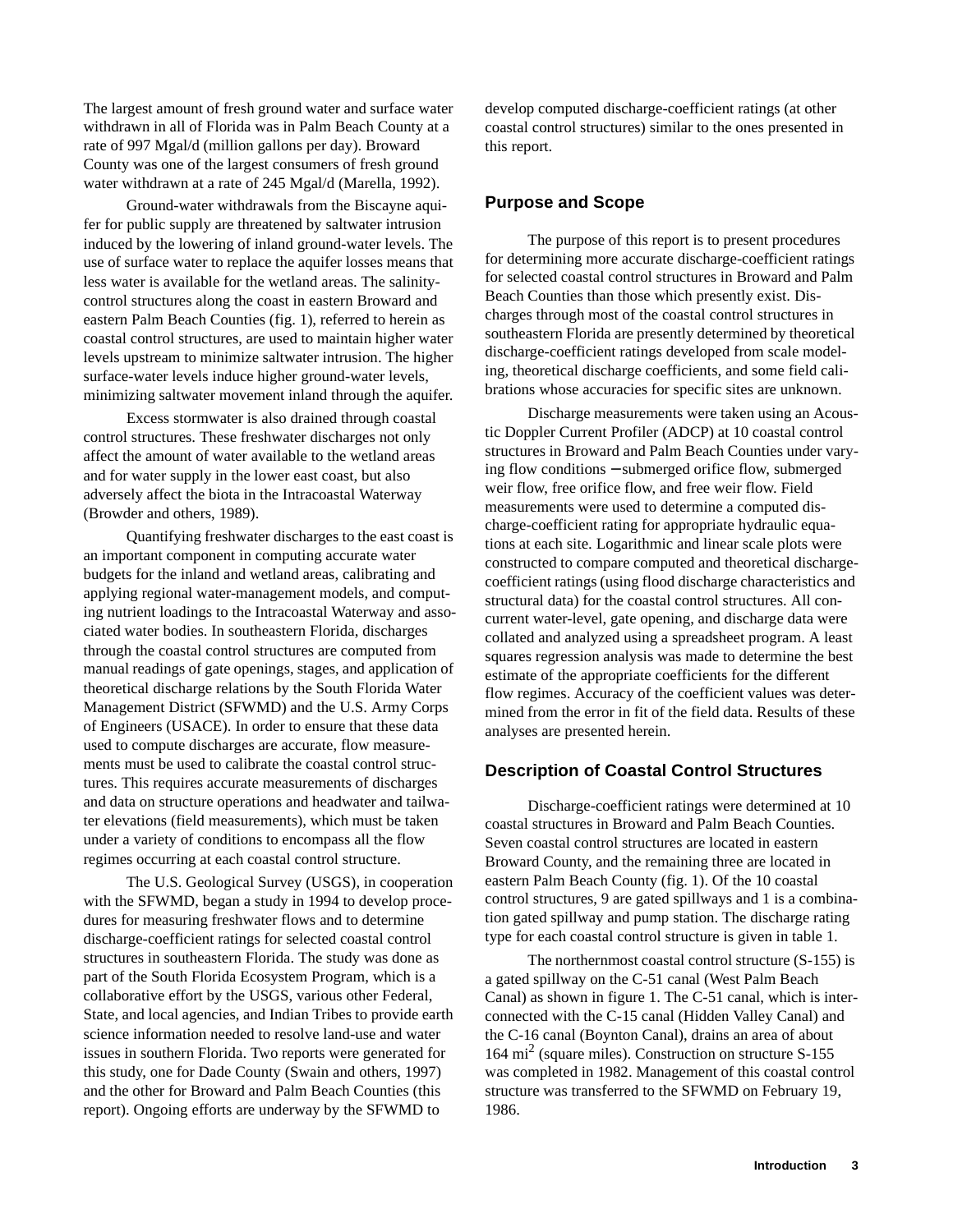Structure S-41 is a gated spillway on the C-16 canal (Boynton Canal) and is located south of structure S-155 and north of structure S-40 (fig. 1). The C-16 canal, which is interconnected with the C-15 canal (Hidden Valley Canal) and the C-51 canal (West Palm Beach Canal), drains an area of about 53 mi2. Construction on structure S-41 began on April 15, 1963, and was completed on August 31, 1965. Management of this coastal control structure was transferred to the SFWMD on July 21, 1967.

Structure S-40 is a gated spillway on the C-15 canal (Hidden Valley Canal) and is located south of structure S-41 and north of structure G-56 (fig. 1). The C-15 canal, which is interconnected with the C-16 canal (Boynton Canal) and the C-51 canal (West Palm Beach Canal), drains an area of about  $75 \text{ mi}^2$ . Construction on structure S-40 began on March 26, 1963, and was completed on January 1, 1965. Management of this coastal control structure was transferred to the SFWMD on December 14, 1965.

Structure G-56 is a gated spillway on the Hillsboro Canal and is located south of structure S-40 and north of structure G-57 (fig. 1). The Hillsboro Canal, which drains an area of about  $103 \text{ mi}^2$ , was originally built as a drainage outlet from Lake Okeechobee. Structure G-56 (replacing Deerfield Lock at the same location) was constructed by the SFWMD in 1991 to control flows from the Hillsboro Canal and to regulate discharge to tidewater.

Structure G-57 is a gated spillway on the Pompano Canal and is located south of structure G-56 and north of structure S-37A (fig. 1). The Pompano Canal drains an area of about  $7.2 \text{ mi}^2$ . Construction on structure G-57 was completed in 1989. Management of this coastal control structure was transferred to the SFWMD on November 15, 1989.

Structure S-37A is a gated spillway on the C-14 canal (Cypress Creek Canal) and is located south of structure G-57 and north of structure S-36 (fig. 1). The C-14 canal drains a total area of about 59 mi<sup>2</sup> (25 mi<sup>2</sup> in the western part of the drainage basin and  $34 \text{ mi}^2$  in the eastern part of the drainage basin). Construction on structure S-37A began on July 13, 1959, and was completed on July 18, 1961. Management of this coastal control structure was transferred to the SFWMD on August 9, 1961.

Structure S-36 is a gated spillway on the C-13 canal (Middle River Canal) and is located south of structure S-37A and north of structure S-33 (fig. 1). The C-13 canal drains a total area of about 39 mi<sup>2</sup> (30 mi<sup>2</sup> in the western part of the drainage basin and 9  $\text{mi}^2$  in the eastern part of the drainage basin). Construction on structure S-36 began on July 20, 1953, and was completed on October 29, 1954. Management of this coastal control structure was transferred to the SFWMD on November 1, 1954.

#### **Table 1.** Description of coastal control structures used in the study

[Structure locations are shown in figure 1. Structure type: FC, fixed-crest, gated spillway; GS, gated spillway; PS, pump station]

| <b>Structure</b><br>number | Location                                                                                                                                                                   | <b>Structure</b><br>type | Discharge rating type<br>prior to study |  |
|----------------------------|----------------------------------------------------------------------------------------------------------------------------------------------------------------------------|--------------------------|-----------------------------------------|--|
| $G-54$                     | Fort Lauderdale area; on the North New River Canal and about 1.5 miles<br>west of Florida's Turnpike                                                                       | FC                       | Theoretical                             |  |
| $G-56$                     | Deerfield Beach; near the mouth of the Hillsboro Canal and about<br>halfway between Florida's Turnpike and U.S. Highway 1                                                  | FC                       | Theoretical                             |  |
| $G-57$                     | Pompano Beach; on the Pompano Canal and about 2 miles west of<br>U.S. Highway 1                                                                                            | FC.                      | Theoretical                             |  |
| $S-13$                     | Fort Lauderdale area; on the C-11 canal and about 0.5 mile east of<br>Florida's Turnpike                                                                                   | GS/PS                    | Theoretical                             |  |
| $S-33$                     | Fort Lauderdale area; on the C-12 canal and about 1 mile east of<br>Florida's Turnpike                                                                                     | <b>GS</b>                | Theoretical                             |  |
| $S-36$                     | Fort Lauderdale area; on the C-13 canal and about 2 miles east of<br>U.S. Highway 441                                                                                      | <b>GS</b>                | Theoretical                             |  |
| $S-37A$                    | Fort Lauderdale area; on the C-14 canal and about 2 miles west of<br>U.S. Highway 1                                                                                        | <b>GS</b>                | Theoretical                             |  |
| $S-40$                     | South of Delray Beach; on the C-15 canal and about 500 feet east of U.S.<br>Highway 1                                                                                      | <b>GS</b>                | Theoretical                             |  |
| $S-41$                     | Boynton Beach; on the C-16 canal and about 200 feet east of<br>U.S. Highway 1                                                                                              | <b>GS</b>                | Theoretical                             |  |
| $S-155$                    | South of West Palm Beach; on the eastern end of the C-51 canal and<br><b>GS</b><br>Discharge measurements<br>about 400 feet east of U.S. Highway 1<br>made for calibration |                          |                                         |  |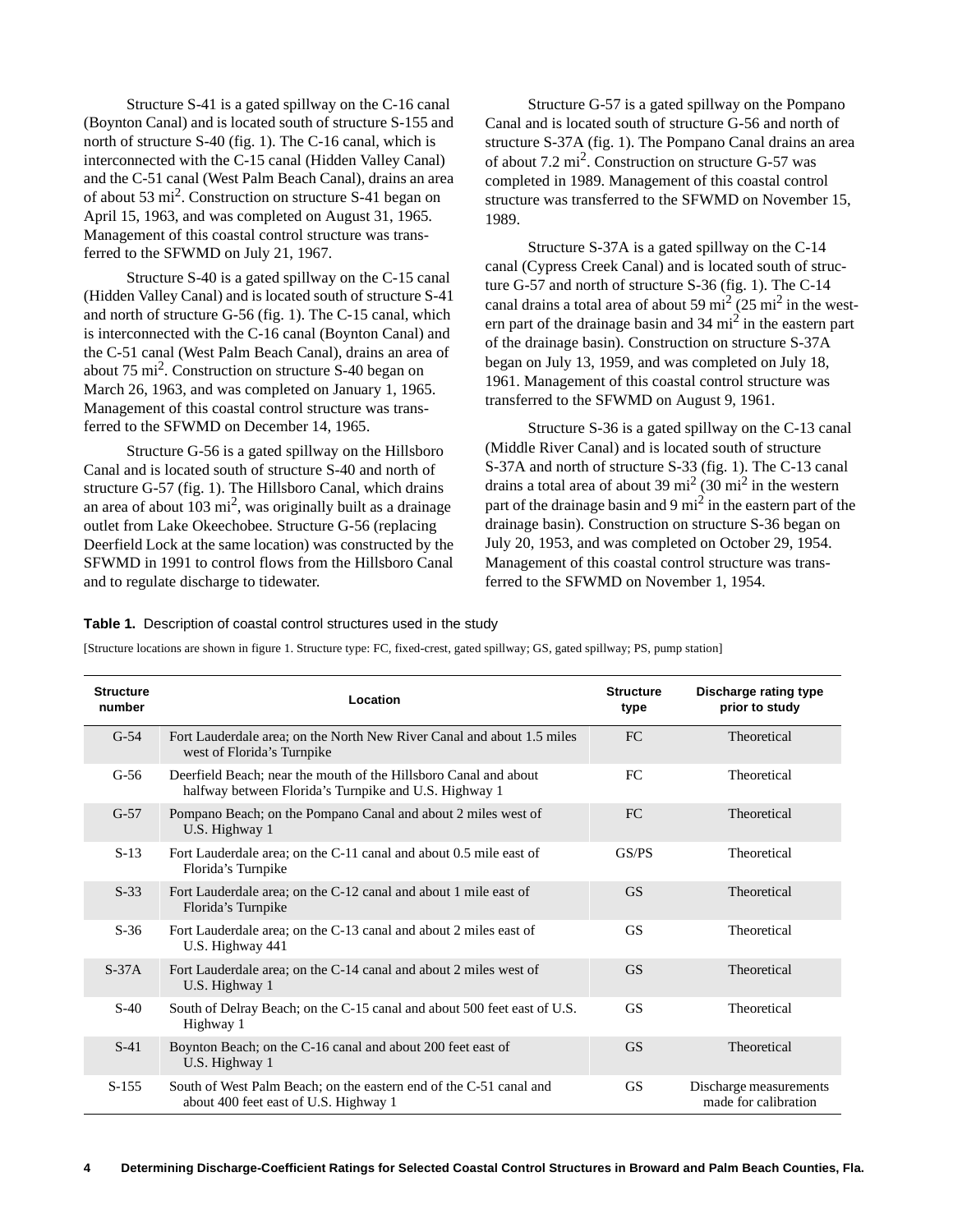Structure S-33 is a gated spillway on the C-12 canal (Plantation Canal) and is located south of structure S-36 and north of structure G-54 (fig. 1). The C-12 canal drains an area of about 19 mi<sup>2</sup>. Structure S-33 generally passes a design discharge rate of about 620 ft<sup>3</sup>/s (cubic feet per second), but will pass a design discharge rate of about 900 ft $\frac{3}{s}$  at slightly higher stages with the additional Plantation Drainage District pumps at the western end of the drainage basin. Construction on structure S-33 began on July 20, 1953, and was completed on October 29, 1954. Management of this coastal control structure was transferred to the SFWMD on November 1, 1954.

Structure G-54 is a gated spillway on the North New River Canal and is located south of structure S-33 and north of structure S-13 (fig. 1). The North New River Canal drains a total area of about 30 mi<sup>2</sup> (23 mi<sup>2</sup> in the western part of the drainage basin and  $7 \text{ mi}^2$  in the eastern part of the drainage basin). Structure G-54 (replacing Sewell Lock at the same location) was constructed by the SFWMD in 1992 to control flow from the North New River Canal (which also conveys runoff from the C-42 canal) and to regulate discharge from Water Conservation Area No. 2B.

Structure S-13 is a gated spillway and pump station on the C-11 canal (South New River Canal) and is the southernmost coastal control structure in the study area (fig. 1). The C-11 canal drains a total area of about  $104 \text{ mi}^2$  $(81 \text{ mi}^2)$  in the western part of the drainage basin and  $23 \text{ mi}^2$  in the eastern part of the drainage basin). Construction on structure S-13 began on June 29, 1953, and was completed on November 23, 1954. Management of this coastal control structure was transferred to the SFWMD on November 1, 1954.

### **Acknowledgments**

The authors would like to thank the stream gaging teams from the USGS (Michael J. Diamond, Robert Mooney, Steven J. Memberg, Randy H. Host, Amit Kapadia, Frank Panellas, John D. Goebel, Troy Bernier, Michael Vosseller, and Eduardo Figueroa) and the SFWMD (Orlin Kellman, Jay Martin, Sudhir Rajbhandari, and Susan Preston) for their assistance in the flow measurements. We would also like to thank Victor Powell, Deputy Director of the SFWMD Operations Management Division, for authorization and operation of the coastal control structures and Matthew Swain of Analytical Technologies Inc., for the aerial flyovers used for the photography.

## **METHODS OF INVESTIGATION**

The subsequent sections describe the methods and procedures that were used in the development of dischargecoefficient rating equations for the four flow regimes (submerged orifice, submerged weir, free orifice, and free weir flows) and the field procedures used in collecting data at the coastal control structures in Broward and Palm Beach Counties. The first sections describe the procedures that were applied in rating gated spillways and pump stations under the different flow regimes. Diagrams of a typical gated spillway and a pump station are shown in figure 2. The latter sections describe the procedure for calculating percent standard errors for the flow regimes, the application of the ADCP and its advantages and disadvantages, and the procedures that were used in taking discharge measurements to determine the computed discharge-coefficient ratings for the coastal control structures. Methods and procedures used at these coastal control structures can be applied to other locations with similar hydrologic conditions.



**Figure 2.** A typical gated spillway and a pump station.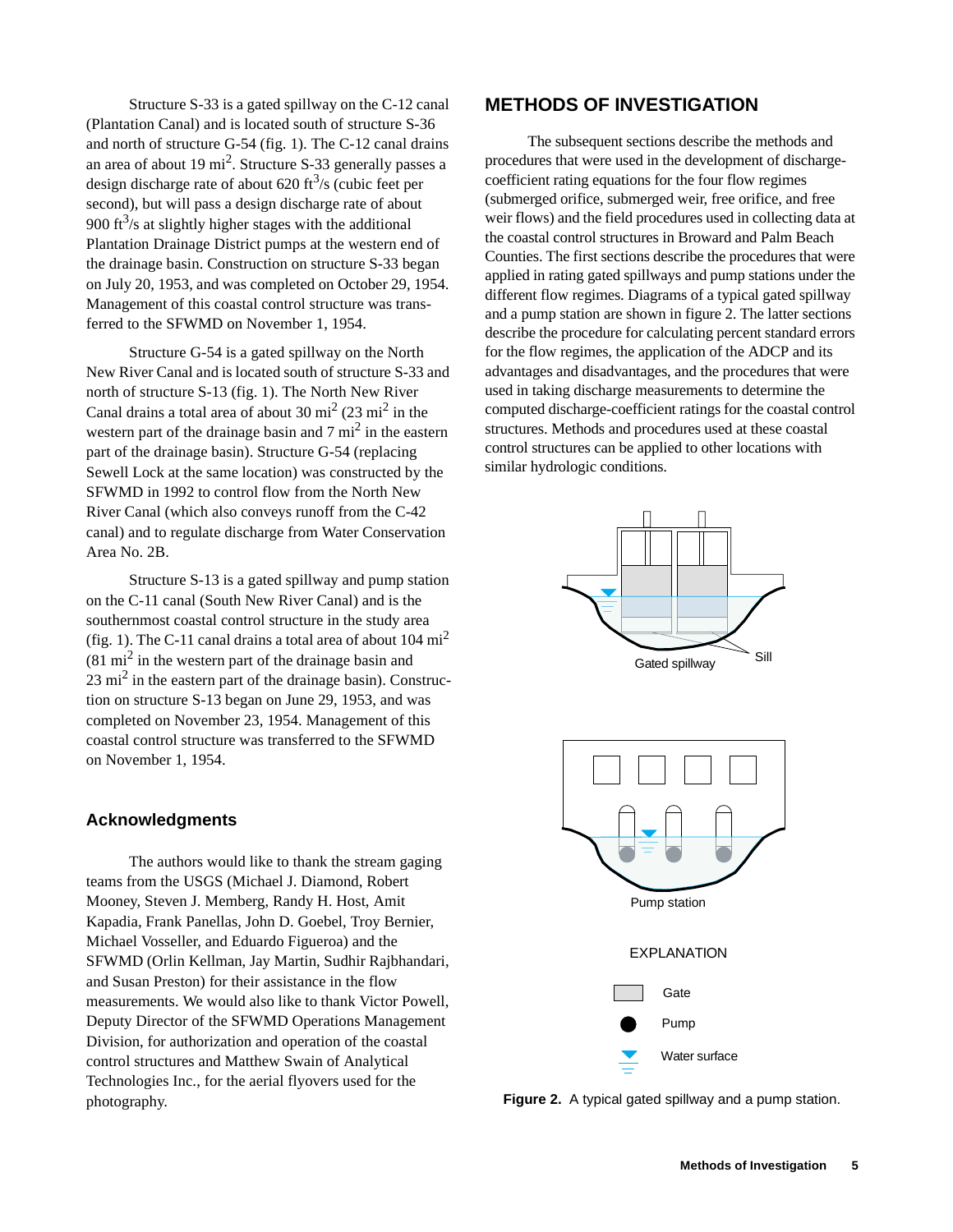## **Rating Development for Gated Spillways**

During 1960-61, the USACE performed a study on a 1:16 scale physical model of a typical SFWMD gated coastal control structure (U.S. Army Corps of Engineers, 1963). The test results indicated that four possible flow regimes exist: submerged orifice flow, submerged weir flow, free orifice flow, and free weir flow (fig. 3). The USACE developed theoretical flow equations for the stage-discharge relations for the gated spillway coastal control structures under these regimes. In laboratory analyses, the USACE also determined experimental values for the discharge coefficients for the equations under these flow regimes, relating the coefficients and pertinent variables in plots (U.S. Army Corps of Engineers, 1963). Since then, the SFWMD has applied the USACE equations and calibrated them for each individual coastal control structure (Otero, 1994).





Orifice-flow equations are used where flows are controlled by gates, and weir-flow equations are used where flows are not controlled by gates. Whether the flow is free or submerged depends on the downstream stage. Free flow occurs when the downstream stage is low enough relative to the sill that it does not affect flows through the coastal control structure. Free-orifice and freeweir flows are computed using only upstream watersurface elevations and physical characteristics of the

orifice or weir. Submerged orifice and submerged weir flows are common at the coastal control structures. Free flow is more common at the northern coastal control structures because the sill elevations are high with respect to sea level.

The exact gate openings for the transition zone between orifice and weir flows are difficult to define. Collins (1977) considered submerged weir flow to exist if the gate opening were greater than two-thirds the height of the upstream water level over the gate sill. Otero (1994) considered a transition zone from gate openings three-fifths the upstream water level over the gate sill to a point where the gates were out of the water. This transition zone, which is neither orifice nor weir flow, was assumed to occur when the discharge coefficient no longer changed, in accordance with the orifice flow equation, with the gate opening. Weir flow is considered to be the flow regime when the flow is unaffected by the gate (U.S. Army Corps of Engineers, 1963; Collins, 1977).

#### **Submerged Orifice-Flow Equation**

Submerged orifice flow is expressed by the equation (Collins, 1977):

$$
Q = C_{gs} Lh \sqrt{2g(H-h)}, \qquad (1)
$$

where  $Q$  is discharge, in cubic feet per second;  $C_{gs}$  is the discharge coefficient relative to the function of a gate opening and submergence; *L* is length of gate sill, in feet; *g* is acceleration of gravity, in feet per second per second; *H* is headwater height above sill, in feet; and *h* is tailwater height above sill, in feet.  $C_{gs}$  can be derived from field measurements by rearranging equation (1) as:

$$
C_{gs} = \frac{Q}{Lh\sqrt{2g(H-h)}}.
$$
 (2)

Because  $C_{gs}$  is considered to be both a function of gate opening and submergence, values of  $C_{gs}$  computed from field measurements are plotted against the dimensionless parameter *h/G* in a log-log plot and a linear scale plot, where  $G$  is the gate opening, in feet. The theoretical submerged orifice discharge coefficient most often used by the SFWMD is 0.75 times the inverse of *h/G*. A least squares regression analysis of available data points yields the rating curve, which is an estimate of the true relation. The sensitivity of the fit is inversely proportional to available data points.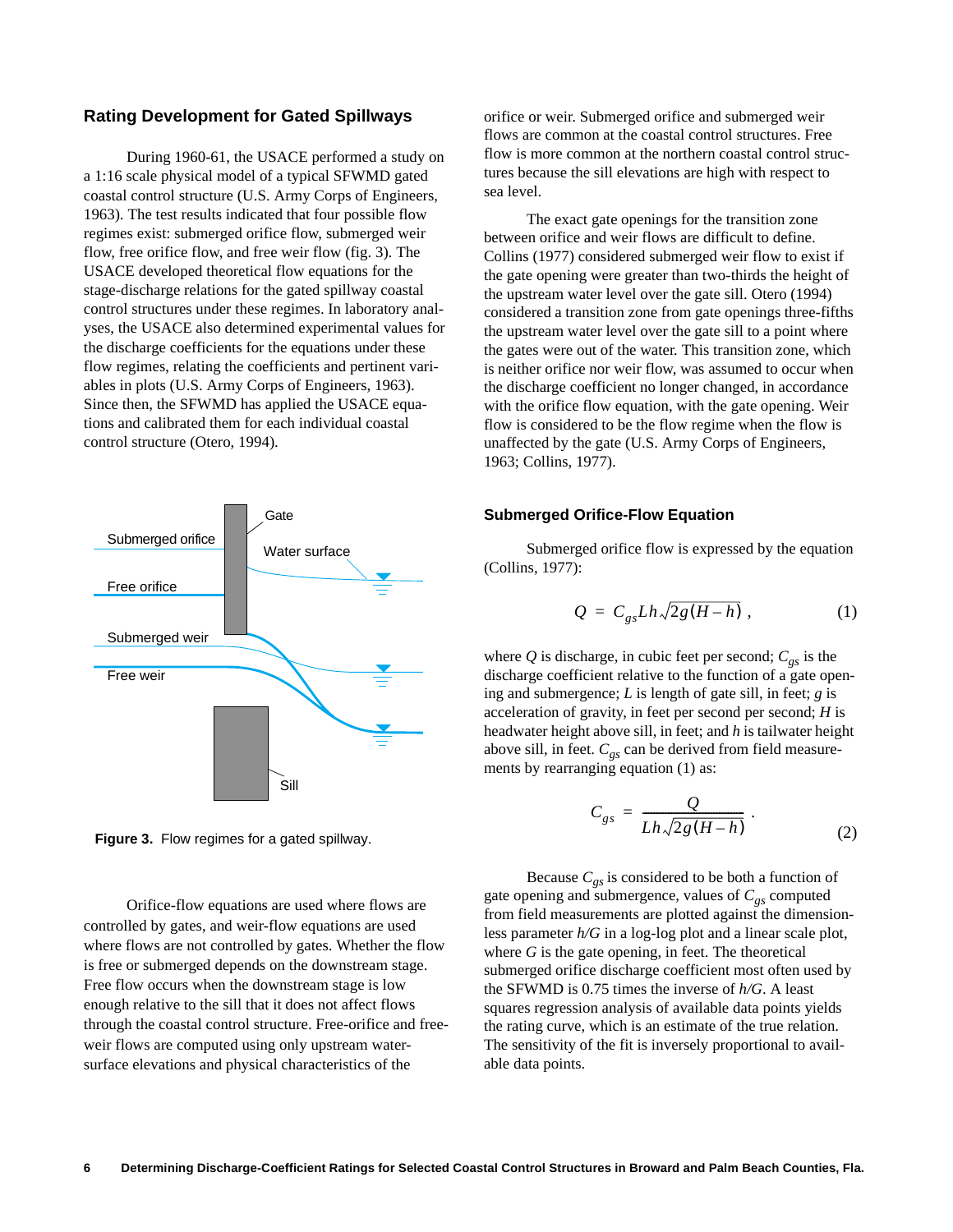#### **Submerged Weir-Flow Equation**

Submerged weir flow is expressed by the equation (U.S. Army Corps of Engineers, 1963):

$$
Q = C_{ws} Lh \sqrt{2g(H-h)}, \qquad (3)
$$

which can be rearranged in the form:

$$
\frac{Q}{Lh\sqrt{2g}} = C_{ws}\sqrt{H-h}, \qquad (4)
$$

where  $C_{ws}$  is a discharge coefficient for submerged weir flow.  $C_{gs}$  should approach  $C_{ws}$  as the gate opening approaches submerged weir flow conditions.

The standard USGS method for describing submerged weir flow is (Collins, 1977):

$$
Q = C_s C_w L H \sqrt{H}, \qquad (5)
$$

which can be rearranged in the form:

$$
\frac{Q}{LH} = C_s C_w \sqrt{H},\qquad (6)
$$

where  $C_s$  is a submergence coefficient relative to the function of  $h/H$ , and  $C_w$  is the discharge coefficient for free weir flow. Equations (4) and (6) were applied to the field data that were collected by the ADCP. Although equations (4) and (6) adequately fit the range of field data, an attempt to extrapolate equation (6) to lower *h/H* values yielded unacceptable results because the equation is highly nonlinear. Thus, it was decided that equation (4) would be used to express submerged weir flow. The dependent and independent axes correspond to the left and right sides, respectively, of equation (4) with a slope of  $C_{ws}$ . The median  $C_{ws}$  currently used by the SFWMD is 0.9.

#### **Free Orifice-Flow Equation**

Free orifice flow is expressed by the equation (Otero, 1994):

$$
Q = C_g LG \sqrt{2g(H - 0.5G)} \tag{7}
$$

which can be rearranged in the form:

$$
\frac{Q}{LG\sqrt{2g}} = C_g\sqrt{H - 0.5G},
$$
 (8)

where  $C_g$ , a discharge coefficient for free orifice flow, is a function of *G* and *H*.

Because  $C_g$  is considered to be a function of headwater and gate openings, values of:

$$
\frac{Q}{LG\sqrt{2g}}
$$

computed from field measurements are plotted against

 $H - 0.5G$  as presented in equation (8). A regression of these data points results in a linear fit having a slope of *Cg*. The sensitivity of the fit is inversely proportional to available data points. The existing theoretical free orifice coefficient is 0.75. The range of gate openings used to determine the computed free orifice discharge coefficient  $C_g$  varied from about 1 to 4 ft (feet).

#### **Free Weir-Flow Equation**

Free weir flow is expressed by the equation (U.S. Army Corps of Engineers, 1963; Collins, 1977):

$$
Q = CLH^{1.5}, \tag{9}
$$

where neither the gate nor the tailwater pool restricts the flow.

To be consistent with the coefficients for the other flow regimes where the  $\sqrt{2g}$  term is external to the coefficient, equation (9) was manipulated to the following form:

$$
\frac{Q}{LH\sqrt{2g}} = C_w\sqrt{H},\qquad (10)
$$

where  $C_w$  is equal to:

$$
\frac{C}{\sqrt{2g}}.
$$

The discharge coefficient for free weir flow,  $C_w$ , is assumed to be a constant in this study. The dependent and independent axes of the linear scale plot are the left and right sides, respectively, of equation (10) with a slope of  $C_w$ . The existing theoretical free weir coefficient,  $C_w$ , is 0.361.

#### **Rating Development for Pump Stations**

At a pump station, water can be pumped from a lower stage to a higher stage. Most of the pump stations in southern Florida were built by the USACE, which developed pump curves that approximate the performance of the pumps. The SFWMD is in the process of recalibrating the ratings with additional discharge measurements. A thirdorder two-variable polynomial discharge equation was used to rate pump station S-13 (Draper and Smith, 1966):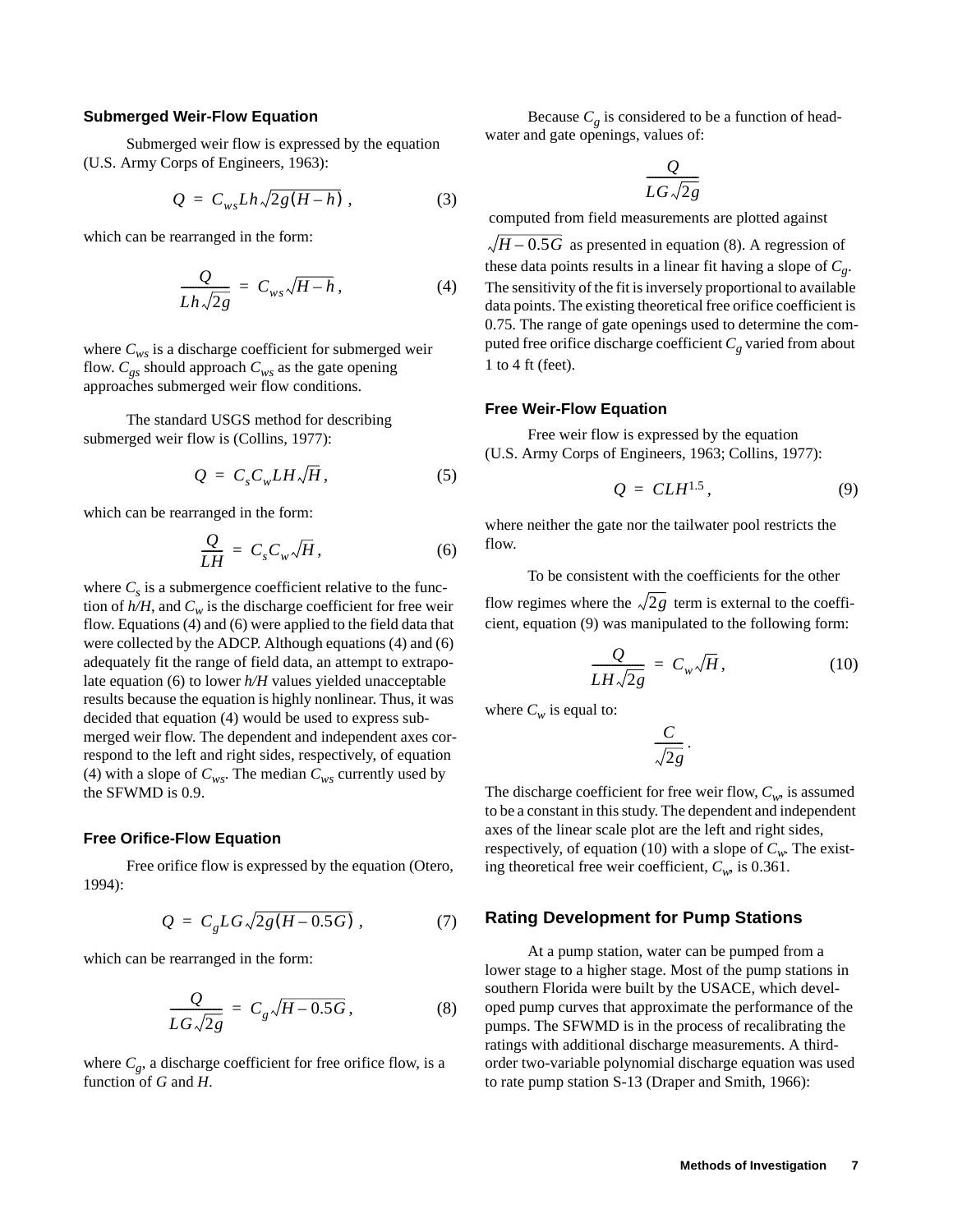$$
Q = C_0 + C_1 X + C_2 Y + C_3 X^2 + C_4 XY + C_5 Y^2
$$
  
+  $C_6 X^3 + C_7 Y X^2 + C_8 XY^2 + C_9 Y^3$ , (11)

where  $C_0$  to  $C_9$  are pump coefficients (table 2), X is a dimensionless head parameter  $(H/H_{fact}$  in which *H* is the head value, in feet, and  $H_{fact}$  is the head factor), and *Y* is the dimensionless engine speed parameter.  $Y = (N - N_{min})/N_{fact}$ where *N* is engine speed in revolutions per minute,  $N_{min}$  is minium speed to move water,  $N_{fact}$  is the engine speed factor  $(N_{max} - N_{min})$ , and  $N_{max}$  is maximum engine speed. Coefficients  $C_0$  to  $C_9$  were determined by solving simultaneous linear equations. The Gauss-Jordan method was chosen because the solution results in an identity matrix rather than a triangular matrix, which makes back-substitution to obtain the solution unnecessary.

The head and engine speed parameters are the dimensionless normalized values. They are normalized by subtracting the minimum value possible and dividing by the difference between the maximum and minimum values possible. By normalizing, the domain of the head and engine speed parameters is from zero to one. In this way, the use of large values for head and engine speed is avoided, the magnitude of each coefficient ranging from  $C_0$  to  $C_9$  is minimized, and the handling of the two-variable polynomial is simplified. The dimensionless head parameter, *X*, is obtained by dividing the head value, *H*, by the head factor, *Hfact*. For example, the maximum possible head, *Hfact*, at pump station S-13 is 9 ft. For an *H* of 5 ft, *X* is  $5/9 = 0.556$ . To obtain the dimensionless engine speed parameter (*Y*), the minimum engine speed necessary to move water  $(N_{min})$ , is subtracted from the engine speed value (*N*). The result is divided by the engine speed factor, *Nfact*, the maximum engine speed minus the minimum engine speed. For example, *Nmax* and *Nmin* at pump station S-13 are 1,200 and 300 r/min (revolutions per minute), respectively, and *Nfact* is 1,200 − 300 = 900 r/min. For an *N* of 1,050 r/min, *Y* is  $(1,050 - 300)/900 = 0.833$ .

## **Calculating Percentage Standard Errors for the Flow Regimes**

The percentage standard errors for the submerged orifice flow regime were derived using the parameter conversion from a log to a normal distribution. The normal standard error as a percentage can be calculated as follows:

Upper  $\sigma_n = (10^{+\sigma L} - 1) \times 100$  percent,

and

Lower 
$$
\sigma_n = (10^{-\sigma L} - 1) \times 100
$$
 percent,

where  $\sigma_n$  is the normal standard error as a percentage, and  $\sigma_L$  is the log base 10 standard error. As for the submerged

#### **Table 2.** Pump coefficient values

[Values for equation 11 are in text]

| Pump<br>coefficient | Value     |
|---------------------|-----------|
| $C_0$               | $\Omega$  |
| $C_1$               | $4E + 08$ |
| $C_2$               | $-4E+08$  |
| $C_3$               | $2E + 08$ |
| $C_4$               | $-1E+09$  |
| $C_5$               | $1E+09$   |
| $C_6$               | $5E+07$   |
| $C_7$               | $-4E+08$  |
| $C_8$<br>$C_9$      | $1E + 09$ |
|                     | $-1E+09$  |

weir, free orifice, and free weir flow regimes, the calculated standard deviations of residuals (SDR) can be calculated as follows:

$$
SDR = \frac{STD(C_i - C_{eq})}{C_{eq}} \times 100 \text{ percent} ,
$$

where  $C_i$  is the flow coefficient computed from the field data, and  $C_{eq}$  is the flow coefficient computed from the regression equations.

#### **Acoustic Doppler Current Profiler Techniques**

Existing discharge ratings using theoretical coefficients are based on varying flow regimes through idealized control structures (the 1:16 scale physical USACE model) of the same proportions as the field structures. This physical model does not take into account variations and peculiarities in the varying flow regimes of the field structures. To properly estimate discharge coefficients in equations (2), (4), (8), and (10), field measurements of varying flow regimes must be taken simultaneously as water elevations and structure operations are recorded. The use of an ADCP is ideal for taking these measurements.

Measuring discharge near coastal control structures can be a difficult process. Very slow velocities, 0.2 ft/s (foot per second) or less, can occur especially when the canal is significantly wider than the flow-way of the coastal control structure. Additionally, the spatial distribution of velocities can have a wide variation near a coastal control structure because the flow through the structure disrupts the normal flow pattern in the canal. The ADCP is capable of accurately measuring flows as slow as 0.2 ft/s and is ideal for taking reliable measurements under these conditions.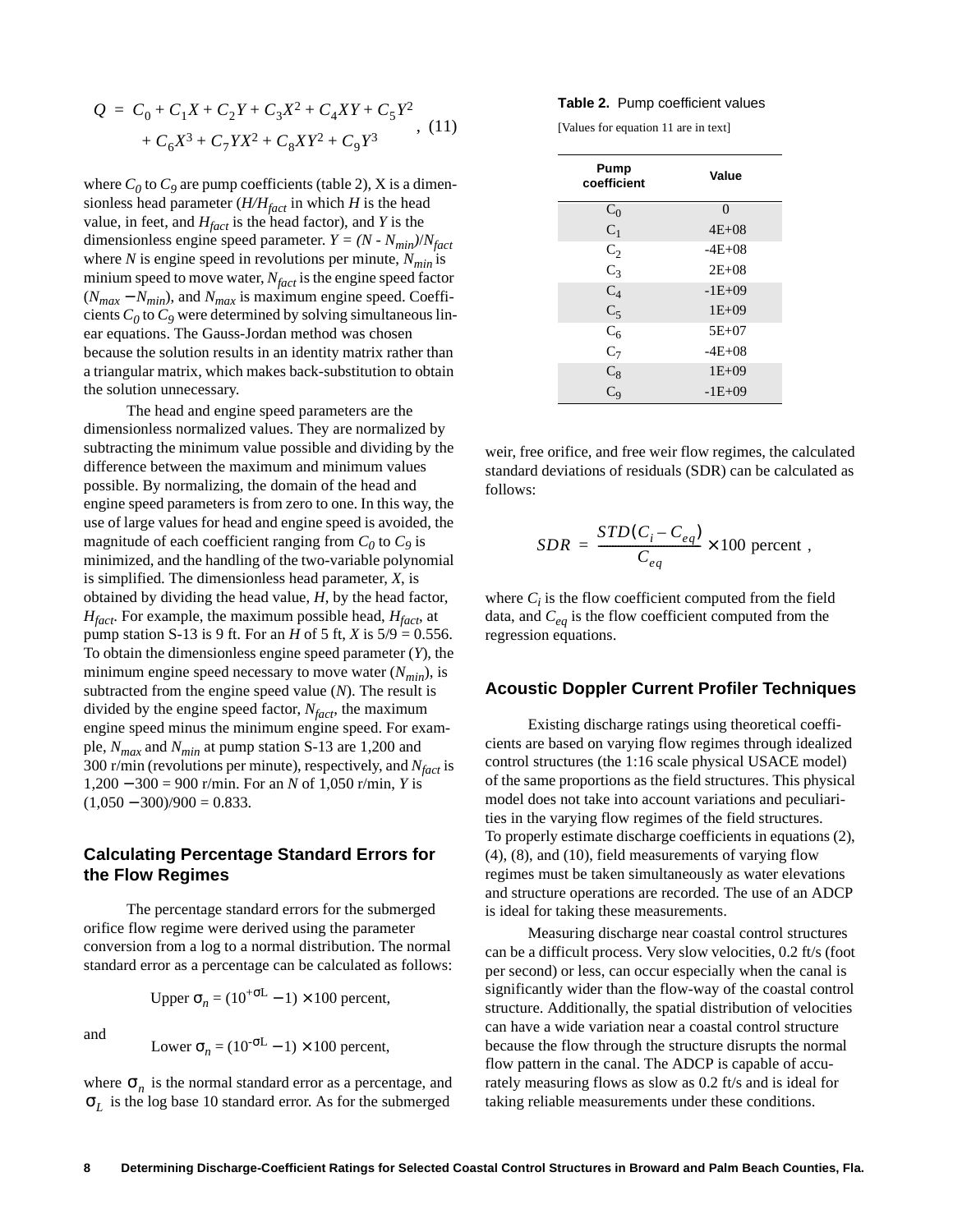

**Figure 4.** Signal paths of an Acoustic Doppler Current Profiler.

The ADCP uses the Doppler shift in reflected acoustic signals to determine the velocity of moving water (RD Instruments, 1989). A schematic of the acoustic transducers and the transmitted and reflected signals is shown in figure 4. The ADCP can locate the vertical position where the measured velocities occurred by the travel times of the transmitted and received signals (Simpson and Oltmann, 1991) and integrate them to find a vertically average velocity. Additionally, the Doppler shift in the signal reflected from the canal bottom is used to determine the speed and direction of boat movement. Velocity measurements can be taken from a moving boat because the ADCP automatically subtracts the boat velocity from the total measured velocity. Total discharge and direction of flow are computed from data collected with the ADCP and by the ADCP computation software. For these reasons, the ADCP was used for measuring flow at the coastal control structures in Broward and Palm Beach Counties.

Discharge measurements using an ADCP can generally be taken within 5 to 10 min (minutes), which represents a considerable reduction in the time required using the Price current meter (a mechanical point velocity meter). The ADCP allows for the more accurate collection of data in the dynamic conditions that were encountered in this study (for example, a discharge measurement could be taken before water levels changed substantially). Another advantage of the ADCP over the Price current meter is that ADCP data are collected on a continuum in the water column and cross section rather than at discrete points (Lipscomb, 1995).

One disadvantage of the older (narrowband) ADCP system is that it requires a minimum profiling depth of about 11.5 ft (Simpson and Oltmann, 1991). However, neither ADCP system (broadband nor narrowband) allows velocity-profile data to be collected very close to the banks or edges of a channel. The ADCP software uses an algorithm for estimating discharges in the shallow regions that cannot be measured (Simpson and Oltmann, 1991).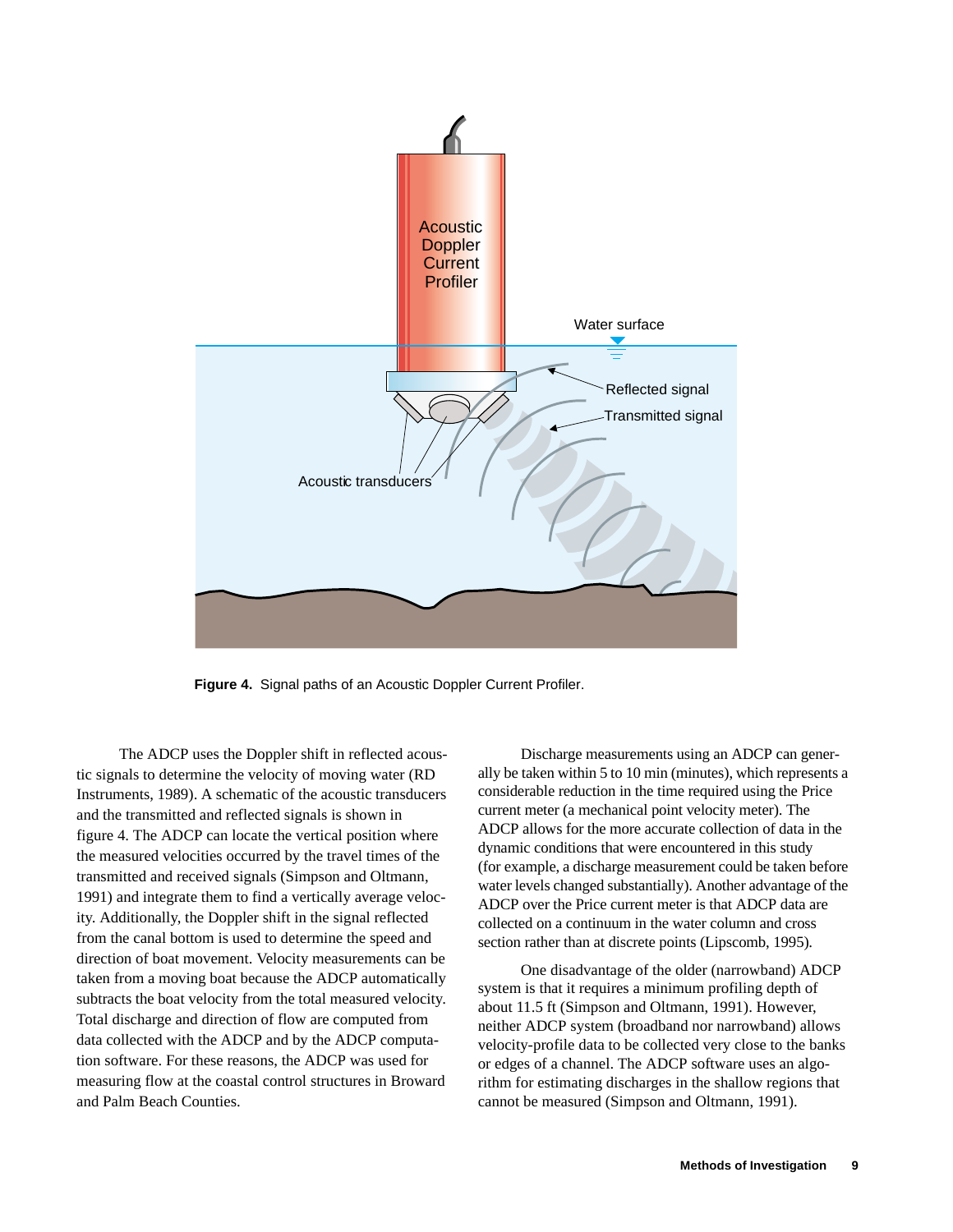## **Field Protocol**

Discharge measurements at five of the coastal control structure sites were taken simultaneously using two ADCP instruments (USGS and SFWMD). Access to all the sites was made upstream, using a small jonboat. A typical monitoring setup is shown at structure S-155 on the C-51 canal (West Palm Beach Canal) in figure 5. The boat used at this site is positioned upstream of the coastal control structure. The ADCP is mounted on the bow of a boat, which is pointed into the direction of flow. A tagline is stretched across the canal, and the boat is pulled by hand slowly across the water during the measurement process. The blockhouse at the coastal control structure contains the upstream and downstream stage recorders. Stages and gate

openings were recorded at the beginning and end of every measurement. The gate operations for the coastal control structure are controlled from the blockhouse. Although most gate openings at the structures are controlled by telemetry, manual control can be made from the blockhouse.

Discharge measurements were taken under a variety of flow conditions at each coastal control structure. In coordination with the SFWMD, discharge measurements were scheduled (table 3) depending on the hydrologic activity (drought or flood conditions), which determined allowable gate operations. When sufficient water was available for release, the SFWMD implemented various gate openings to provide a variety of flow conditions for the discharge measurements.



**Figure 5.**Typical field setup for an Acoustic Doppler Current Profiler (ADCP) measurement of streamflow for structure S-15 on the C-51 canal.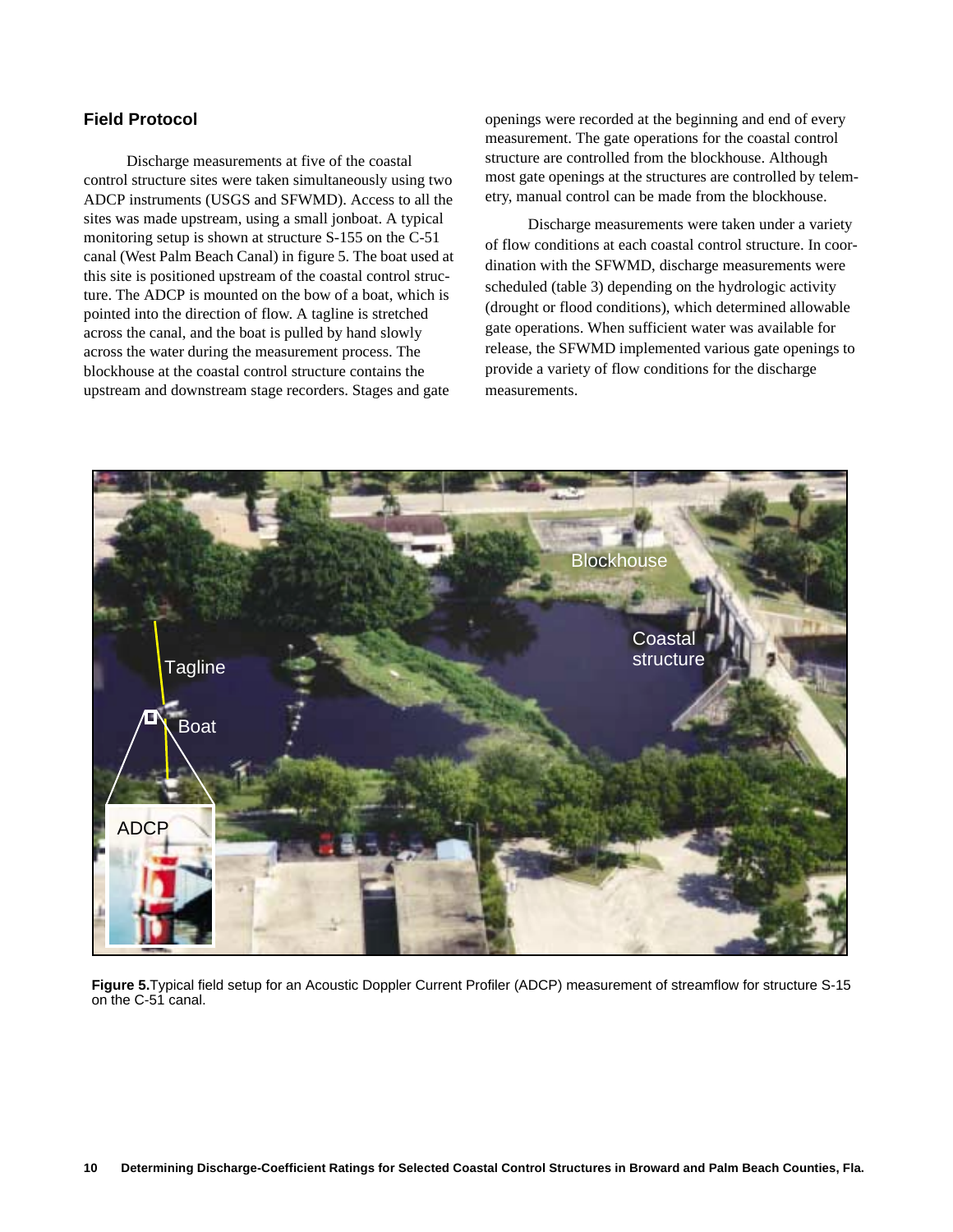## **DETERMINATION OF DISCHARGE-COEFFICIENT RATINGS FOR COASTAL CONTROL STRUCTURES**

Discharge-coefficient ratings were determined for 10 selected coastal control structures in Broward and Palm Beach Counties, and the results are presented herein. All of the coastal control structures presented in this report regulate the total surface-water flows to the Intracoastal Waterway and associated water bodies (fig. 1). Developing accurate discharge-coefficient ratings for these coastal control structures is vital to determining the effects of these flows on nearshore areas of the Atlantic coast and determining the net loss of water from Broward and Palm Beach Counties.

Flood discharge characteristics for each coastal control structure are presented in appendix I, and structural data for each coastal control structure are presented in appendix II. Also discussed in appendix I (and on the accompanying pages) is the degree of protection from the standard project storm; that is, the most severe storm or sequence of storms considered reasonably characteristic of southeastern Florida, in terms of standard project flood (SPF). The U.S. Army Corps of Engineers (1995) defines the SPF rainfall as the 100-year storm values increased by 25 percent. The primary purpose of the canals and coastal control structures is to provide for satisfactory removal of a specific percentage of the SPF.

**Table 3.** Dates and number of Acoustic Doppler Current Profiler measurements taken at coastal control structures

[ADCP, Acoustic Doppler Current Profiler]

| <b>Structure</b> | Dates of<br>measurement                                        | No. of ADCP's<br>employed                 |
|------------------|----------------------------------------------------------------|-------------------------------------------|
| $G-54$           | $06 - 24 - 96$<br>$06 - 25 - 96$                               | $\mathbf{1}$<br>1                         |
| $G-56$           | $06 - 26 - 96$<br>$09-12-96$                                   | $\overline{2}$<br>$\mathbf{1}$            |
| $G-57$           | 03-19-96                                                       | 1                                         |
| $S-13$           | $11 - 01 - 95$<br>06-25-96<br>09-10-96<br>09-12-96<br>10-07-96 | 1<br>$\mathbf{1}$<br>2<br>1<br>1          |
| $S-33$           | 10-09-96                                                       | $\mathbf{1}$                              |
| $S-36$           | $10-31-95$                                                     | 1                                         |
| $S-37A$          | $03 - 20 - 96$                                                 | 1                                         |
| $S-40$           | $06 - 27 - 96$<br>09-10-96                                     | $\overline{\mathbf{c}}$<br>$\overline{2}$ |
| $S-41$           | 09-12-96                                                       | $\overline{2}$                            |
| $S-155$          | $09 - 13 - 96$                                                 | $\overline{2}$                            |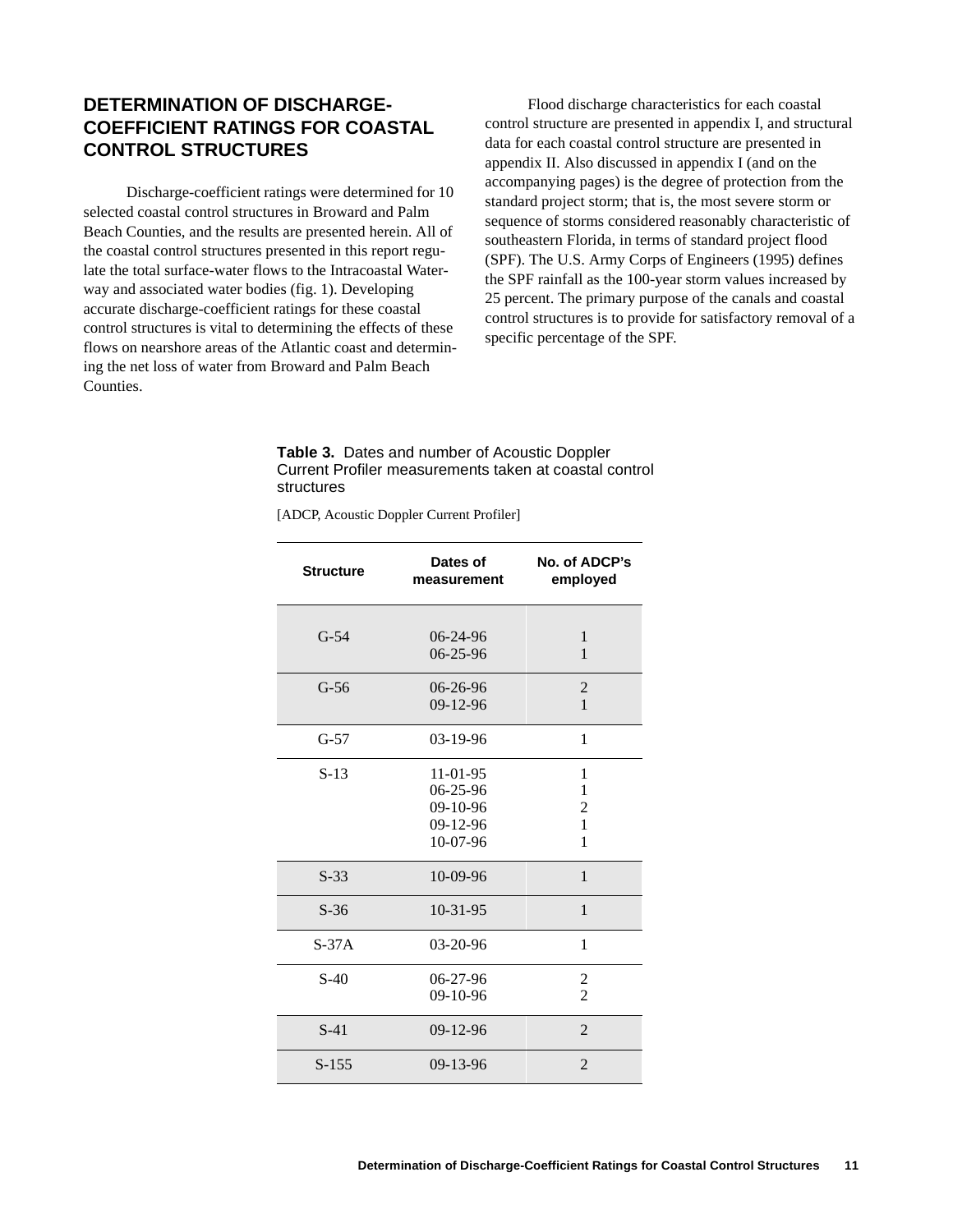## **Structure S-155**

Structure S-155 (fig. 6) is a reinforced-concrete gated spillway with discharge controlled by three cableoperated, vertical lift gates. This coastal control structure is located south of West Palm Beach on the eastern end of the C-51 canal (West Palm Beach Canal) and is about 400 ft east of U.S. Highway 1 (fig. 1). Structure S-155 is one of three structures in this study (the other two being structures S-40 and S-41) that experiences free flow where flows are not dependent on the downstream (tailwater) water level. Structure S-155 maintains optimum water-control stages upstream in the C-51 canal and prevents saltwater intrusion during periods of high tide. Additionally, this coastal control structure passes the design flood (60 percent of the SPF) without exceeding upstream flood design stage criteria set by water managers and restricting downstream flood stages and discharge velocities to nondamaging levels. Appendix I presents flood discharge characteristics for structure S-155, and appendix II presents structural data for S-155.

The automatic controls on structure S-155 are actuated by the headwater elevation. When the headwater elevation increases to 8.3 ft, the gates begin to open and continue to open until the headwater elevation decreases to 8.0 ft (the gates become stationary). The gates begin to close when the headwater elevation decreases to 7.8 ft. To provide room for the anticipated runoff resulting during times of heavy storm

activity, the automatic operation is switched to a lower range of values from 7.5 to 7.0 ft, with the midpoint headwater elevation of 7.3 ft causing the gates to become stationary.

Two ADCP's were used to take measurements at structure S-155 on September 13, 1996 (table 3). One measurement section was about 300 ft upstream of the coastal control structure, and the other was about 400 ft upstream of the U.S. Highway 1 bridge (fig. 6). Data were collected with one gate opened at 1 and 2 ft. The other two gates remained closed for all measurements. These data (along with flow measurements taken from May 29, 1984, to September 14, 1993) were used to determine dischargecoefficient ratings for free orifice and free weir flows. Linear scale plots of the discharge-coefficient ratings for the free orifice- and free weir-flow regimes using data collected by the ADCP are shown in figure 7. A glossary of the mathematical symbols used in the linear scale plots is presented in appendix III. The SDR for the free orifice discharge coefficient is 12 percent, and the SDR for the free weir discharge coefficient is 7 percent. Using the difference in equation constants as a measure, the theoretical and computed free orifice ratings differ by 4.9 percent, and the theoretical and computed free weir ratings differ by 29.6 percent.



**Figure 6.** Location of structure S-155.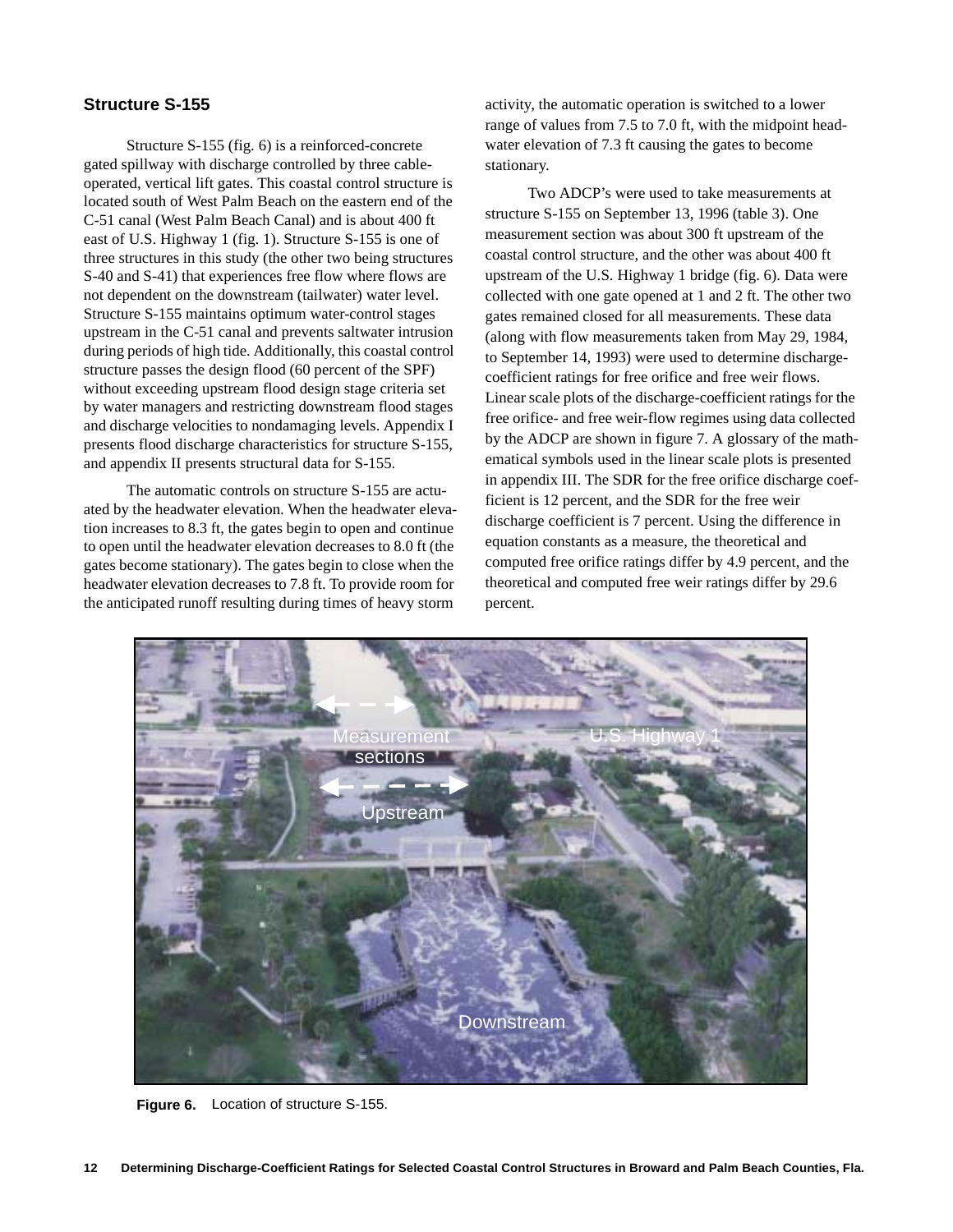

**Figure 7.** Linear scale plots of a comparison of the S-155 discharge coefficient for free orifice flow (graph A) and free weir flow (graph B). An explanation of the mathematical symbols is given in appendix III.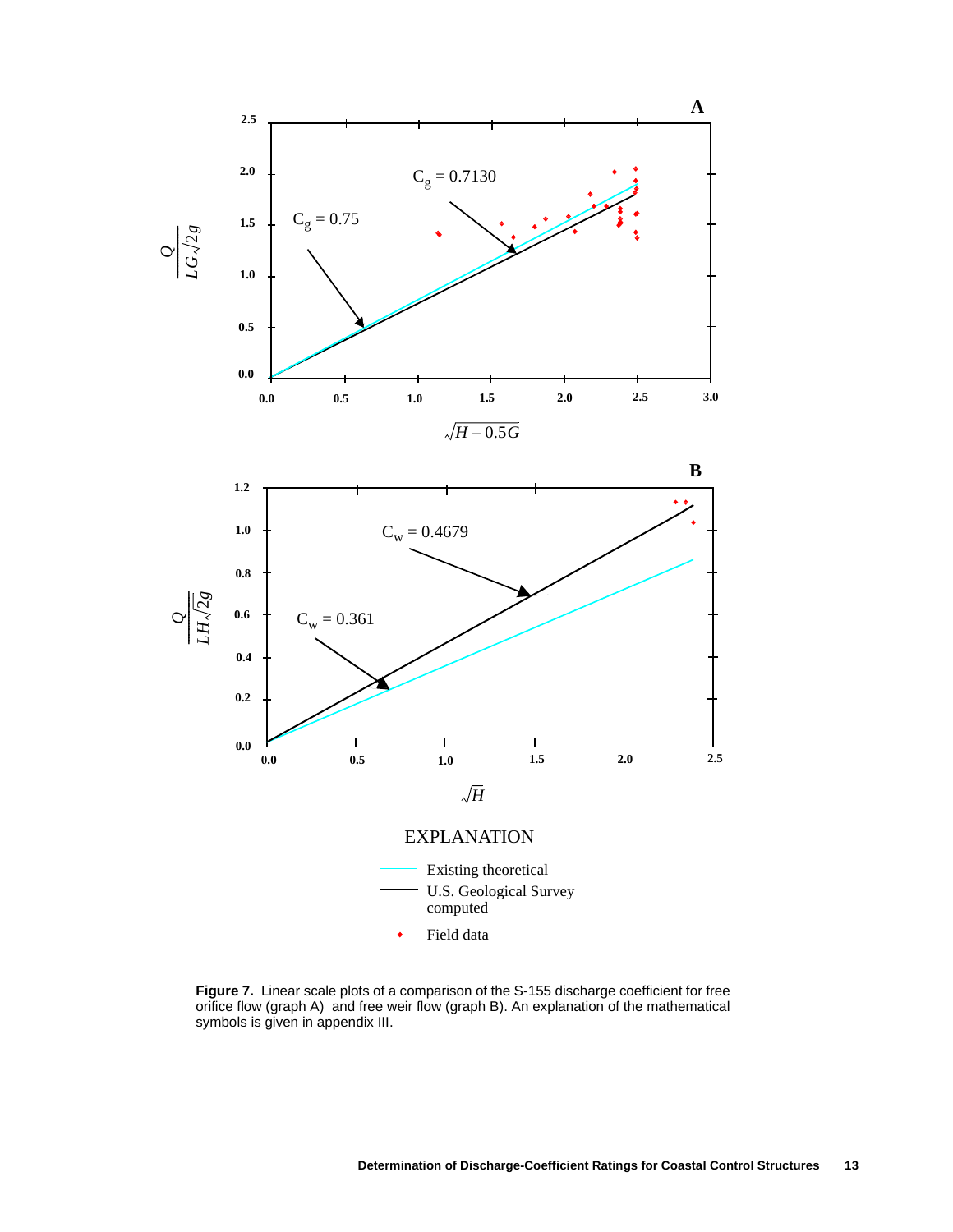## **Structure S-41**

Structure S-41 (fig. 8) is a reinforced-concrete gated spillway with discharge controlled by two cable-operated, vertical lift gates. This coastal control structure is located in Boynton Beach on the C-16 canal (Boynton Canal) and is about 200 ft east of U.S. Highway 1 (fig. 1). Structure S-41 is one of three structures in this study (the other two being structures S-40 and S-155) that experiences free flow where flows are not dependent on the downstream (tailwater) water level. Structure S-41 maintains optimum watercontrol stages upstream in the C-16 canal and prevents saltwater intrusion during periods of high tide. Additionally, this coastal control structure passes the design flood (60 percent of the SPF) without exceeding upstream flood design stage criteria set by water managers and restricting downstream flood stages and discharge velocities to nondamaging levels. Appendix I presents flood discharge characteristics for structure S-41, and appendix II presents structural data for S-41.

The automatic controls on structure S-41 are actuated by the headwater elevation. When the headwater elevation increases to 8.5 ft, the gates begin to open and continue to open until the headwater elevation decreases to 8.2 ft (the gates become stationary). The gates begin to close when the headwater elevation decreases to 7.9 ft. To provide room for the anticipated runoff resulting during times of heavy storm activity, the automatic operation is switched to a lower range of values from 8.0 to 7.3 ft, with the midpoint headwater elevation of 7.7 ft causing the gates to become stationary.

Two ADCP's were used to take measurements at structure S-41 on September 12, 1996 (table 3). One measurement section was about 60 ft upstream of the coastal control structure, and the other was about 80 ft upstream of the coastal control structure (fig. 8). Data were collected with both gates simultaneously opened at 0.8 ft. Data were also collected with one gate opened at 1.6, 2, and 4 ft and when the gate was completely out of the water, while the other gate remained closed for all measurements. Linear scale plots of the discharge-coefficient ratings for the free orifice- and free weir-flow regimes using data collected by the ADCP are shown in figure 9. A glossary of the mathematical symbols used in the linear scale plots is presented in appendix III. The SDR for the free orifice discharge coefficient is 9 percent, and the SDR for the free weir discharge coefficient is 5 percent. Using the difference in equation constants as a measure, the theoretical and computed free orifice ratings differ by 13.4 percent, and the theoretical and computed free weir ratings differ by 25.4 percent.



**Figure 8.** Location of structure S-41.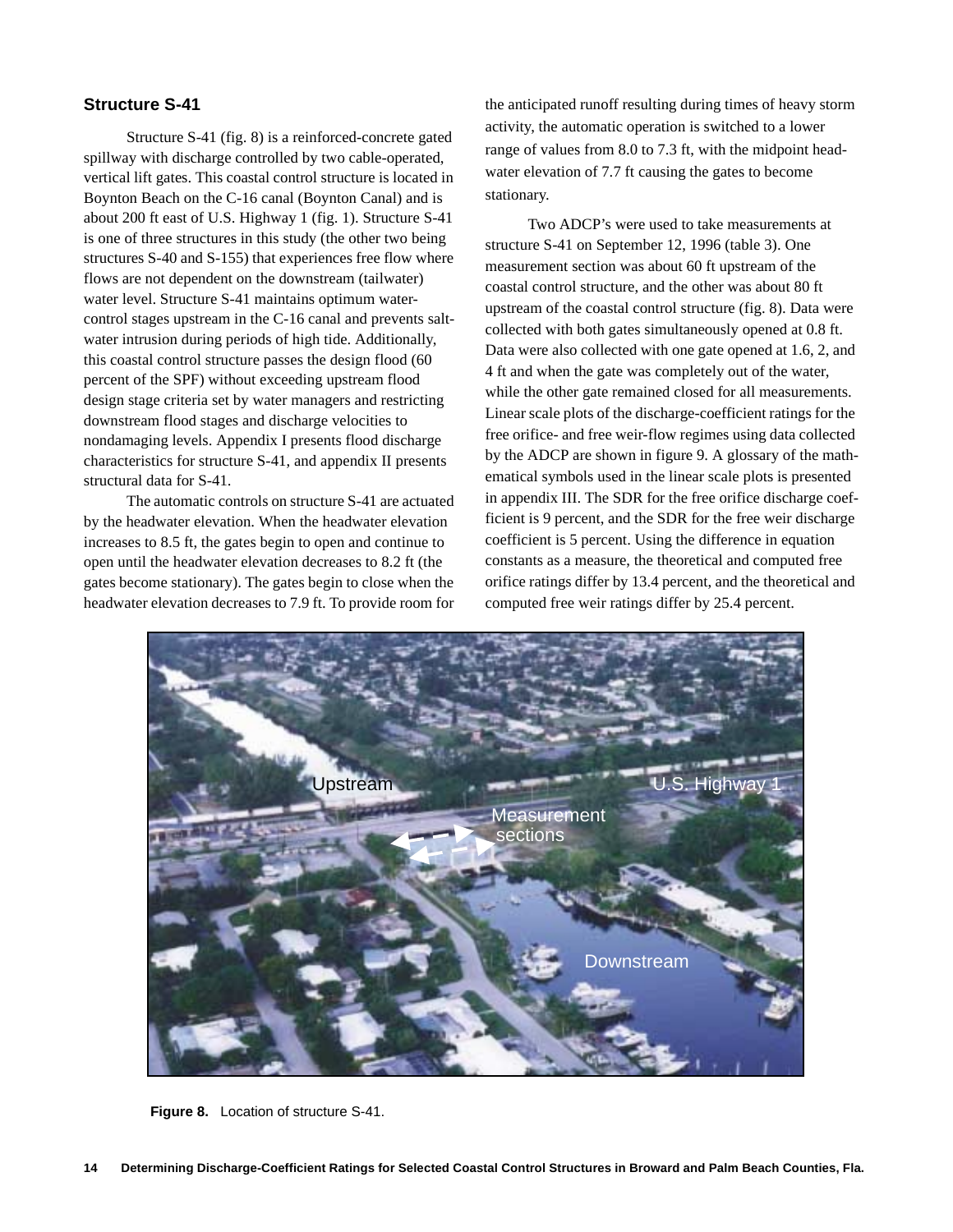

Field data

**Figure 9.** Linear scale plots of a comparison of the S-41 discharge coefficient for free orifice flow (graph A) and free weir flow (graph B). An explanation of the mathematical symbols is given in appendix III.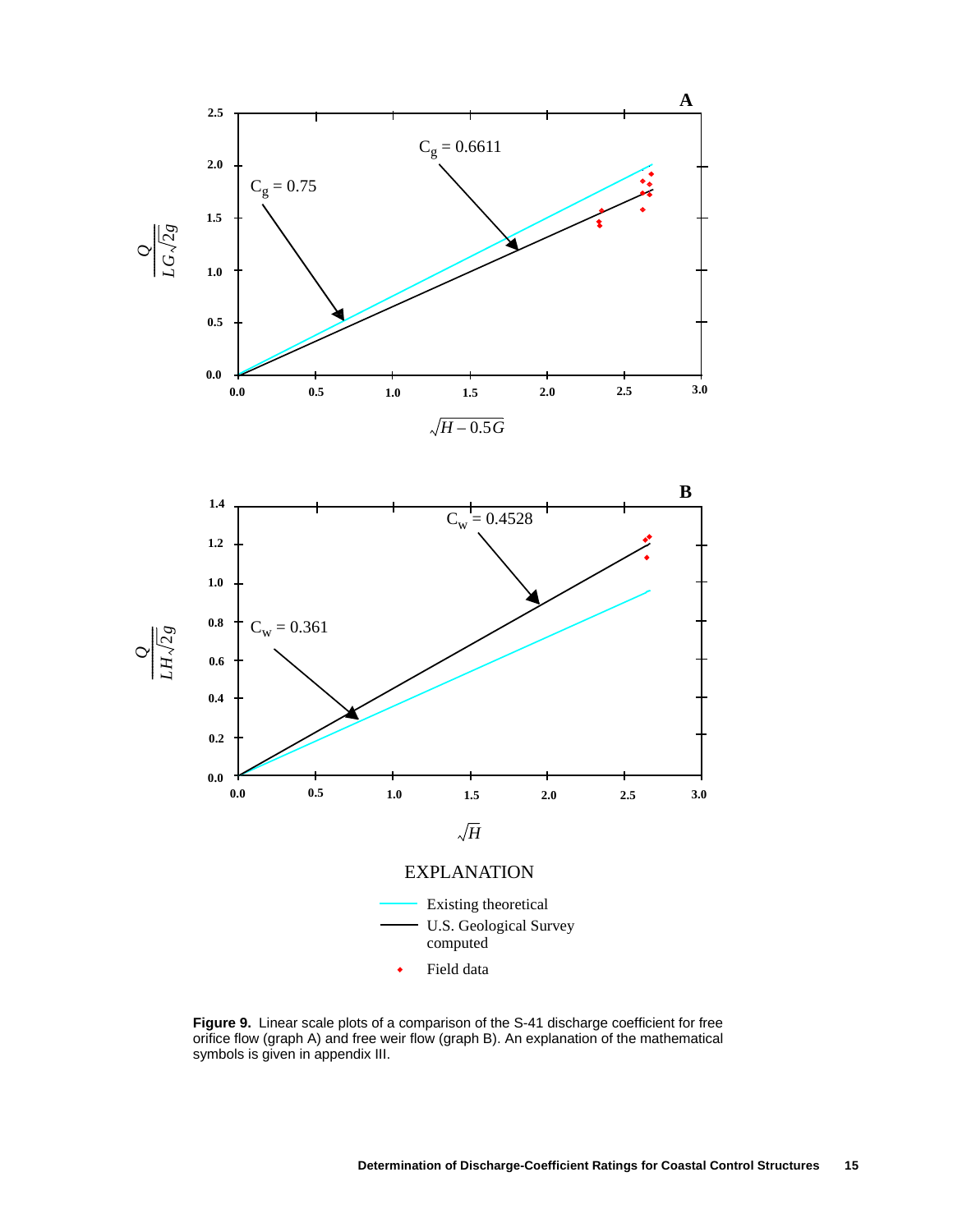## **Structure S-40**

Structure S-40 (fig. 10) is a reinforced-concrete gated spillway with discharge controlled by two cableoperated, vertical lift gates. This coastal control structure is located south of Delray Beach on the C-15 canal (Hidden Valley Canal) and is about 500 ft east of U.S. Highway 1 (fig. 1). Structure S-40 is one of three structures in this study (the other two being structures S-41 and S-155) that experiences free flow where flows are not dependent on the downstream (tailwater) water level. Structure S-40 maintains optimum water-control stages upstream in the C-15 canal and prevents saltwater intrusion during periods of high tide. Additionally, this coastal control structure passes the design flood (60 percent of the SPF) without exceeding upstream flood design stage criteria set by water managers and restricting downstream flood stages and discharge velocities to nondamaging levels. Appendix I presents flood discharge characteristics for structure S-40, and appendix II presents structural data for S-40.

The automatic controls on structure S-40 are actuated by the headwater elevation. When the headwater elevation increases to 8.5 ft, the gates begin to open and continue to open until the headwater elevation decreases to 8.2 ft (the gates become stationary). The gates begin to close when the headwater elevation decreases to 7.9 ft. To provide room for the anticipated runoff resulting during times of heavy storm activity, the automatic operation is switched to a lower range of values from 8.0 to 7.3 ft, with the midpoint headwater elevation of 7.7 ft causing the gates to become stationary.

Two ADCP's were used to take measurements at structure S-40 on June 27, 1996, and September 10, 1996 (table 3). All of the measurements were taken at the two measurement sections, 200 and 300 ft upstream of the coastal control structure, as shown in figure 10. On June 27, 1996, data were collected with one gate opened at 1, 2, and 4 ft and when the gate was completely out of the water. The same gate was completely out of the water for data collected on September 10, 1996. The other gate remained closed for all measurements. Linear scale plots of the discharge-coefficient ratings for the free orifice- and free weir-flow regimes using data collected by the ADCP are shown in figure 11. A glossary of the mathematical symbols used in the linear scale plots is presented in appendix III. The SDR is 5 percent for both the free orifice and free weir discharge coefficients. Using the difference in equation constants as a measure, the theoretical and computed free orifice ratings differ by 31.8 percent, and the theoretical and computed free weir ratings differ by 17.1 percent.



**Figure 10.** Location of structure S-40.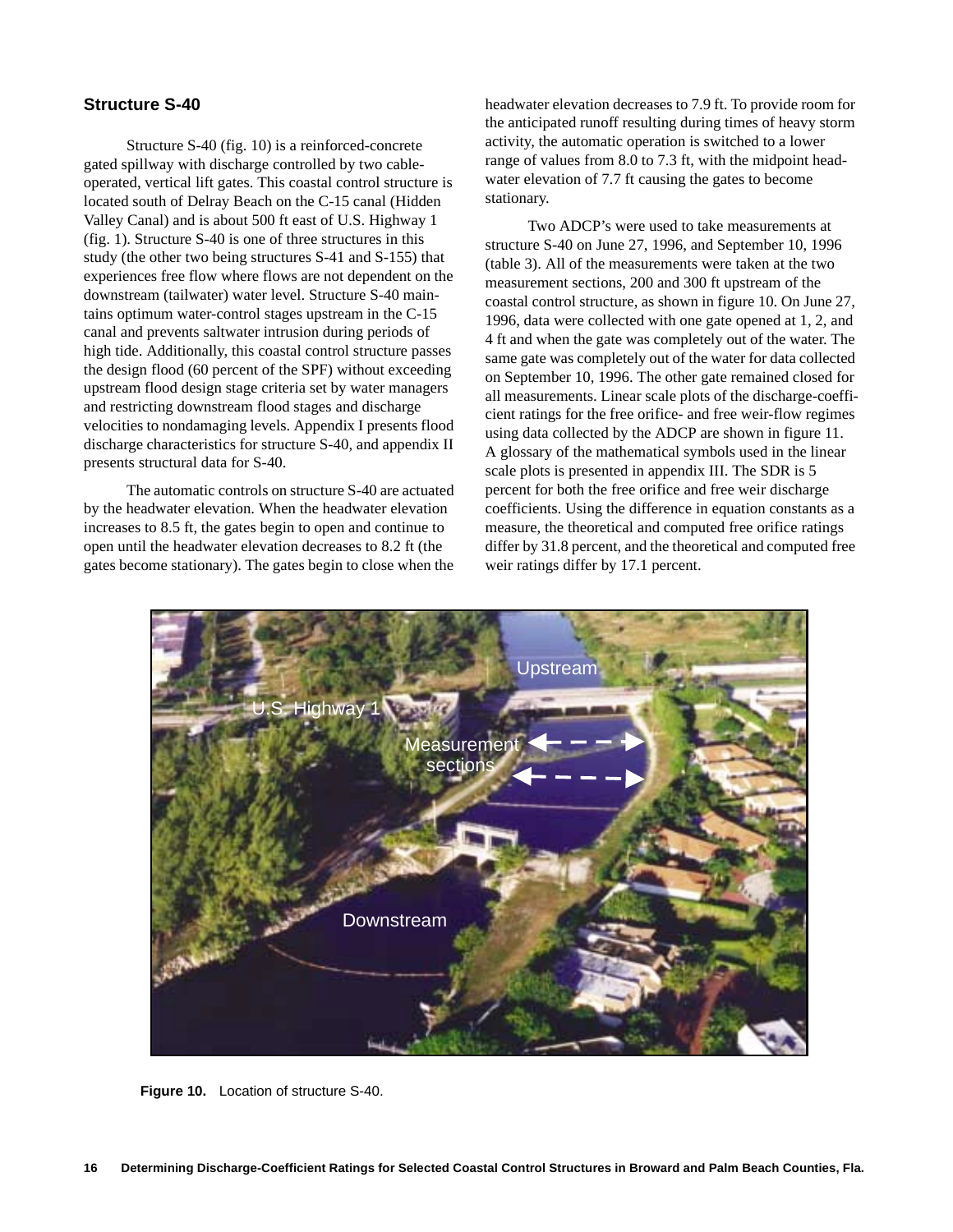



**Figure 11.** Linear scale plots of a comparison of the S-40 discharge coefficient for free orifice flow (graph A) and free weir flow (graph B). An explanation of the mathematical symbols is given in appendix III.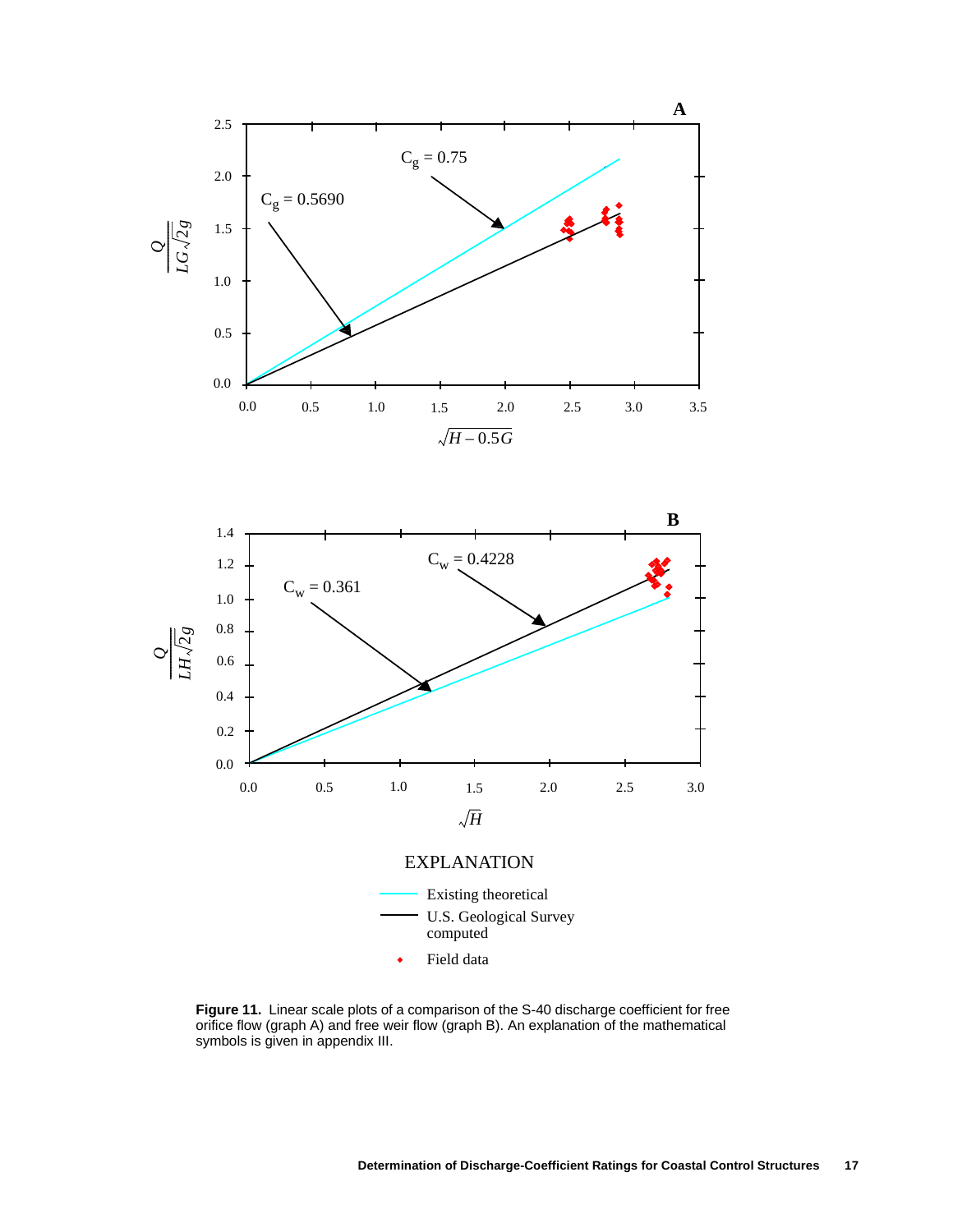## **Structure G-56**

Structure G-56 (fig. 12) is a fixed-crest, reinforcedconcrete gated spillway with discharge controlled by three cable-operated, vertical slide gates. This coastal control structure is located in Deerfield Beach near the mouth of the Hillsboro Canal and is about halfway between Florida's Turnpike and U.S. Highway 1 (fig. 1). The submerged orifice-flow and submerged weir-flow regimes exist at this site. Structure G-56 maintains optimum water-control stages upstream in the Hillsboro Canal and prevents saltwater intrusion during periods of high tide. Additionally, this coastal control structure passes the design flood (60 percent of the SPF) without exceeding upstream flood design stage criteria set by water managers and restricting downstream flood stages and discharge velocities to nondamaging levels. Appendix I presents flood discharge characteristics for structure G-56, and appendix II presents structural data for G-56.

The automatic controls on structure G-56 are actuated by the headwater elevation. When the headwater elevation increases to 8.0 ft, the gates begin to open and continue to open until the headwater elevation decreases to 7.5 ft (the gates become stationary). The gates begin to close when the headwater elevation decreases to 7.0 ft. During dry periods, the automatic operation is switched to a higher range of

values from 8.3 to 8.7 ft, with the midpoint headwater elevation of 8.5 ft causing the gates to become stationary.

Two ADCP's were used to take measurements at structure G-56 on June 26, 1996, and one ADCP was used to take measurements on September 12, 1996 (table 3). One measurement section was about 300 ft upstream of the coastal control structure, and the other was about 400 ft upstream of the coastal control structure (fig. 12). On June 26, 1996, data were collected with one gate opened at 1, 2, and 4 ft. The same gate was completely out of the water for data collected on September 12, 1996. The other two gates remained closed for all measurements. Logarithmic and linear scale plots of the discharge-coefficient ratings for the submerged orifice- and submerged weir-flow regimes using data collected by the ADCP are shown in figure 13. A glossary of the mathematical symbols used in the logarithmic and linear scale plots is presented in appendix III. The range of percent standard error for the submerged orifice discharge coefficient is 5 to -5 percent, and the SDR for the submerged weir discharge coefficient is 13 percent. The coefficient of determination for the submerged orifice discharge coefficient is 0.9881. Using the difference in equation constants as a measure, the theoretical and computed submerged orifice ratings differ by 2.2 percent, and the theoretical and computed submerged weir ratings differ by 28.9 percent.



**Figure 12.** Location of structure G-56.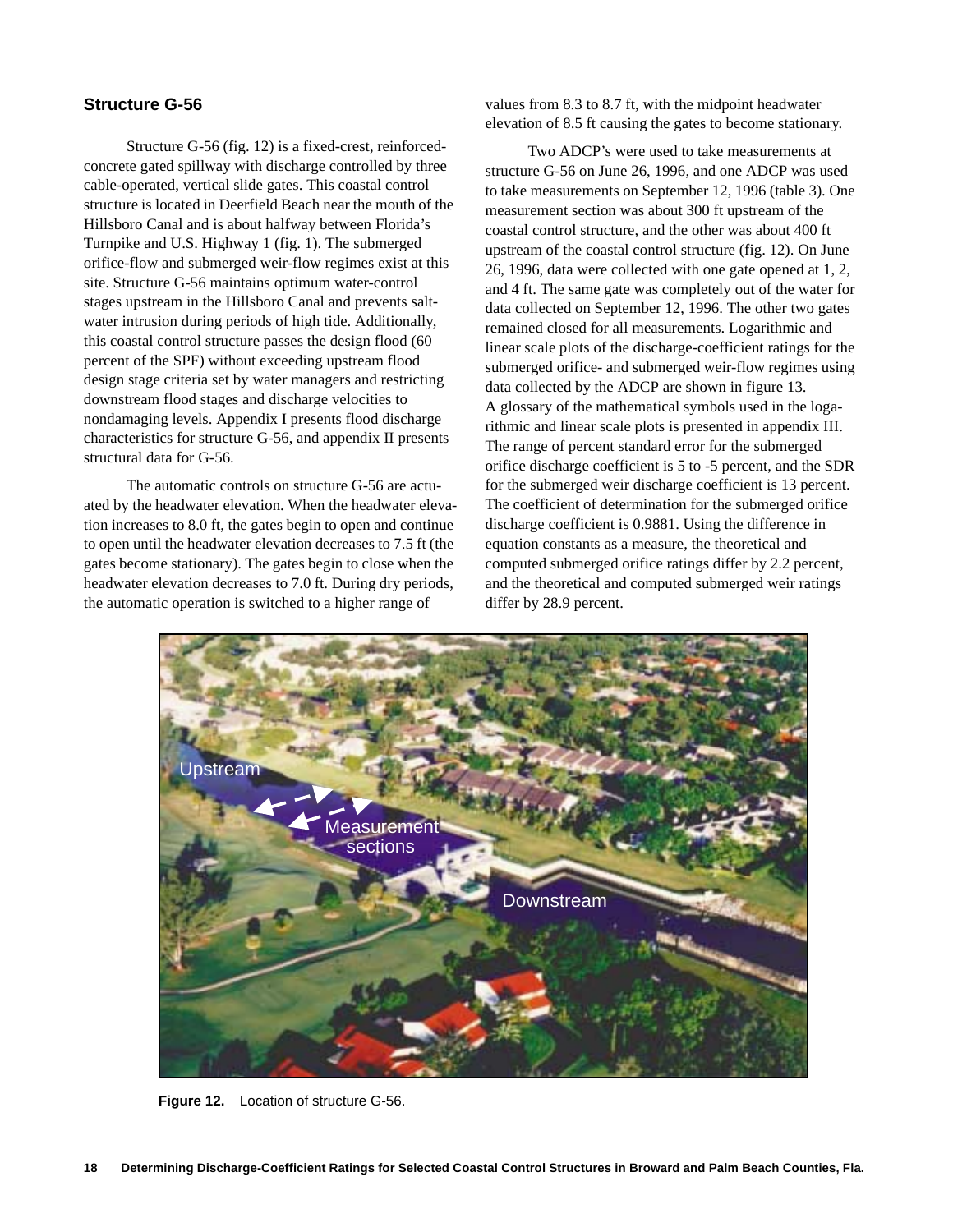

**Figure 13.** Logarithmic plot of the G-56 discharge coefficient for submerged orifice flow (graph A) and linear scale plots of a comparison of the G-56 discharge coefficient for submerged orifice flow (graph B) and submerged weir flow (graph C). An explanation of the mathematical symbols is given in appendix III.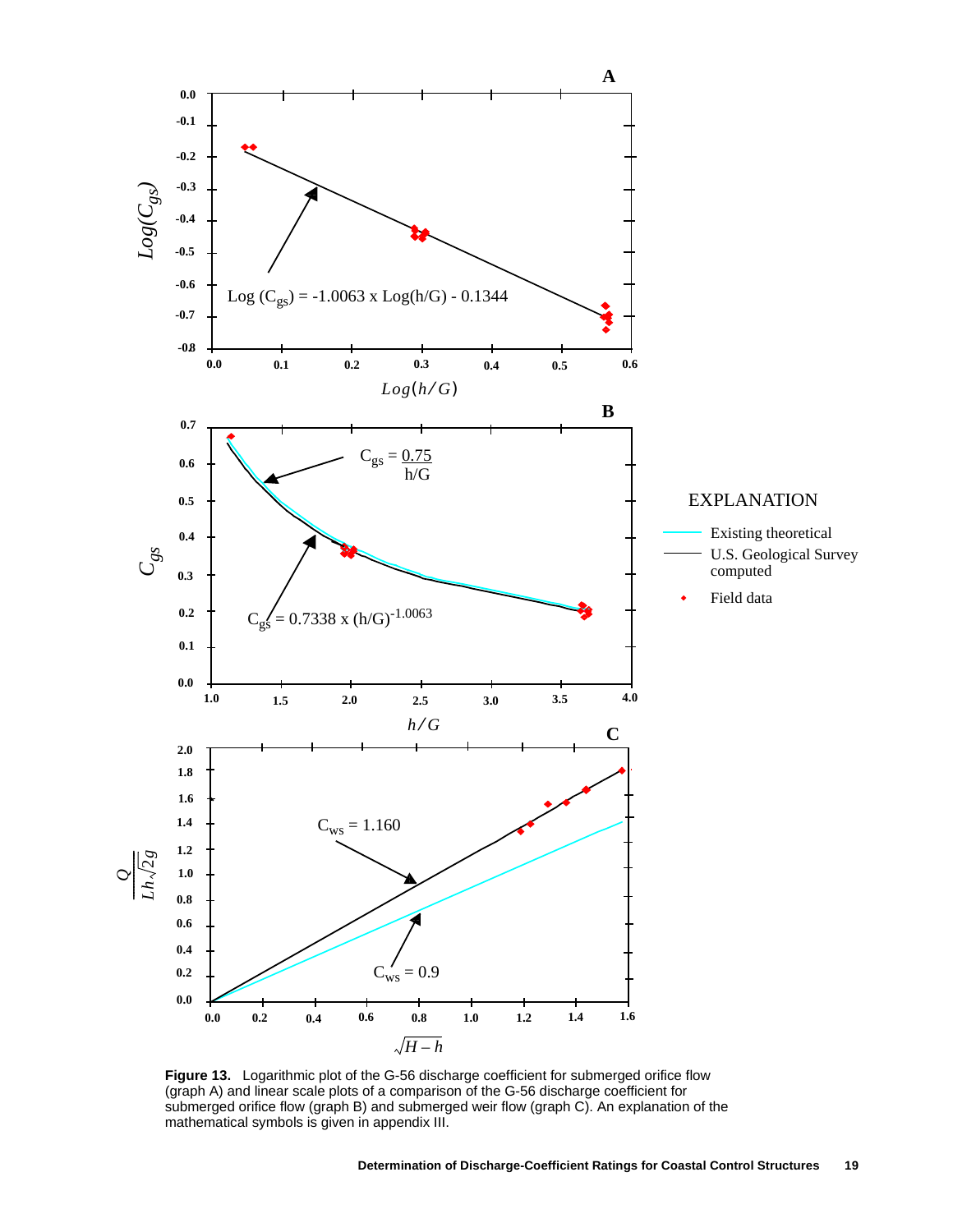## **Structure G-57**

Structure G-57 (fig. 14) is a fixed-crest, reinforcedconcrete gated spillway with discharge controlled by two cable-operated, vertical lift gates. This coastal control structure is located in Pompano Beach on the Pompano Canal and is about 2 mi west of U.S. Highway 1 (fig. 1). The submerged orifice-flow and submerged weir-flow regimes exist at this site. Structure G-57 maintains optimum watercontrol stages upstream in the Pompano Canal and prevents saltwater intrusion during periods of high tide. Additionally, this coastal control structure passes the design flood discharge rate of 375 ft<sup>3</sup>/s without exceeding upstream flood design stage criteria set by water managers and restricting downstream flood stages and discharge velocities to nondamaging levels. Appendix I presents flood discharge characteristics for structure G-57, and appendix II presents structural data for G-57.

The automatic controls on structure G-57 are actuated by the headwater elevation. When the headwater elevation increases to 4.8 ft, the gates begin to open and continue to open until the headwater elevation decreases to 4.6 ft (the gates become stationary). The gates begin to close when the headwater elevation decreases to 4.3 ft. The automatic controls on this coastal control structure have an overriding

mechanism that closes the gates, regardless of the upstream water level in the event of high tide, when the differential between the falling headwater and rising tailwater pool elevations reaches 0.2 ft.

An ADCP was used to take measurements at structure G-57 on March 19, 1996 (table 3). The measurement section (not shown in fig. 14) was about 1,000 ft upstream of the coastal control structure (upstream of the culvert which directed flows underground). Data were collected with one gate opened at 1 and 2 ft and when the gate was completely out of the water. The other gate remained closed for all measurements. Logarithmic and linear scale plots of the discharge-coefficient ratings for the submerged orificeand submerged weir-flow regimes using data collected by the ADCP are shown in figure 15. A glossary of the mathematical symbols used in the logarithmic and linear scale plots is presented in appendix III. The range of percent standard error for the submerged orifice discharge coefficient is 31 to -24 percent, and the SDR for the submerged weir discharge coefficient is 34 percent. The coefficient of determination for the submerged orifice discharge coefficient is 0.4951. Using the difference in equation constants as a measure, the theoretical and computed submerged orifice ratings differ by 27.4 percent, and the theoretical and computed submerged weir ratings differ by 1.4 percent.



**Figure 14.** Location of structure G-57.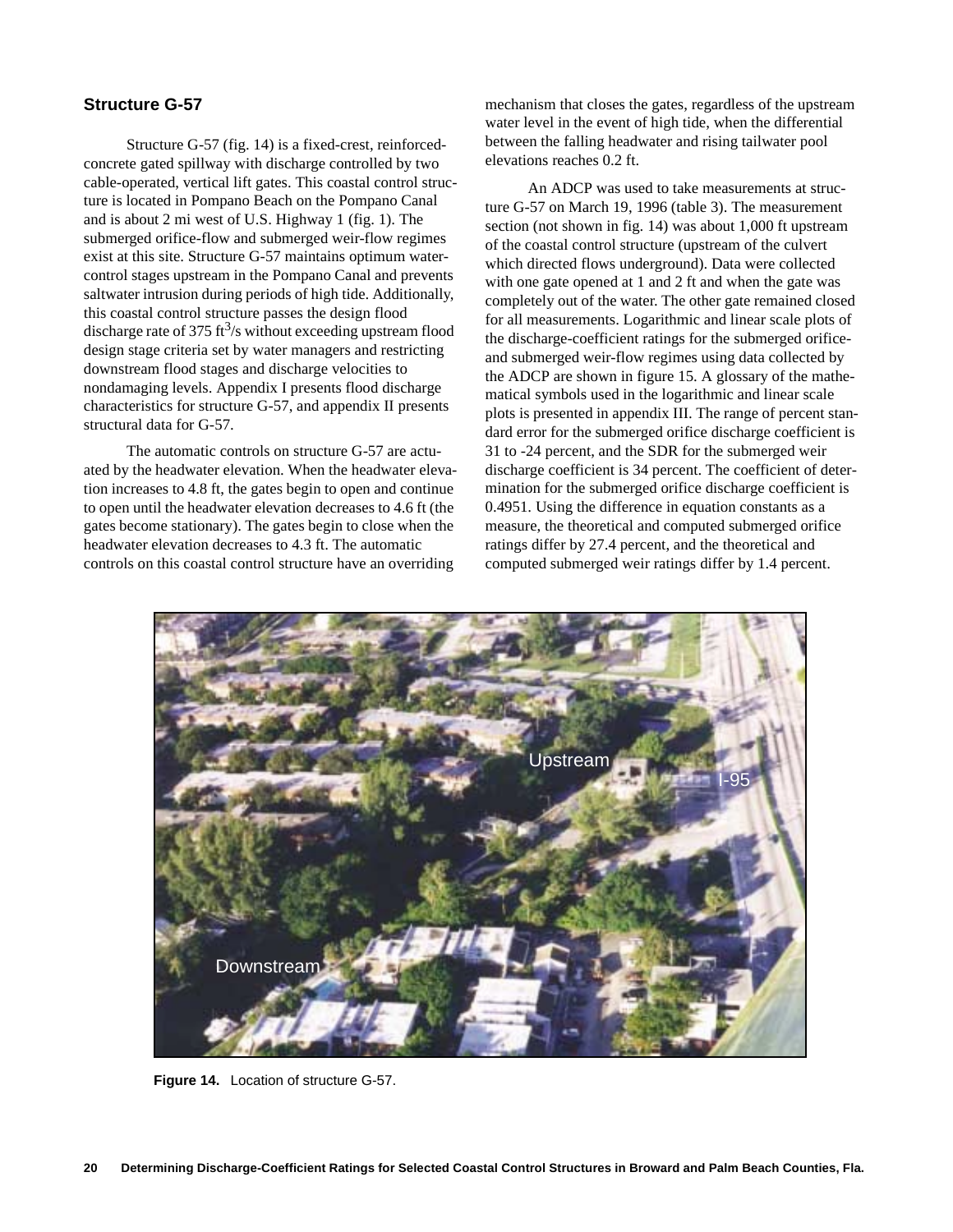

**Figure 15.** Logarithmic plot of the G-57 discharge coefficient for submerged orifice flow (graph A) and linear scale plots of a comparison of the G-57 discharge coefficient for submerged orifice flow (graph B) and submerged weir flow (graph C). An explanation of the mathematical symbols is given in appendix III.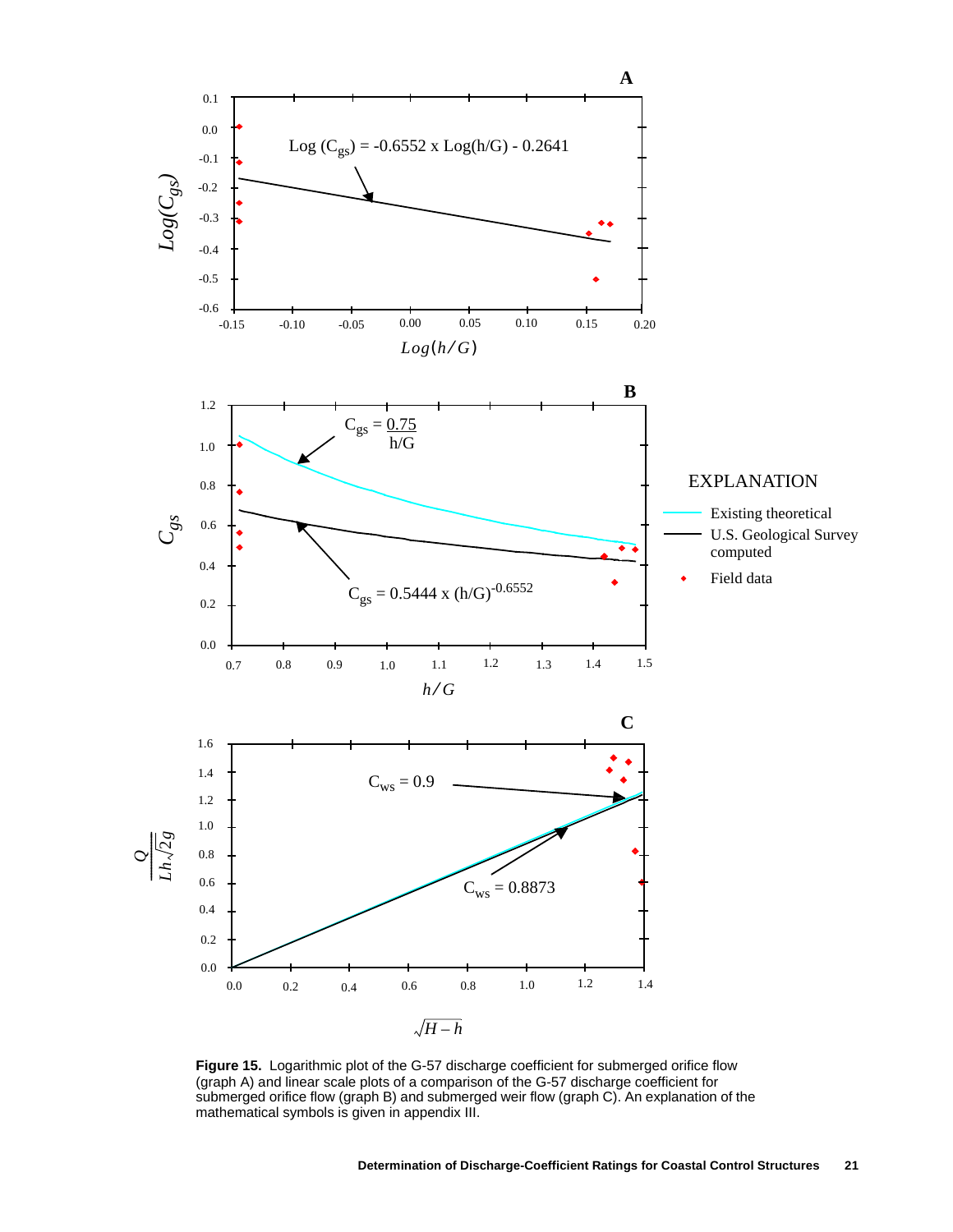## **Structure S-37A**

Structure S-37A (fig. 16) is a reinforced-concrete gated spillway with discharge controlled by two cableoperated, vertical lift gates. This coastal control structure is located in the vicinity of Fort Lauderdale on the C-14 canal (Cypress Creek Canal) and is about 2 mi west of U.S. Highway 1 (fig. 1). The submerged orifice-flow and submerged weir-flow regimes exist at this site. Structure S-37A maintains optimum water-control stages upstream in the C-14 canal and prevents saltwater intrusion during periods of high tide. Additionally, this coastal control structure passes the design flood (100 percent of the SPF) without exceeding upstream flood design stage criteria set by water managers and restricting downstream flood stages and discharge velocities to nondamaging levels. Appendix I presents flood discharge characteristics for structure S-37A, and appendix II presents structural data for S-37A.

The automatic controls on structure S-37A are actuated by the headwater elevation. When the headwater elevation increases to 4.4 ft, the gates begin to open and continue to open until the headwater elevation decreases to 4.0 ft (the gates become stationary). The gates begin to close when the headwater elevation decreases to 3.0 ft. The automatic controls on this coastal control structure have an overriding

mechanism that closes the gates, regardless of the upstream water level in the event of high tide, when the differential between the falling headwater and rising tailwater pool elevations reaches 0.2 ft.

An ADCP was used to take measurements at structure S-37A on March 20, 1996 (table 3). The measurement section was about 200 ft upstream of the coastal control structure as shown in figure 16. Data were collected with one gate opened at 1, 2, 2.5, 3, and 4 ft and when the gate was completely out of the water. The other gate remained closed for all measurements. Logarithmic and linear scale plots of the discharge-coefficient ratings for the submerged orifice- and submerged weir-flow regimes using data collected by the ADCP are shown in figure 17. A glossary of the mathematical symbols used in the logarithmic and linear scale plots is presented in appendix III. The range of percent standard error for the submerged orifice discharge coefficient is 10 to -9 percent, and the SDR for the submerged weir discharge coefficient is 3 percent. The coefficient of determination for the submerged orifice discharge coefficient is 0.9728. Using the difference in equation constants as a measure, the theoretical and computed orifice ratings differ by 7.2 percent and the theoretical and computed submerged weir ratings differ by 39.2 percent.



**Figure 16.** Location of structure 37A.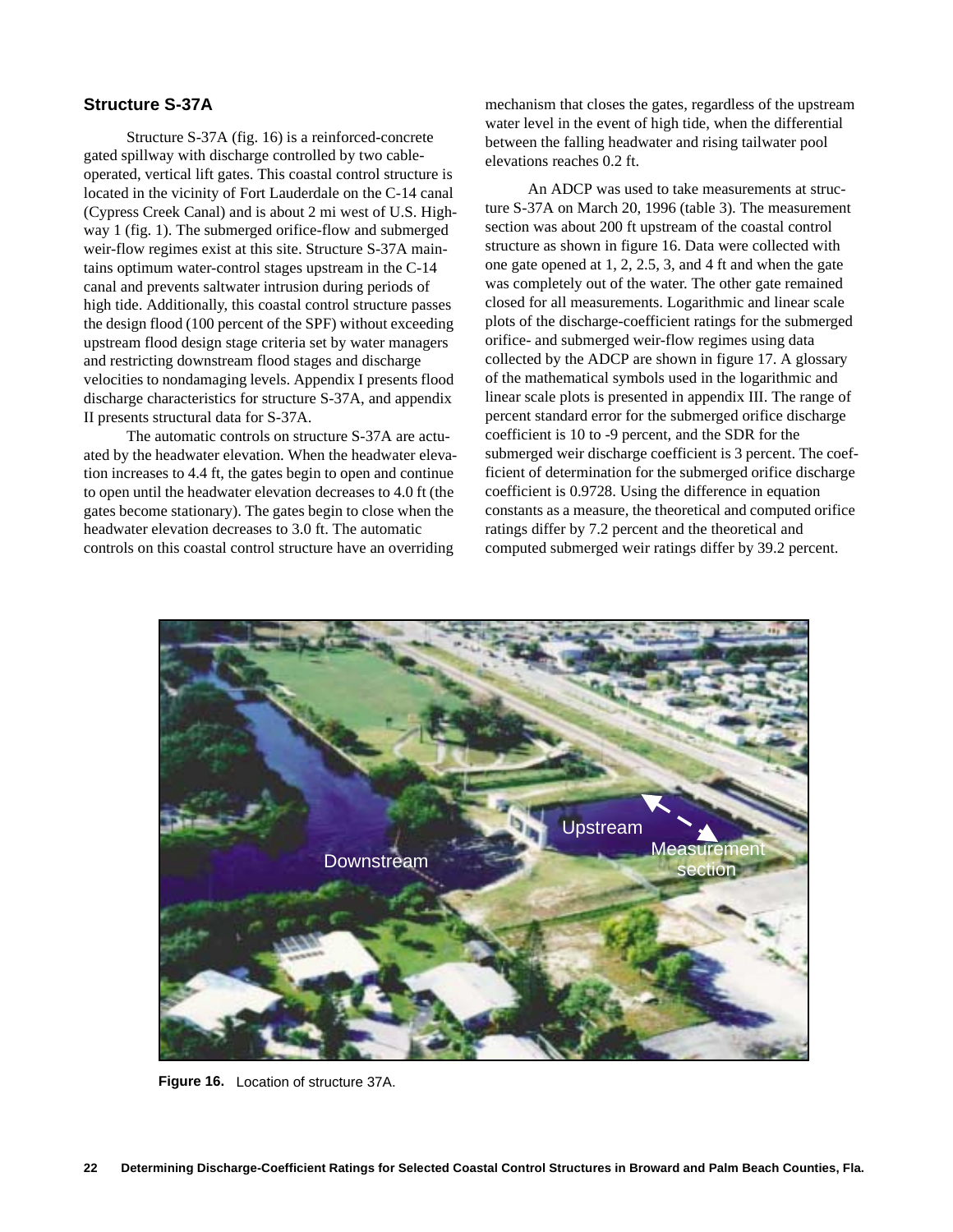

**Figure 17.** Logarithmic plot of the S-37A discharge coefficient for submerged orifice flow (graph A) and linear scale plots of a comparison of the S-37A discharge coefficient for submerged orifice flow (graph B) and submerged weir flow (graph C). An explanation of the mathematical symbols is given in appendix III.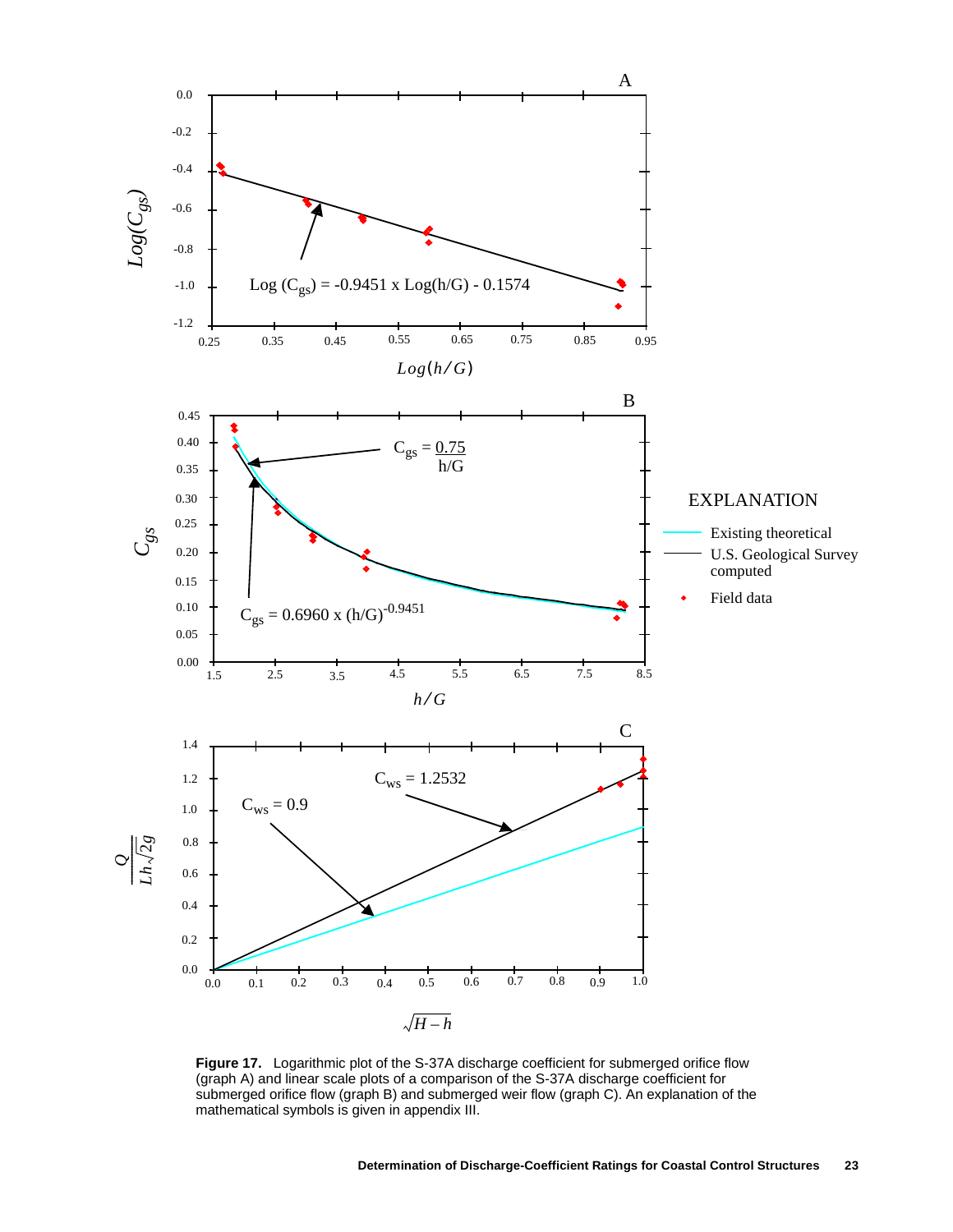## **Structure S-36**

Structure S-36 (fig. 18) is a reinforced-concrete gated spillway with discharge controlled by one cable-operated, vertical slide gate. This coastal control structure is located in the vicinity of Fort Lauderdale on the C-13 canal (Middle River Canal) and is about 2 mi east of U.S. Highway 441 (fig. 1). The submerged orifice-flow and submerged weir-flow regimes exist at this site. Structure S-36 maintains optimum water-control stages upstream in the C-13 canal and prevents saltwater intrusion during periods of high tide. Additionally, this coastal control structure passes the design flood (50 percent of the SPF) without exceeding upstream flood design stage criteria set by water managers and restricting downstream flood stages and discharge velocities to nondamaging levels. Appendix I presents flood discharge characteristics for structure S-36, and appendix II presents structural data for S-36.

The automatic controls on structure S-36 are actuated by the headwater elevation. When the headwater elevation increases to 4.9 ft, the gate begins to open and continues to open until the headwater elevation decreases to 4.4 ft (the gate becomes stationary). The gate begins to close when the headwater elevation decreases to 4.0 ft. During times when little or no rainfall occurs (dry periods), the automatic operation is switched to a higher range of values from 4.2 to 5.5 ft, with the midpoint headwater elevation of 4.5 ft causing

the gate to become stationary. The automatic controls on this coastal control structure have an overriding mechanism that closes the gate, regardless of the upstream water level in the event of high tide, when the differential between the falling headwater and rising tailwater pool elevations reaches 0.2 ft.

An ADCP was used to take measurements at structure S-36 on October 31, 1995 (table 3). The measurement section was about 50 ft upstream of the coastal control structure as shown in figure 18. Data were collected with the gate opened at 1, 2, 3, and 4 ft and when the gate was completely out of the water. Logarithmic and linear scale plots of the discharge-coefficient ratings for the submerged orifice- and submerged weir-flow regimes using data collected by the ADCP are shown in figure 19. A glossary of the mathematical symbols used in the logarithmic and linear scale plots is presented in appendix III. The range of percent standard error for the submerged orifice discharge coefficient is 8 to -8 percent, and the SDR for the submerged weir discharge coefficient is 8 percent. The coefficient of determination for the submerged orifice discharge coefficient is 0.9677. Using the difference in equation constants as a measure, the theoretical and computed submerged orifice ratings differ by 23.1 percent, and the theoretical and computed submerged weir ratings differ by 79.4 percent.



**Figure 18.** Location of structure S-36.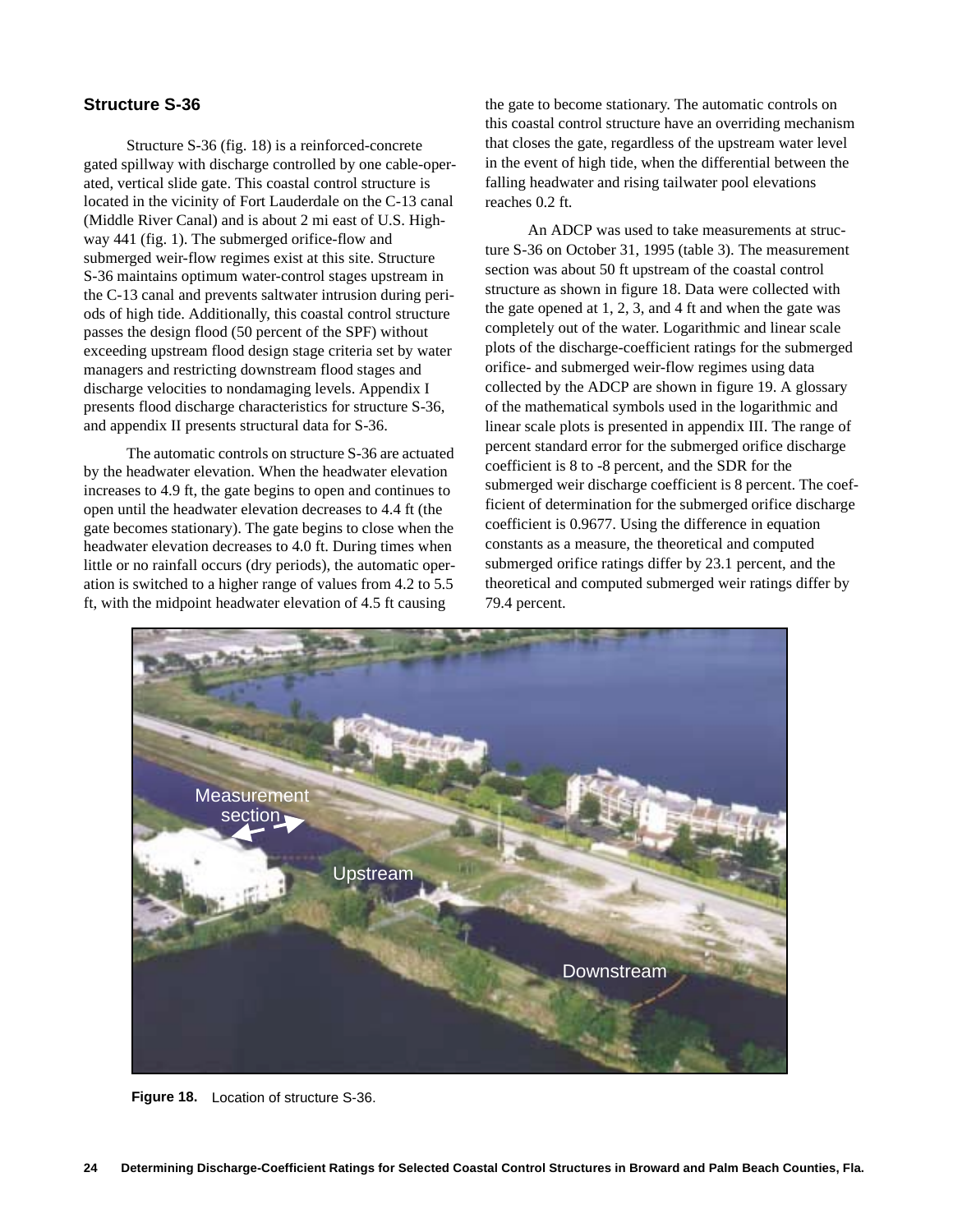

**Figure 19.** Logarithmic plot of the S-36 discharge coefficient for submerged orifice flow (graph A) and linear scale plots of a comparison of the S-36 discharge coefficient for submerged orifice flow (graph B) and submerged weir flow (graph C). An explanation of charge coefficient for the mathematical symbols is given in appendix III.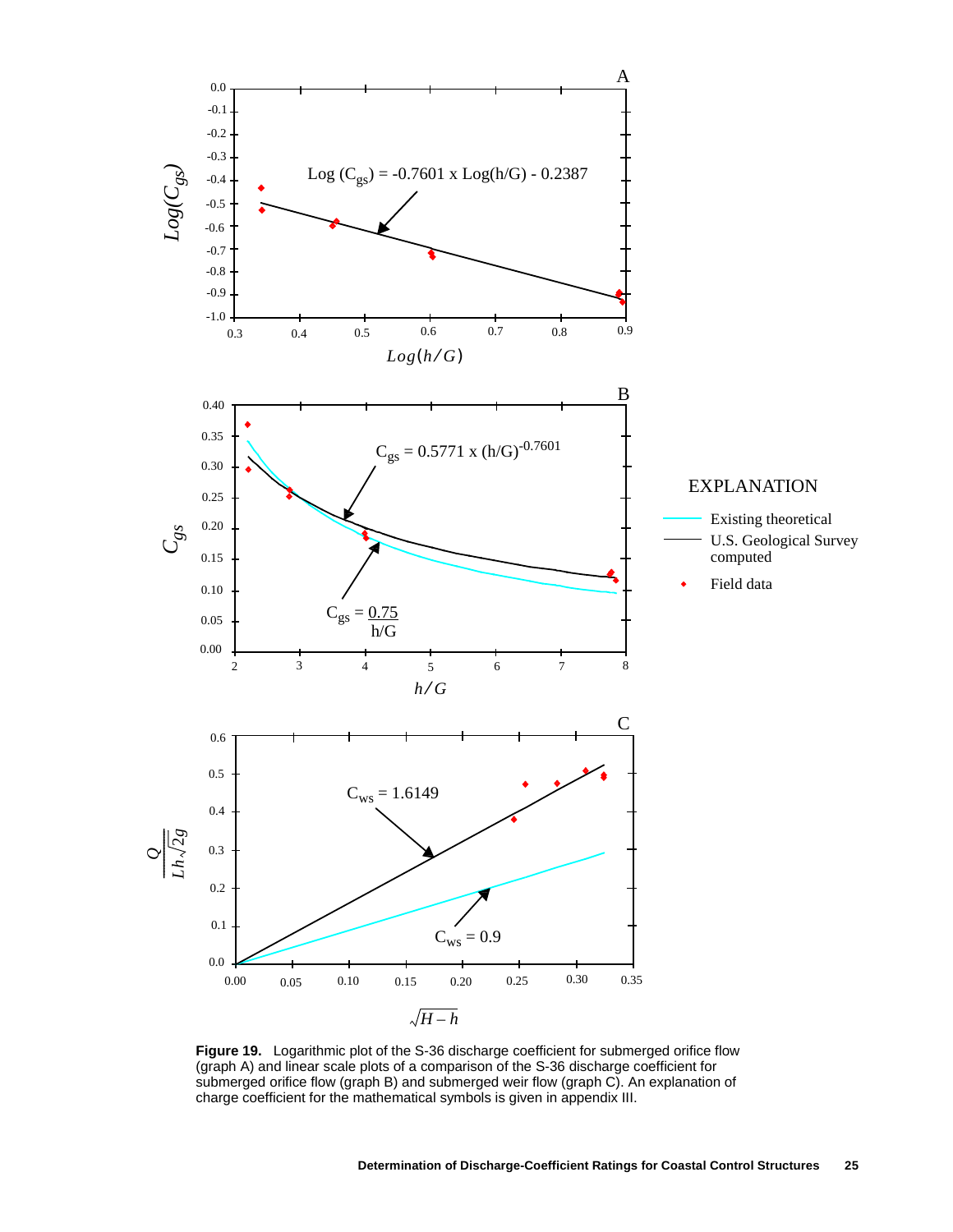## **Structure S-33**

Structure S-33 (fig. 20) is a reinforced-concrete gated spillway with discharge controlled by one cable-operated, vertical slide gate. This coastal control structure is located in the vicinity of Fort Lauderdale on the C-12 canal (Plantation Canal) and is about 1 mi east of Florida's Turnpike (fig. 1). The submerged orifice-flow and submerged weir-flow regimes exist at this site. Structure S-33 maintains optimum water-control stages upstream in the C-12 canal and prevents saltwater intrusion during periods of high tide. Additionally, this coastal control structure passes the design flood (50 percent of the SPF) without exceeding upstream flood design stage criteria set by water managers and restricting downstream flood stages and discharge velocities to nondamaging levels. Appendix I presents flood discharge characteristics for structure S-33, and appendix II presents structural data for S-33.

The automatic controls on structure S-33 are actuated by the headwater elevation. When the headwater elevation increases to 4.0 ft, the gate begins to open and continues to open until the headwater elevation decreases to 3.5 ft (the gate becomes stationary). The gate begins to close when the headwater elevation decreases to 3.0 ft. The automatic

controls on this coastal control structure have an overriding mechanism that closes the gate, regardless of the upstream water level in the event of high tide, when the differential between the falling headwater and rising tailwater pool elevations reaches 0.2 ft.

An ADCP was used to take measurements at structure S-33 on October 9, 1996 (table 3). The measurement section was about 100 ft upstream of the coastal control structure as shown in figure 20. Data were collected with the gate opened at 1 and 2 ft and when the gate was completely out of the water. Logarithmic and linear scale plots of the discharge-coefficient ratings for the submerged orifice- and submerged weir-flow regimes using data collected by the ADCP are shown in figure 21. A glossary of the mathematical symbols used in the logarithmic and linear scale plots is presented in appendix III. The range of percent standard error for the submerged orifice discharge coefficient is 6 to

-6 percent, and the SDR for the submerged weir discharge coefficient is 6 percent. The coefficient of determination for the submerged orifice discharge coefficient is 0.9631. Using the difference in equation constants as a measure, the theoretical and computed submerged orifice ratings differ by 0.7



**Figure 20.** Location of structure S-33.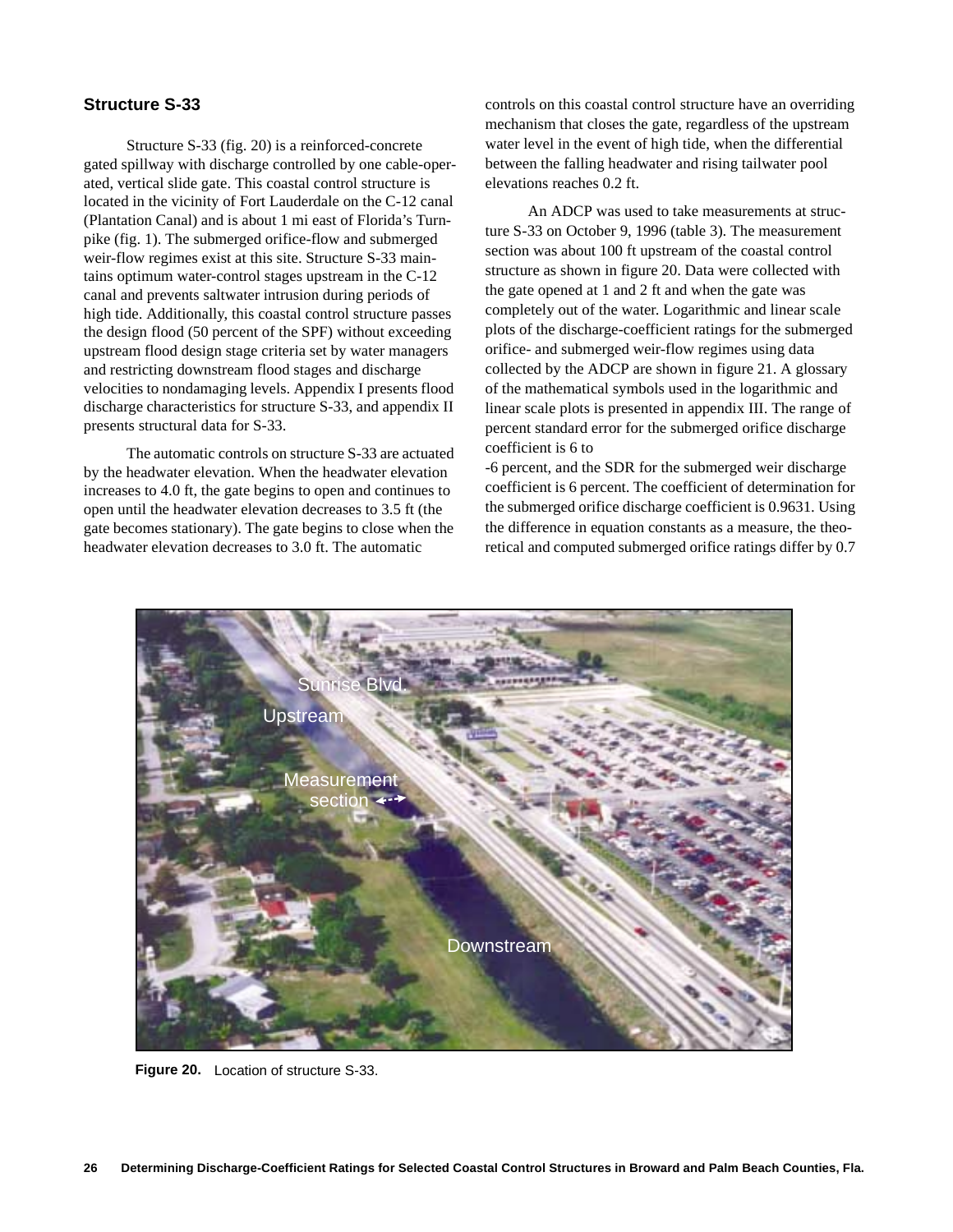

**Figure 21.** Logarithmic plot of the S-33 discharge coefficient for submerged orifice flow (graph A) and linear scale plots of a comparison of the S-33 discharge coefficient for submerged orifice flow (graph B) and submerged weir flow (graph C). An explanation of the mathematical symbols is given in appendix III.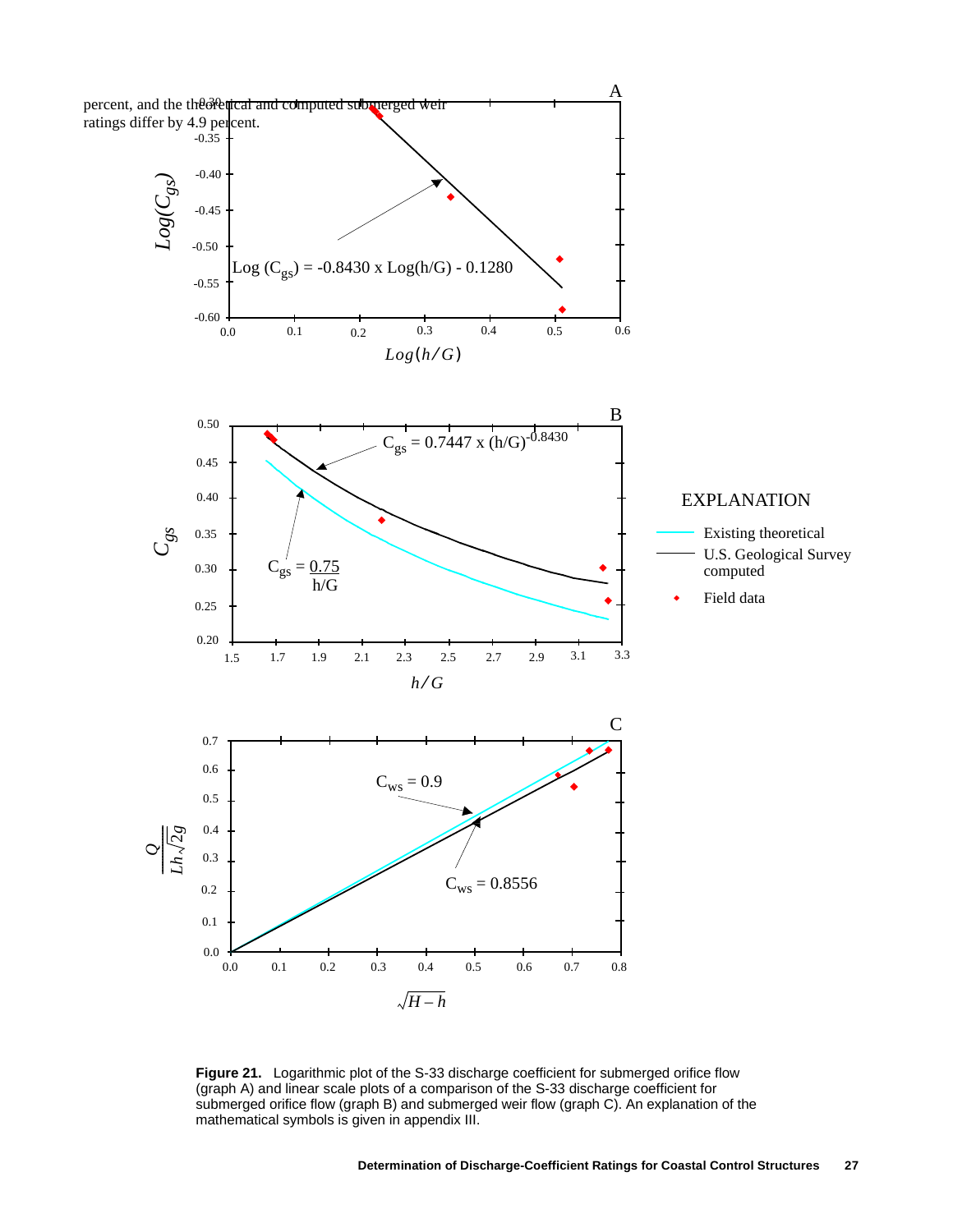## **Structure G-54**

Structure G-54 (fig. 22) is a fixed-crest, reinforcedconcrete gated spillway with discharge controlled by three cable-operated, vertical slide gates. This coastal control structure is located in the vicinity of Fort Lauderdale on the North New River Canal and is about 1.5 mi west of Florida's Turnpike (fig. 1). The submerged orifice-flow and submerged weir-flow regimes exist at this site. Structure G-54 maintains optimum water-control stages upstream in the North New River Canal and prevents saltwater intrusion during periods of high tide. Additionally, this coastal control structure passes the design flood (25-year recurrence interval) without exceeding upstream flood design stage criteria set by water managers and restricting downstream flood stages and discharge velocities to nondamaging levels. Appendix I presents flood discharge characteristics for structure G-54, and appendix II presents structural data for G-54.

The automatic controls on structure G-54 are actuated by the headwater elevation. When the headwater elevation increases to 4.5 ft, the gates begin to open and continue to open until the headwater elevation decreases to 4.0 ft (the gates become stationary). The gates begin to close when the headwater elevation decreases to 3.5 ft. During dry periods,

the automatic operation is switched to a higher range of values from 4.0 to 5.0 ft, with the midpoint headwater elevation of 4.5 ft causing the gates to become stationary.

An ADCP was used to take measurements at structure G-54 on June 24, 1996, and June 25, 1996 (table 3). The measurement section was about 75 ft upstream of the coastal control structure as shown in figure 22. Data were collected with one gate opened at 1, 2, and 4 ft and when the gate was completely out of the water. The other two gates remained closed for all measurements. Logarithmic and linear scale plots of the discharge-coefficient ratings for the submerged orifice- and submerged weir-flow regimes using data collected by the ADCP are shown in figure 23. A glossary of the mathematical symbols used in the logarithmic and linear scale plots is presented in appendix III. The range of percent standard error for the submerged orifice discharge coefficient is 17 to -14 percent, and the SDR for the submerged weir discharge coefficient is 5 percent. The coefficient of determination for the submerged orifice discharge coefficient is 0.9379. Using the difference in equation constants as a measure, the theoretical and computed submerged orifice ratings differ by 17.0 percent, and the theoretical and computed submerged weir ratings differ by 7.1 percent.



**Figure 22.** Location of structure G-54.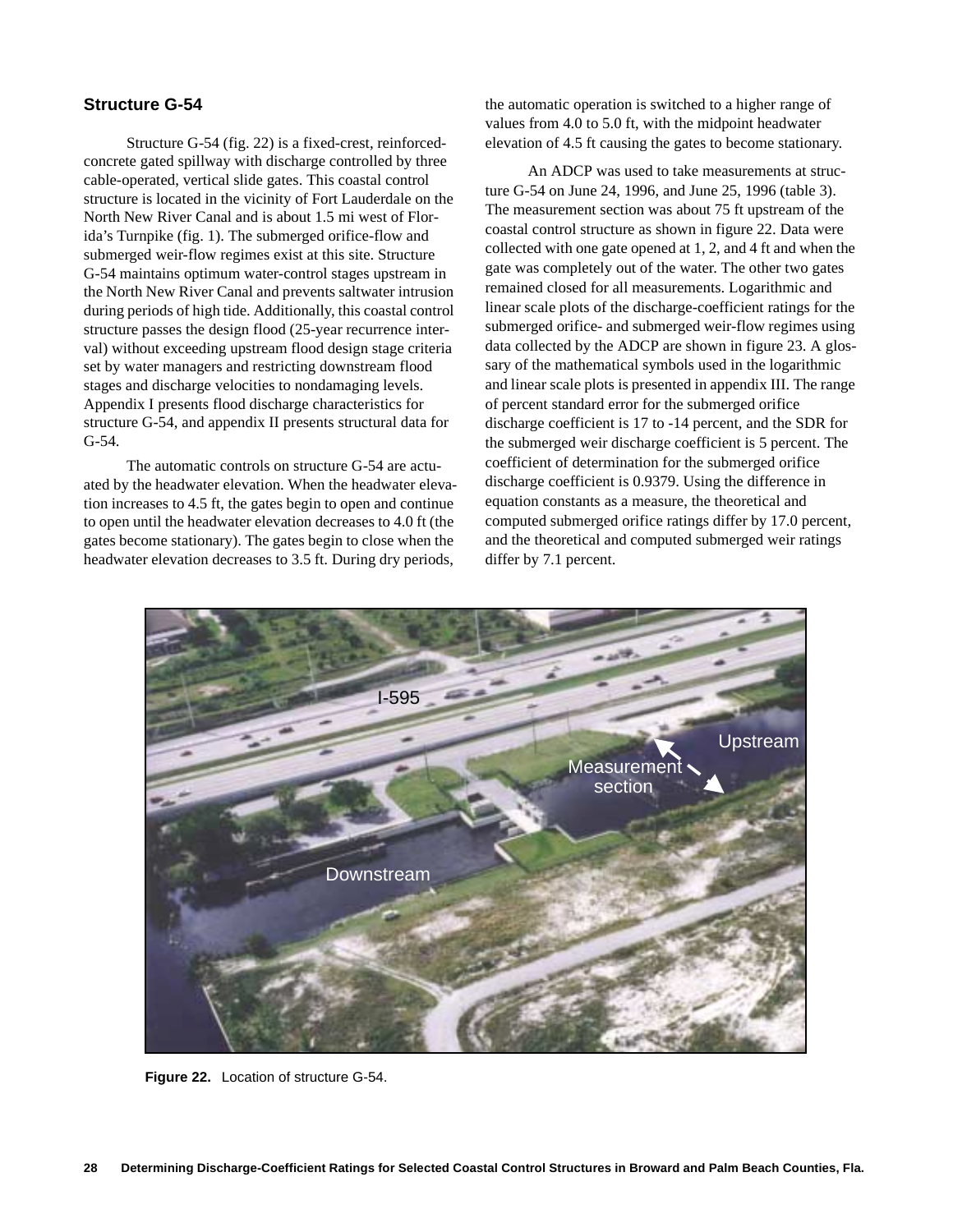

**Figure 23.** Logarithmic plot of the G-54 discharge coefficient for submerged orifice flow (graph A) and linear scale plots of a comparison of the G-54 discharge coefficient for submerged orifice flow (graph B) and submerged weir flow (graph C). An explanation of the mathematical symbols is given in appendix III.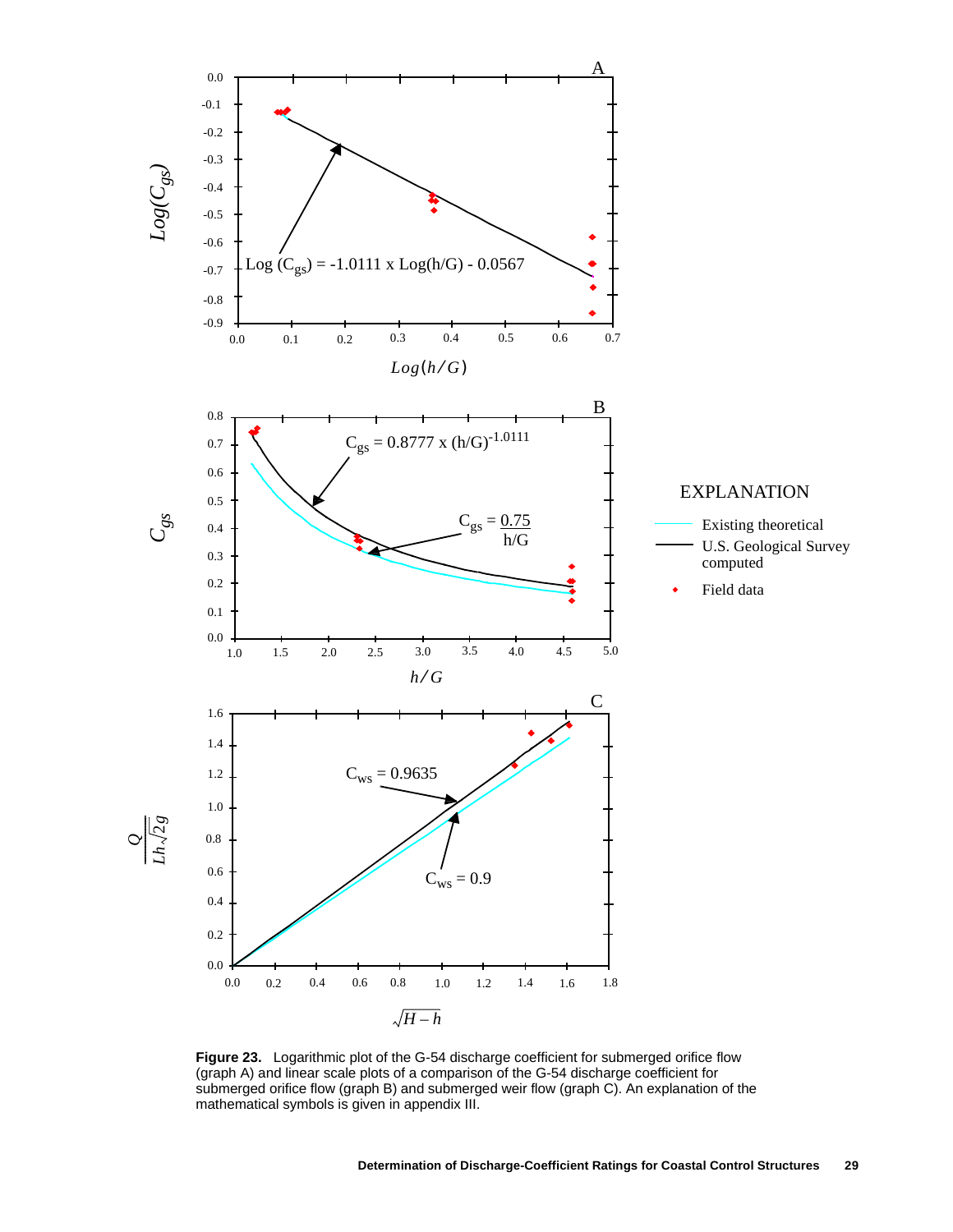## **Structure S-13**

Structure S-13 (fig. 24) is a pump station that consists of three pumping units with a gated spillway (one cable-operated, vertical lift gate) used to control flows which bypass the pumps. This coastal control structure is located in the vicinity of Fort Lauderdale on the C-11 canal (South New River Canal) and is about 0.5 mi east of Florida's Turnpike (fig. 1). The submerged orifice-flow and submerged weir-flow regimes exist at this site. The pumping units at structure S-13 maintain optimum water-control stages upstream in the C-11 canal and prevent saltwater intrusion during periods of high tides. The automatic controls on this coastal control structure have an overriding mechanism that closes the gate, regardless of the upstream water level in the event of high tide, when the differential between the falling headwater and rising tailwater pool elevations reaches 0.2 ft. Appendix I presents flood discharge characteristics for structure S-13, and appendix II presents structural data for S-13.

The automatic controls on structure S-13 are actuated by the headwater elevation. When the headwater elevation increases to 1.8 ft, the gate begins to open and continues to open until the headwater elevation decreases to 1.6 ft (the gate becomes stationary). The gate begins to close when the headwater elevation decreases to 1.4 ft. A timing device that prevents sudden gate closing has been installed to protect manatees during automatic gate operation. During this operation, the upstream float sensor indicates when the gate

should open; the gate opens a minimum of 2.5 ft. If this opening results in a headwater elevation below the gate closing level of 1.4 ft (as is often the case), the gate will begin to close and the normal operation will take control. Initial gate openings stop the gate for 30 seconds upon the first sign of water movement. The gate openings then stop at 0.05-ft increments for 30 seconds until a gate opening of 0.3 ft is obtained. The pumps are operated when the water level in the C-11 canal exceeds 2.5 ft west of structure S-13 and is less than 8 ft east of S-13.

One ADCP was used to take measurements at structure S-13 on November 1, 1995, June 25, 1996, September 12, 1996, and October 7, 1996, and two ADCP's were used to take measurements at the coastal control structure on September 10, 1996 (table 3). One measurement section was about 20 ft upstream of the coastal control structure, and the other was about 100 ft upstream of the

coastal control structure (fig. 24). On November 1, 1995, data were collected with the gate opened at 1, 2, 3, and 4 ft and when the gate was completely out of the water. The same gate was opened at 3, 4, and 6 ft for data collected on June 25, 1996. Logarithmic and linear scale plots of the discharge-coefficient ratings for the submerged orifice- and submerged weir-flow regimes using data collected by the ADCP are shown in figure 25. A glossary of the mathematical symbols used in the logarithmic and linear scale plots is presented in appendix III. The range of percent standard error for the submerged orifice discharge coefficient is 29 to -23 percent, and the SDR for the submerged weir discharge coefficient is 9 percent. The coefficient of determination for the submerged orifice discharge coefficient is 0.8715. Using the difference in equation constants as a measure, the theoretical and computed submerged orifice ratings differ by 7.2 percent, and the theoretical and computed submerged weir ratings differ by 31.4 percent.

Because of the anticipated approach of several hurricanes, pumps were used round-the-clock for several days in September and October 1996. The September and October measurements were taken for three pumps operating at 1,000, 1,200, 1,500, and 1,700 r/min and two pumps at 1,700 r/min. The pump coefficient values computed using data collected by the ADCP are given in table 2. The computed pump coefficients produced erratic results for the study, and therefore, are not recommended.



**Figure 24.** Aerial photograph showing location of structure S-13.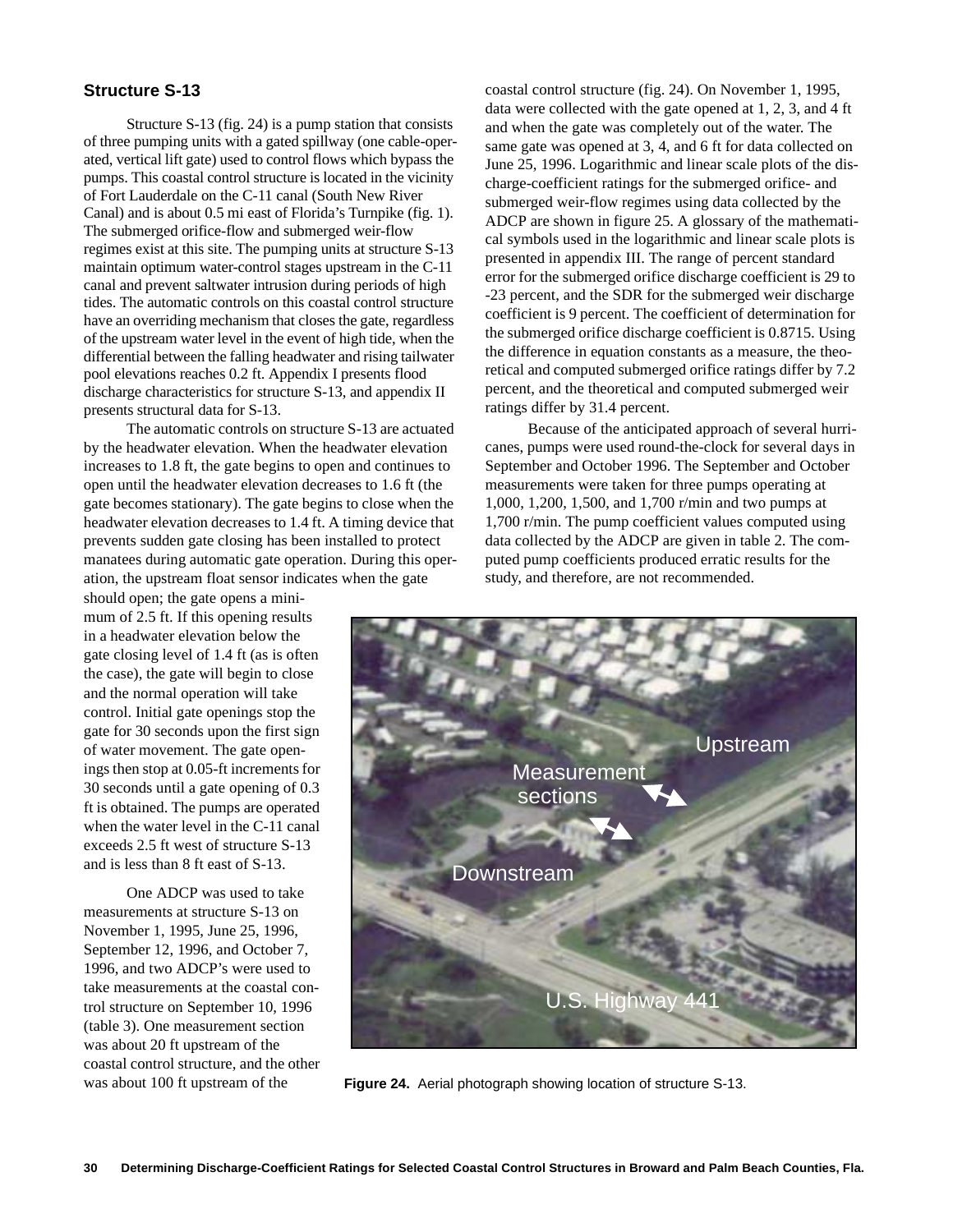

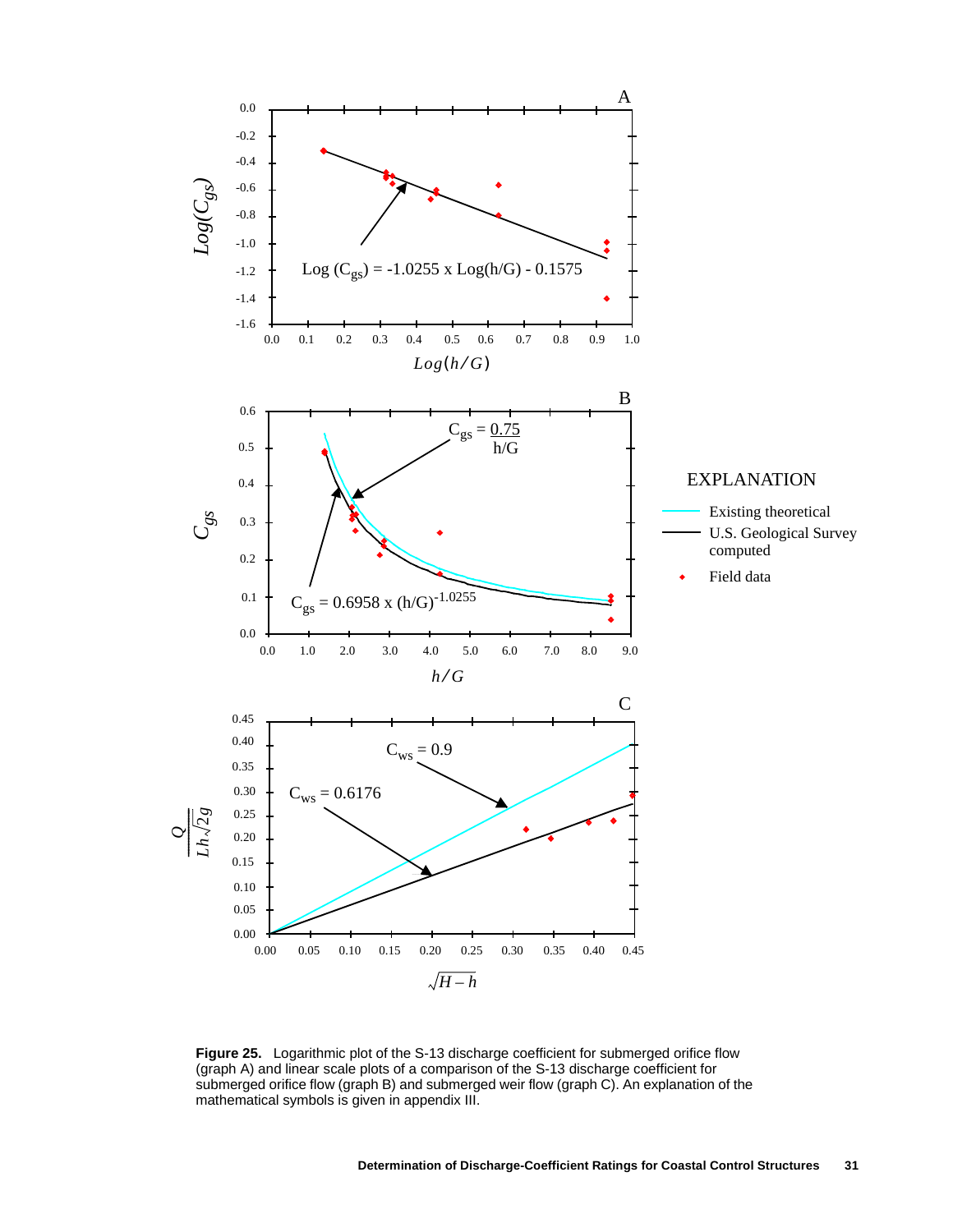## **EVALUATION OF DISCHARGE-COEFFICIENT RATINGS**

Many factors could affect the accuracy of the theoretical discharge coefficients used in flow equations at coastal control structures even if the coefficients are calibrated by laboratory tests and Price current meter field calibrations. The application of a theoretical discharge coefficient assumes that the coastal control structure is completely controlling the flow in the channel, and the design and effectiveness of the coastal control structure are the only limiting factors in the discharge. However, in realworld situations, the upstream and downstream channel conditions affect the discharge and cannot be accurately modeled in a laboratory. Therefore, the effective flow area of the coastal control structure opening might not be what is assumed when determining the theoretical discharge coefficient. Computed discharge coefficients calculated from ADCP measurements can better quantify the actual flow conditions.

The inverse log transformation from a simple linear log-regression gives a rating curve based on the medians (not the means), and therefore, the result might be biased low. One way to correct for this bias is by using a nonparametric or "smearing" estimate of mass, which only requires the assumption that the residuals are independent and homoscedastic (the variance of the error term is constant for all values for the independent variables). This equation, shown below (Helsel and Hirsch, 1992), applies for a log transformation and can be generalized for any transformation:

$$
Y_i = \frac{\sum_{i=1}^{i=1} f^{-1}(b_0 + b_1 X_i + e_i)}{n}
$$
 (12)

where  $Y_i$  is the response variable;  $f^{-1}$  is the inverse of the selected transformation; constants  $b_0$  and  $b_1$  are the coefficients of the fitted regression;  $e_i$  represents the residuals,  $Y_i$  $= b_0 + b_1 X_i + e_i$ , where  $X_i$  is the specific value of *X* for which we want to estimate *Y*; and *n* is the total number of data points.

The smearing estimator is based on each of the residuals being equally alike and "smears" their magnitudes in the original units across the range of *X*, which, in the instance of the submerged orifice plot, is log *h/G*. The smearing estimate is accomplished by expressing the residuals,  $e_i$ , from the log-log equation into the original units and computing their mean. This mean is the "bias-correction factor" to be multiplied by the median estimate for all  $X_{\alpha}$ . Application of this bias correction factor to a typical southern Florida coastal control structure shows the bias to be within 1 to 4 percent (Swain and others, 1997).

The statistics and computed discharge-coefficient ratings for submerged orifice and weir flows and free orifice and weir flows determined for the coastal control structures in Broward and Palm Beach Counties are given in table 4. The theoretical equation used by the SFWMD for the submerged orifice discharge coefficient is  $C_{gs} = 0.75/h/G$ . In table 4, this would correspond to values of *A =* 0.75 and *B =* -1.0. Values of *A* for submerged orifice flow ranged from 0.5444 to 0.8777, and values of *B* for submerged orifice flow ranged from -1.0255 to -0.6552; the average values of *A* were about 0.7, and the average values of *B* were about -0.9. The theoretical equation used by the SFWMD for the free orifice discharge coefficient is  $C_g$  = 0.75, which corresponds to a value of  $A = 0.75$  and  $B = 0$ , because the regression analysis was forced through zero. Values of *A* for free orifice flow ranged from 0.5690 to 0.7130, which was lower than the theoretical equation. The theoretical equation used by the SFWMD for the submerged weir discharge coefficient is  $C_{ws} = 0.9$ , which corresponds to a value of  $A = 0.9$ . Values of A for submerged weir flow ranged from 0.6176 to 1.6149 with average values being about 1.0. The theoretical equation used by the SFWMD for the free weir discharge coefficient is  $C_w = 0.361$  (the slope has a value of 0.361). Values of *A* for free weir flow were higher than the theoretical equation, ranging from 0.4228 to 0.4679, with average values being about 0.45.

## **SUMMARY AND CONCLUSIONS**

Theoretical and computed discharge-coefficient ratings for submerged orifice and weir flows and free orifice and weir flows were determined for selected coastal control structures in Broward and Palm Beach Counties. The difference between the theoretical and computed discharge-coefficient ratings varied from structure to structure. The theoretical and computed discharge-coefficient ratings for submerged orifice flow were within 10 percent at structures G-56, S-13, S-33, and S-37A; however, differences were greater than 20 percent at structures G-57 and S-36. The theoretical and computed discharge-coefficient ratings for submerged weir flow were within 10 percent at structures G-54, G-57, and S-33; however, differences were greater than 20 percent at structures G-56, S-13, S-36, and S-37A. The difference between theoretical and computed discharge-coefficient ratings for free orifice flow ranged from 5 to 32 percent, and the difference between theoretical and computed discharge-coefficient ratings for free weir flow ranged from 17 to 30 percent. Structures S-33 and S-36 were the only coastal control structures in the study whose computed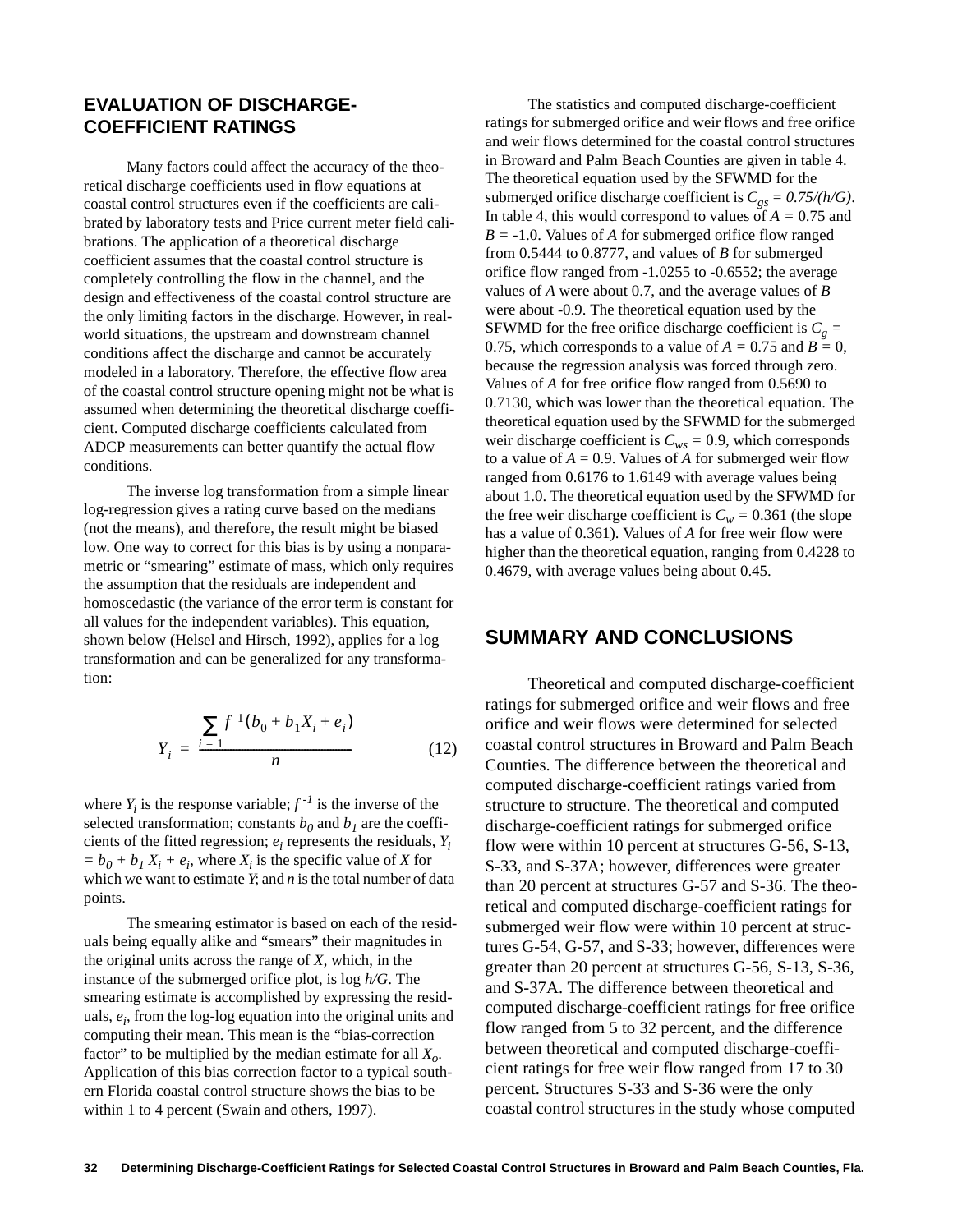#### **Table 4.** Summary of computed discharge-coefficient ratings for the different flow regimes

 $[R^2]$  does not apply to regression through zero, thus  $R^2$  values only are given for the submerged orifice flow regime]

|                  |                                               | <b>Coefficient of</b>              | Range of<br>percent | <b>Standard</b><br>deviation of | $C = A \times (X)^{B^*}$ |                           |  |
|------------------|-----------------------------------------------|------------------------------------|---------------------|---------------------------------|--------------------------|---------------------------|--|
| <b>Structure</b> | Flow regime                                   | determination<br>(R <sup>2</sup> ) | standard<br>error   | residuals<br>(percent)          | A                        | B                         |  |
| $G-54$           | Submerged orifice flow<br>Submerged weir flow | 0.9379                             | 17 to -14           | 5                               | 0.8777<br>0.9635         | $-1.0111$<br>$\mathbf{0}$ |  |
| $G-56$           | Submerged orifice flow<br>Submerged weir flow | 0.9881                             | $5$ to $-5$         | $- -$<br>13                     | 0.7338<br>1.1600         | $-1.0063$<br>$\Omega$     |  |
| $G-57$           | Submerged orifice flow<br>Submerged weir flow | 0.4951                             | $31$ to $-24$       | --<br>34                        | 0.5444<br>0.8873         | $-0.6552$<br>$\Omega$     |  |
| $S-13$           | Submerged orifice flow<br>Submerged weir flow | 0.8715                             | $29$ to $-23$       | $-$<br>9                        | 0.6958<br>0.6176         | $-1.0255$<br>$\Omega$     |  |
| $S-33$           | Submerged orifice flow<br>Submerged weir flow | 0.9631                             | $6$ to $-6$         | $- -$<br>6                      | 0.7447<br>0.8556         | $-0.8430$<br>$\theta$     |  |
| $S-36$           | Submerged orifice flow<br>Submerged weir flow | 0.9677                             | $8$ to $-8$         | --<br>8                         | 0.5771<br>1.6149         | $-0.7601$<br>$\mathbf{0}$ |  |
| $S-37A$          | Submerged orifice flow<br>Submerged weir flow | 0.9728<br>--                       | 10 to $-9$          | --<br>3                         | 0.6960<br>1.2532         | $-0.9451$<br>$\Omega$     |  |
| $S-40$           | Free orifice flow<br>Free weir flow           | $-$                                |                     | 5<br>5                          | 0.5690<br>0.4228         | $\mathbf{0}$<br>$\Omega$  |  |
| $S-41$           | Free orifice flow<br>Free weir flow           | $-$<br>--                          |                     | 9<br>5                          | 0.6611<br>0.4528         | $\theta$<br>$\Omega$      |  |
| $S-155$          | Free orifice flow<br>Free weir flow           |                                    |                     | 12<br>7                         | 0.7130<br>0.4679         | $\Omega$<br>$\Omega$      |  |

 $*C =$  flow coefficient,  $X = h/G$  for submerged orifice flow at spillways, and  $X = h/H$  for submerged weir flow.

discharge-coefficient ratings for both submerged orifice and submerged weir flows were within 10 percent and greater than 20 percent, respectively, of the theoretical discharge-coefficient ratings. Some differences between the theoretical and computed discharge-coefficient ratings could be better defined with more data collected over a greater distribution of measuring conditions.

The speed at which ADCP measurements can be taken was essential for the collection of data in rapidly changing conditions and slow, nonuniform velocities. Measurements were taken for a wide range of flow conditions to determine computed discharge-

coefficient ratings for specified ranges at all of the coastal control structures, except for the pumps at structure S-13 (the pump coefficients produced erratic results and their use is not recommended). Ongoing efforts are being made by the SFWMD at other coastal control structures to develop computed dischargecoefficient ratings similar to the ones presented in this report. The increased certainty in these computed discharge-coefficient ratings will allow water managers to be more accurate in their determination of flows to tidewater. The techniques developed in this study can be applied to other locations with similar hydrologic conditions.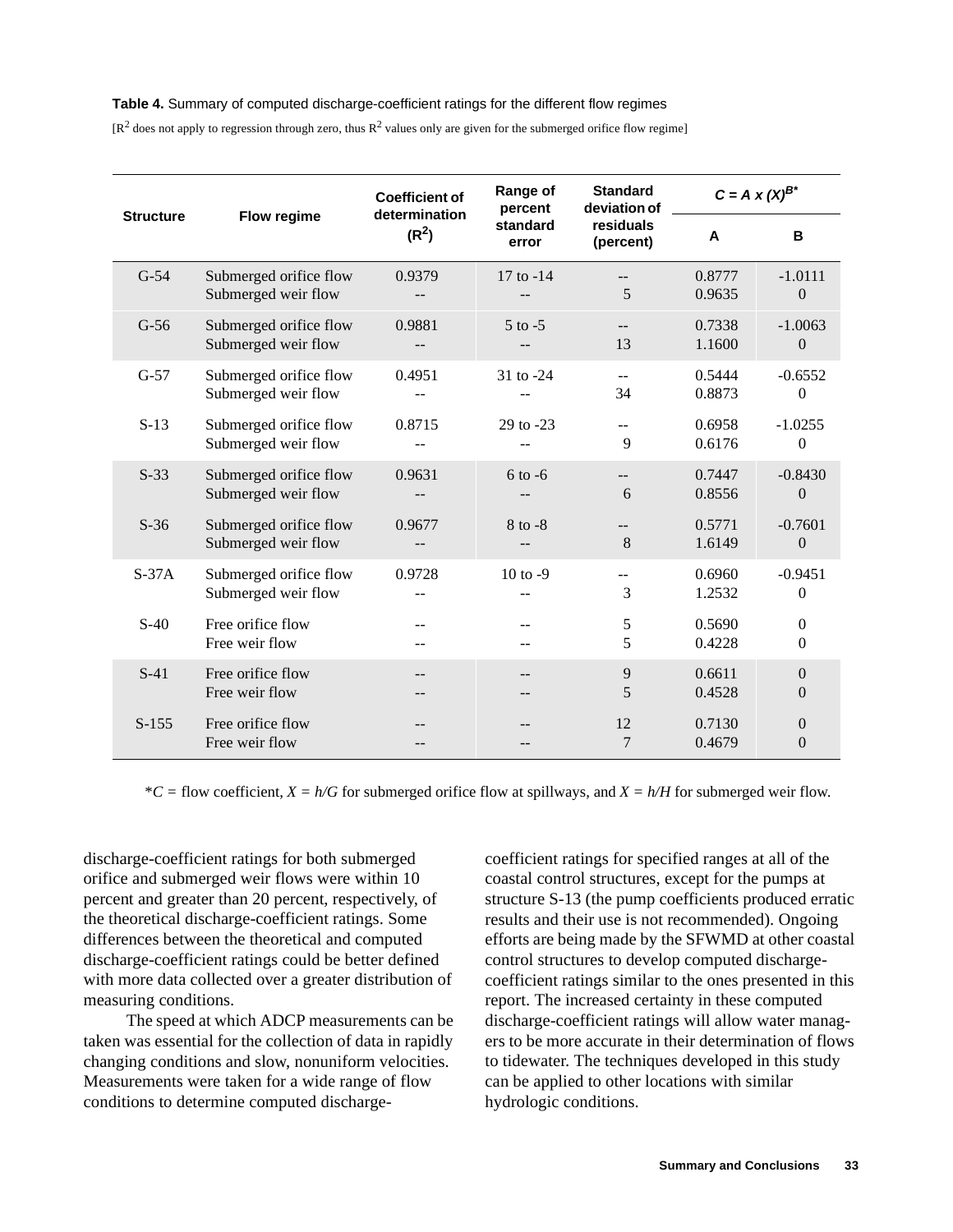## **REFERENCES CITED**

- Browder, J.A., Wang J.J., Tashiro, J., Colemann-Duffie, E., and Rosenthal, A., 1989, Documenting estuarine impacts of freshwater flow alterations and evaluating proposed remedies: Proceedings of the International Wetlands Symposium, Charleston, S.C., July 5-9, 1989, p. 177-196.
- Collins, D.L., 1977, Computation of records of streamflow at control structures: U.S. Geological Survey Water-Resources Investigations Report 77-8, 57 p.
- Draper, N.R., and Smith, H., 1966, Applied regression analyses: New York, N.Y., Wiley and Sons, 407 p.
- Helsel, D.R., and Hirsch, R.M., 1992, Statistical methods in water resources: New York, Elsevier Publishing Company, 522 p.
- Lipscomb, S.W., 1995, Quality assurance plan for discharge measurements using broadband Acoustic Doppler Current Profilers: U.S. Geological Survey Open-File Report 95-701, 7 p.
- Marella, R.L., 1992, Water withdrawals, use, and trends in Florida, 1990: U.S. Geological Survey Water-Resources Investigations Report 92-4140, 38 p.
- Otero, J.M., 1994, Computation of flow through water control structures: West Palm Beach, South Florida Water Management District Technical Publication WRE-328, 88 p.
- RD Instruments, 1989, Acoustic Doppler Current Profilers—Principles of operation: A practical primer: San Diego, Calif., RD Instruments Publications, 36 p.
- Simpson, M.R., and Oltmann, R.N., 1991, Discharge measurement system using an Acoustic Doppler Current Profiler with application to large rivers and estuaries: U.S. Geological Survey Open-File Report 91-487, 49 p.
- Swain, E.D., Kapadia, Amit, Koné, Siaka, Damisse, Emile, Mtundu, Davies, and Tillis, G.M., 1997, Determining discharge-coefficient ratings for coastal structures in Dade County, Florida: U.S. Geological Survey Water-Resources Investigations Report 97-4079, 61 p.
- University of Florida, 1991, Florida population: Census summary 1990: Gainesville, University of Florida, Institute of Food and Agricultural Sciences.
- U.S. Army Corps of Engineers, 1963, Typical spillway structure for central and southern Florida water-control project: Hydraulic Model Investigation Technical Report 2-633, 62 p.
- –––– 1995, Central and southern Florida project for flood control and other purposes: Jacksonville, Fla., Master Water Control Manual, East Coast Canals, v. 5, p. 1-1 to 9-2, app. A-E.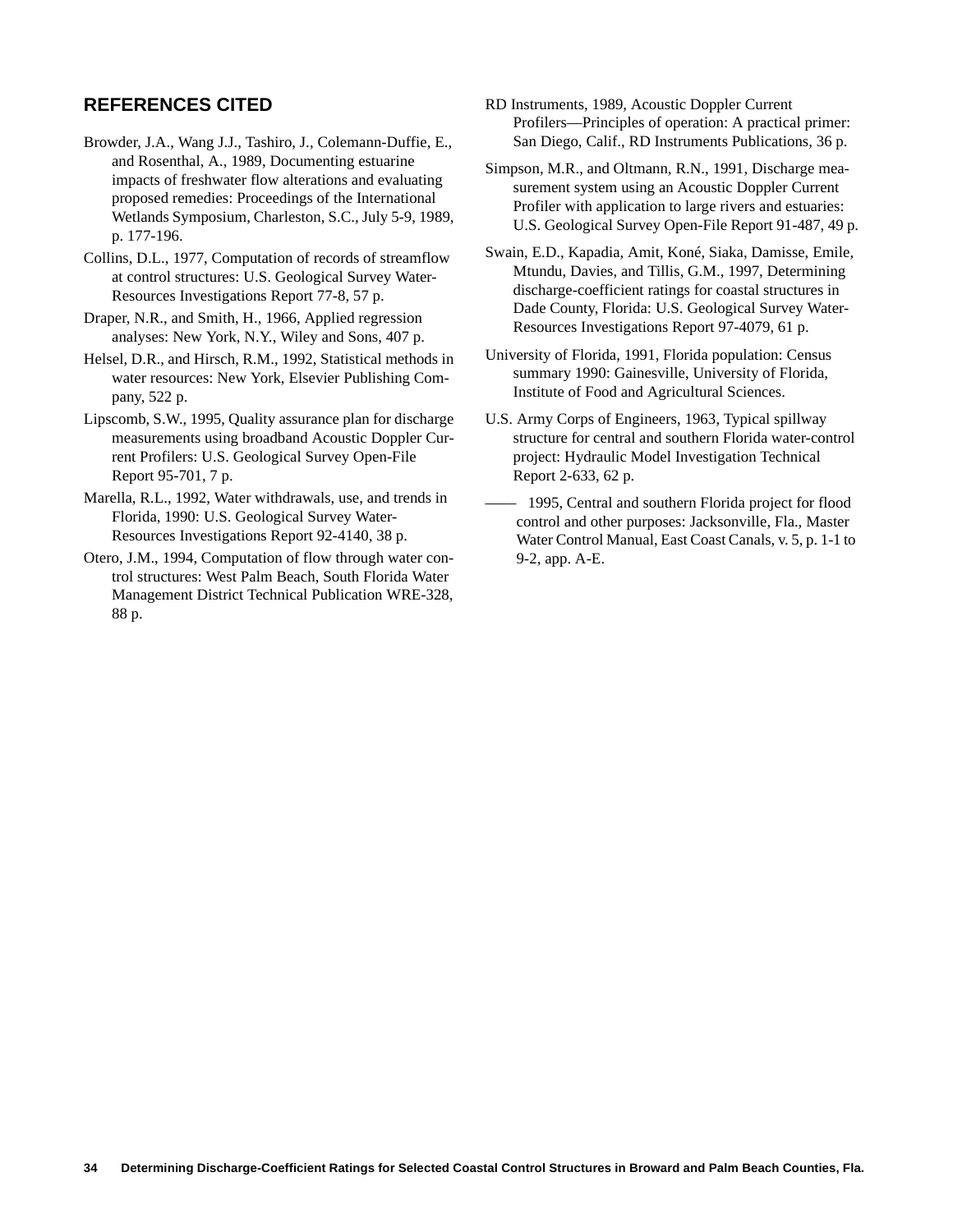## **Appendix I.** Flood discharge characteristics for the coastal control structures in Broward and Palm Beach Counties

[SPF, Standard Project Flood; SWF, submerged weir flow; SOF, submerged orifice flow; FWF, free weir flow; ft, feet; ft3/s, cubic feet per second. The SPF discharge describes the amount of rainfall runoff associated with the 100-year storm, most severe storm, or sequence of storms considered reasonably characteristic of southeastern Florida, increased by 25 percent]

| <b>Design Flood</b> |                                                    |                                                     |                                                  |                                                    |                       | <b>Structure Protection Design</b>             |                                                     |                                                  |                                                    |                       |
|---------------------|----------------------------------------------------|-----------------------------------------------------|--------------------------------------------------|----------------------------------------------------|-----------------------|------------------------------------------------|-----------------------------------------------------|--------------------------------------------------|----------------------------------------------------|-----------------------|
| Struc-<br>ture      | Dis-<br>charge<br>rate<br>$(\text{ft}^3/\text{s})$ | Degree of<br>protec-<br>tion<br>(SPF in<br>percent) | Head-<br>water<br>elevation<br>(f <sup>t</sup> ) | <b>Tailwater</b><br>elevation<br>(f <sup>t</sup> ) | <b>Flow</b><br>regime | Dis-<br>charge<br>rate<br>(tf <sup>3</sup> /s) | Degree of<br>protec-<br>tion<br>(SPF in<br>percent) | Head-<br>water<br>elevation<br>(f <sup>t</sup> ) | <b>Tailwater</b><br>elevation<br>(f <sup>t</sup> ) | <b>Flow</b><br>regime |
| $G-54$              | 1,600                                              | $--$                                                | 4.6                                              | 4.3                                                | <b>SWF</b>            | $-$                                            | $\qquad \qquad -$                                   | $\qquad \qquad -$                                | --                                                 | --                    |
| $G-56$              | 3,760                                              | 60                                                  | 7.6                                              | 6.9                                                | <b>SOF</b>            | 5,000                                          | 80                                                  | 7.2                                              | 6.0                                                | $- -$                 |
| $G-57$              | 375                                                | $-\,-$                                              | 5.0                                              | 4.5                                                | <b>SOF</b>            | $-$                                            | $\overline{\phantom{a}}$                            | $-$                                              | $- -$                                              |                       |
| $S-13*$             | 540<br>540                                         | $\qquad \qquad -$                                   | $2.2 - 2.5$<br>1.2                               | $6.2 - 6.5$<br>1.0                                 | Pumped<br><b>SWF</b>  | $\overline{\phantom{a}}$                       | $-$                                                 | $- -$                                            | $- -$                                              | $- -$                 |
| $S-33$              | 620                                                | 50                                                  | 5.9                                              | 4.9                                                | <b>SWF</b>            | 1,080                                          | 88                                                  | 7.1                                              | 7.1                                                | <b>SWF</b>            |
| $S-36$              | 1,090                                              | 50                                                  | 5.3                                              | 4.8                                                | <b>SWF</b>            | 1,640                                          | 75                                                  | 7.7                                              | 6.9                                                | <b>SWF</b>            |
| $S-37A$             | 3,890                                              | 100                                                 | 3.0                                              | $-0.4-2.0$                                         | <b>SOF</b>            | 3,890                                          | 100                                                 | 5.4                                              | $-0.4 - 2.0$                                       | SOF                   |
| $S-40$              | 4,800                                              | 60                                                  | 8.2                                              | $1.2 - 2.7$                                        | <b>FWF</b>            | 5,500                                          | 70                                                  | 9.0                                              | $1.3 - 2.7$                                        | <b>FWF</b>            |
| $S-41$              | 4,600                                              | 60                                                  | 8.1                                              | 1.8                                                | <b>FWF</b>            | 5,300                                          | 70                                                  | 8.8                                              | 1.9                                                | <b>FWF</b>            |
| $S-155$             | 4,800                                              | 60                                                  | 8.5                                              | $-1.0 - 2.0$                                       | <b>FWF</b>            | 8,000                                          | 100                                                 | 11.0                                             | 2.0                                                | <b>FWF</b>            |

\*For structure S-13, the upper set represents pump design and the lower set represents gravity design.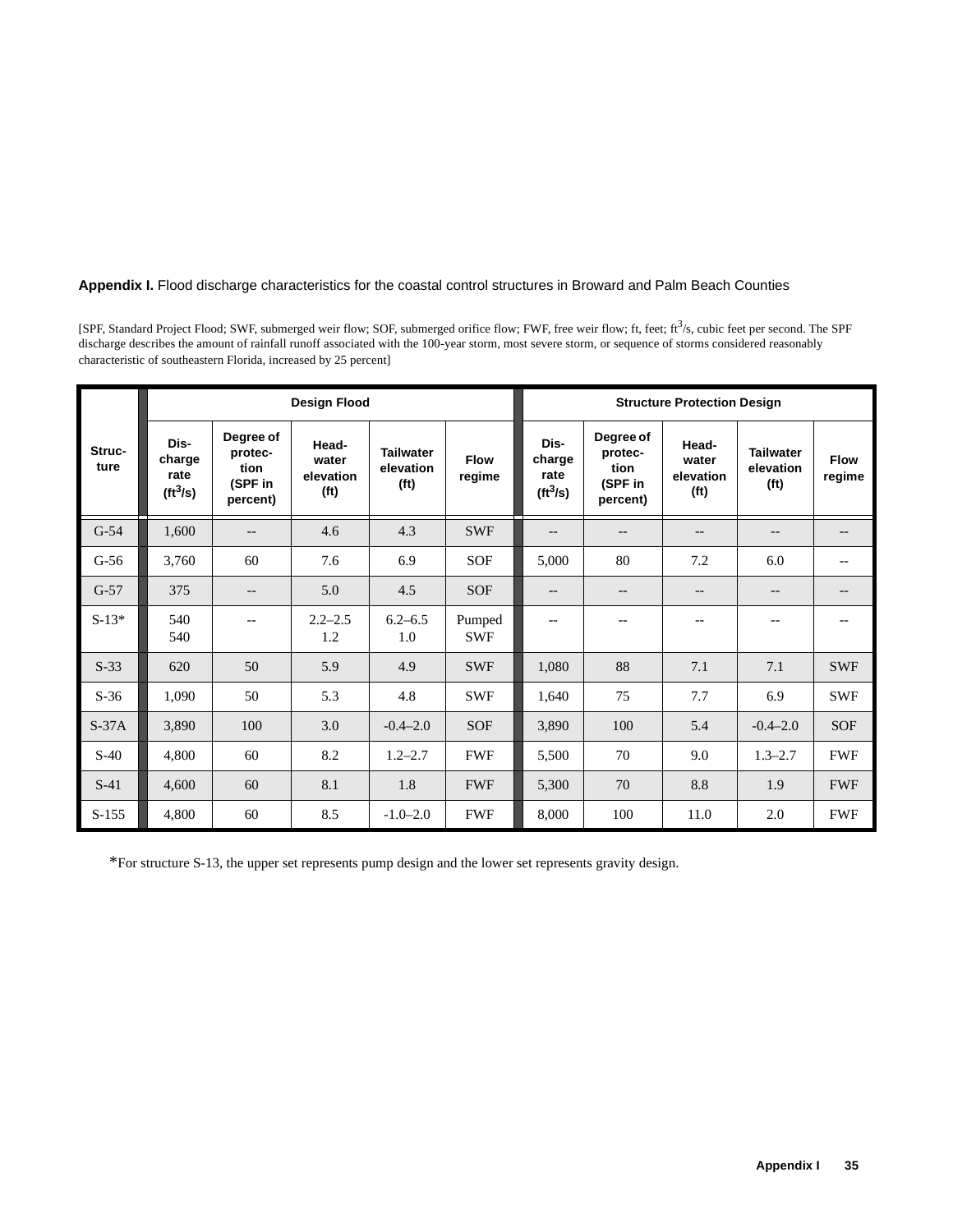|                            | <b>Weir Crest</b>              |                                                     | <b>Service</b><br><b>Water-</b> |                                             |                            |                                            |
|----------------------------|--------------------------------|-----------------------------------------------------|---------------------------------|---------------------------------------------|----------------------------|--------------------------------------------|
| <b>Structure</b><br>number | <b>Net</b><br>length<br>(feet) | <b>Elevation</b><br>(feet<br>below land<br>surface) | bridge<br>elevation<br>(feet)   | surface<br>elevation <sup>1</sup><br>(feet) | Number and type of gates   | Size of gates, in feet<br>(height x width) |
| $G-54$                     | 48                             | 4.0                                                 | 10.0                            | 8.0                                         | Three vertical slide gates | $9.5 \times 16.0$                          |
| $G-56$                     | 60                             | 3.5                                                 | 14.0                            | 12.0                                        | Three vertical slide gates | $12.2 \times 20.0$                         |
| $G-57$                     | 28                             | 1.0                                                 | 17.0                            | 9.0                                         | Two vertical lift gates    | $6.0 \times 14.0$                          |
| $S-13^2$                   | 16                             | 8.0                                                 | 8.0                             | 8.0                                         | One vertical lift gate     | $11.3 \times 17.3$                         |
| $S-33$                     | 20                             | 2.0                                                 | 11.5                            | 10.0                                        | One vertical slide gate    | $9.0 \times 20.0$                          |
| $S-36$                     | 25                             | 7.0                                                 | 11.5                            | 11.5                                        | One vertical slide gate    | $14.0 \times 25.0$                         |
| $S-37A$                    | 50                             | 7.7                                                 | 8.0                             | 8.0                                         | Two vertical lift gates    | $12.8 \times 25.8$                         |
| $S-40$                     | 50                             | $\mathcal{A}$                                       | 11.5                            | 11.5                                        | Two vertical lift gates    | $9.0 \times 25.8$                          |
| $S-41$                     | 50                             | .4                                                  | 11.5                            | 11.5                                        | Two vertical lift gates    | $9.0 \times 25.8$                          |
| $S-155$                    | 75                             | 1.8                                                 | 16.0                            |                                             | Three vertical lift gates  | $7.7 \times 25.8$                          |

 **Appendix II.** Structural data for the coastal control structures in Broward and Palm Beach Counties

1 Water-surface elevation which will bypass structure.

<sup>2</sup> Structure S-13 contains three pumping units (60-inch vertical lift propeller type). The design rating is 180 cubic feet per second for each, and the propeller speed is 191 revolutions per minute.